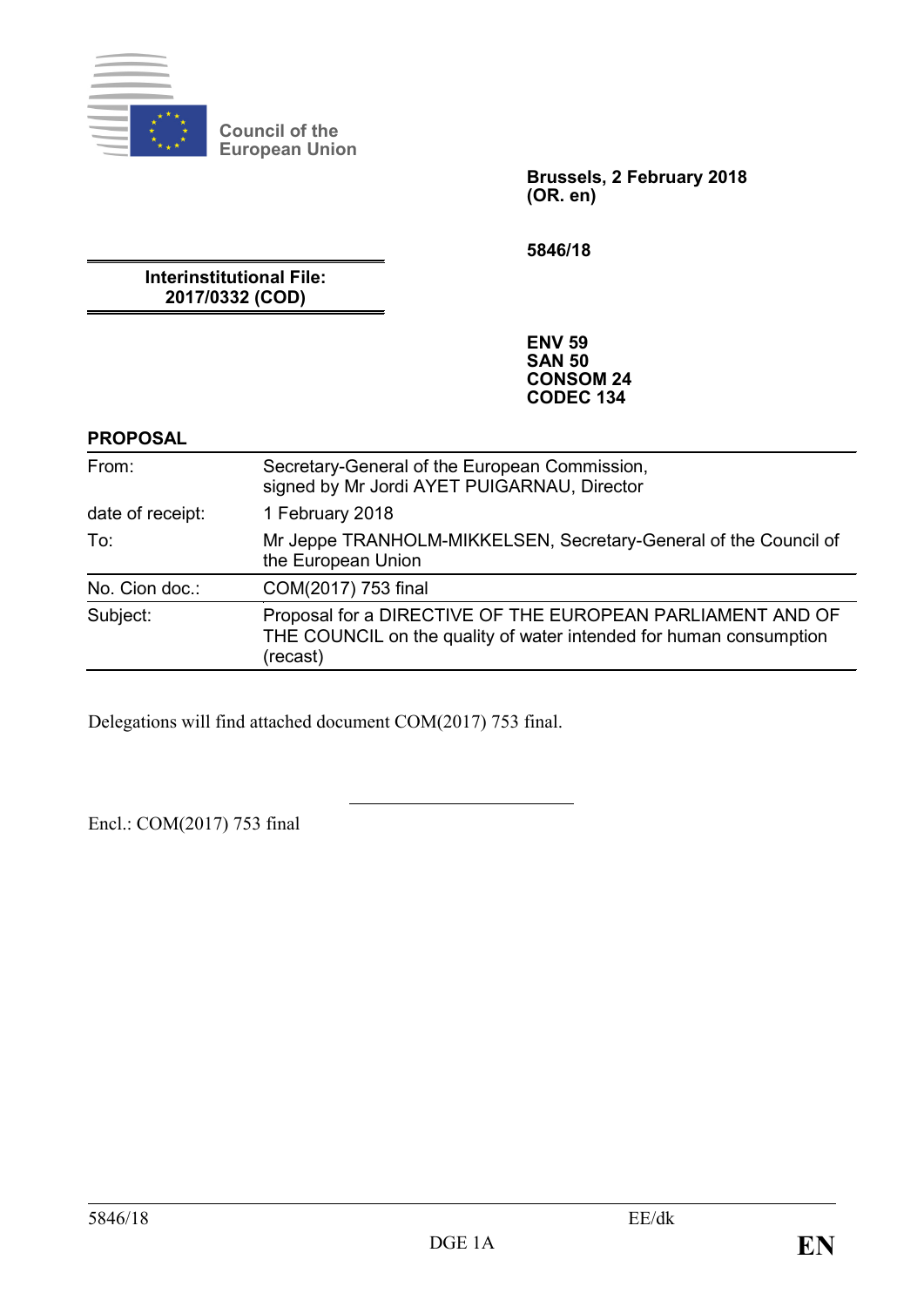

EUROPEAN **COMMISSION** 

> Brussels, 1.2.2018 COM(2017) 753 final

2017/0332 (COD)

Proposal for a

### **DIRECTIVE OF THE EUROPEAN PARLIAMENT AND OF THE COUNCIL**

### **on the quality of water intended for human consumption (recast)**

(Text with EEA relevance)

 ${\rm \{SWD(2017)\,448\,final\}}$  -  ${\rm \{SWD(2017)\,449\,final\}}$  -  ${\rm \{SWD(2017)\,451\,final\}}$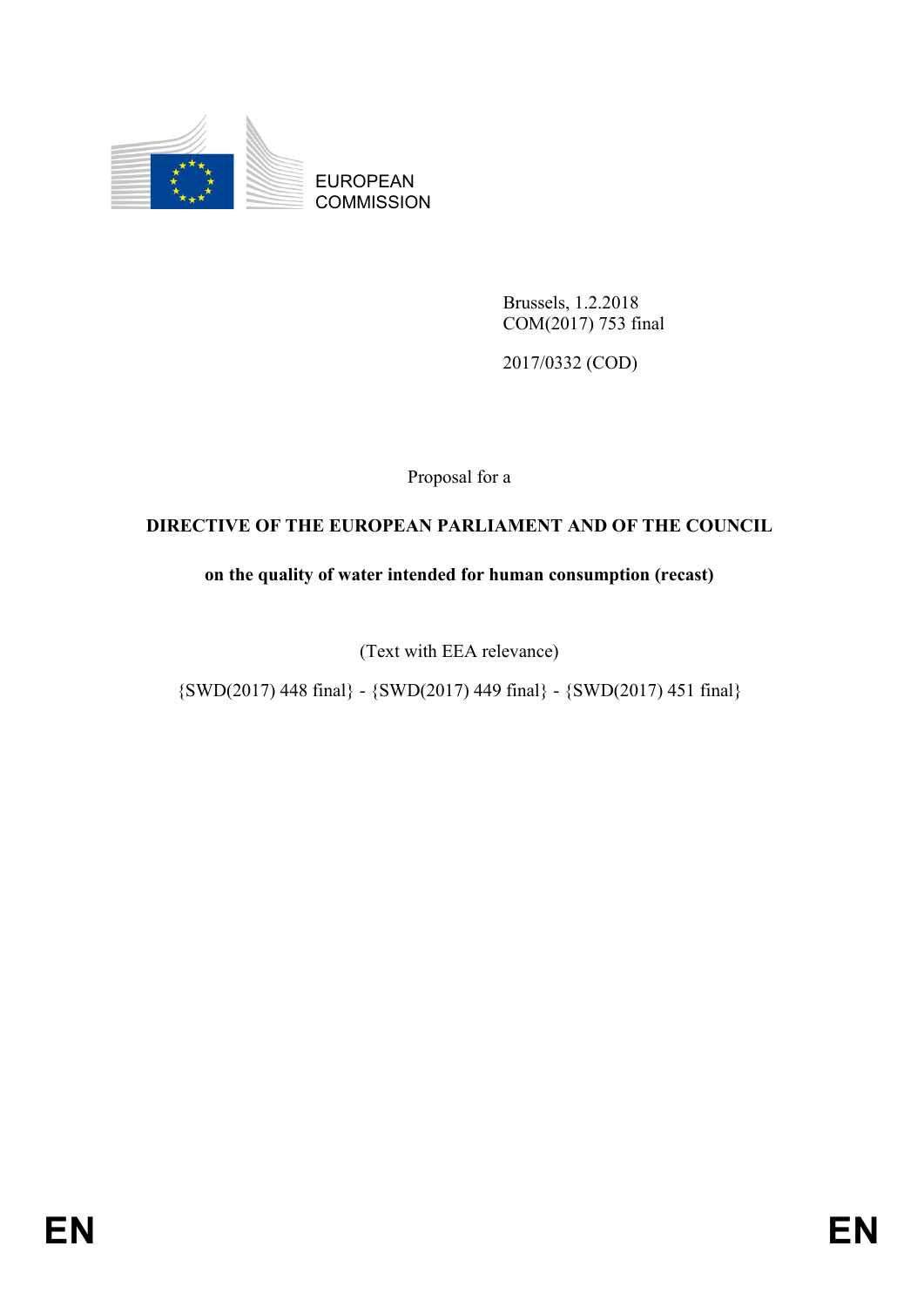### **EXPLANATORY MEMORANDUM**

### **1. CONTEXT OF THE PROPOSAL**

#### **• Reasons for and objectives of the proposal**

Most people living in the EU enjoy very good access to high quality drinking water, especially compared to some other regions in the world. This is the result of a long tradition of drinking water management in many European Member States, but is also in large measure thanks to European environmental legislation and EU funding<sup>[1](#page-2-0)</sup>. Since the 1980s, the EU has applied rules that require stringent water safety checks. This means that urban waste water is collected and treated, industrial emissions are safely managed, the use of chemicals is approved under strict conditions and a holistic approach is taken to managing water bodies across borders. While in some cases high initial investments or competing priorities meant these rules could not be put into practice within agreed timelines, water management has continued to improve, and the Commission and the Member States are now making a joint, concerted effort to fully implement the rules as soon as possible<sup>[2](#page-2-1)</sup>.

There is one piece of legislation, Council Directive 98/83/EC on the quality of water intended for human consumption<sup>[3](#page-2-2)</sup>, that needs to be singled out since it is designed specifically to protect people from the adverse effects of drinking contaminated water by ensuring that it is wholesome and clean. In general, the Directive has been relatively well implemented by Member States, but its approach to monitoring quality at the point of consumption uses parameters determined over 20 years ago. This calls for an examination of whether the Directive deals effectively with existing and emerging pressures and ensures that people living in and visiting European Union countries can continue to enjoy high-quality drinking water for decades to come.

Drinking water is clearly high in the minds of many Europeans. Drinking water was the focus of the first ever European citizens' initiative 'Right2Water'[4](#page-2-3) , which collected over 1.8 million signatures and to which the Commission responded positively. The initiative was submitted to the Commission in December 2013, and urged in particular that '*EU institutions and Member States be obliged to ensure that all inhabitants enjoy the right to water and sanitation*' and that '*the EU increase its efforts to achieve universal access to water and sanitation*'. In its response<sup>[5](#page-2-4)</sup>, the Commission invited Member States to do everything they can to ensure everyone has access to a minimum water supply. This is fully in line with the Agenda 2030, in particular Sustainable Development Goal 6 and the associated target to '*achieve universal and equitable* 

<span id="page-2-0"></span><sup>&</sup>lt;sup>1</sup> Several Member States have met their basic needs in terms of water services with the help of cohesion policy funds. In the 2014-2020 period, EU cohesion policy will invest 14.8 billion EUR in the water sector. Among other expected results, more than 12 million people will be served by improved water supply.

<span id="page-2-1"></span><sup>&</sup>lt;sup>2</sup> As demonstrated in the latest cycle of the Environmental Implementation Review, available at: http://ec.europa.eu/environment/eir/index\_en.htm.

<span id="page-2-2"></span><sup>&</sup>lt;sup>3</sup> Council Directive 98/83/EC of 3 November 1998 on the quality of water intended for human consumption (OJ L 330, 5.12.1998, p. 32).

<span id="page-2-3"></span><sup>&</sup>lt;sup>4</sup> ECI Right2Water: http://www.right2water.eu/.

<span id="page-2-4"></span>COM(2014)177 final.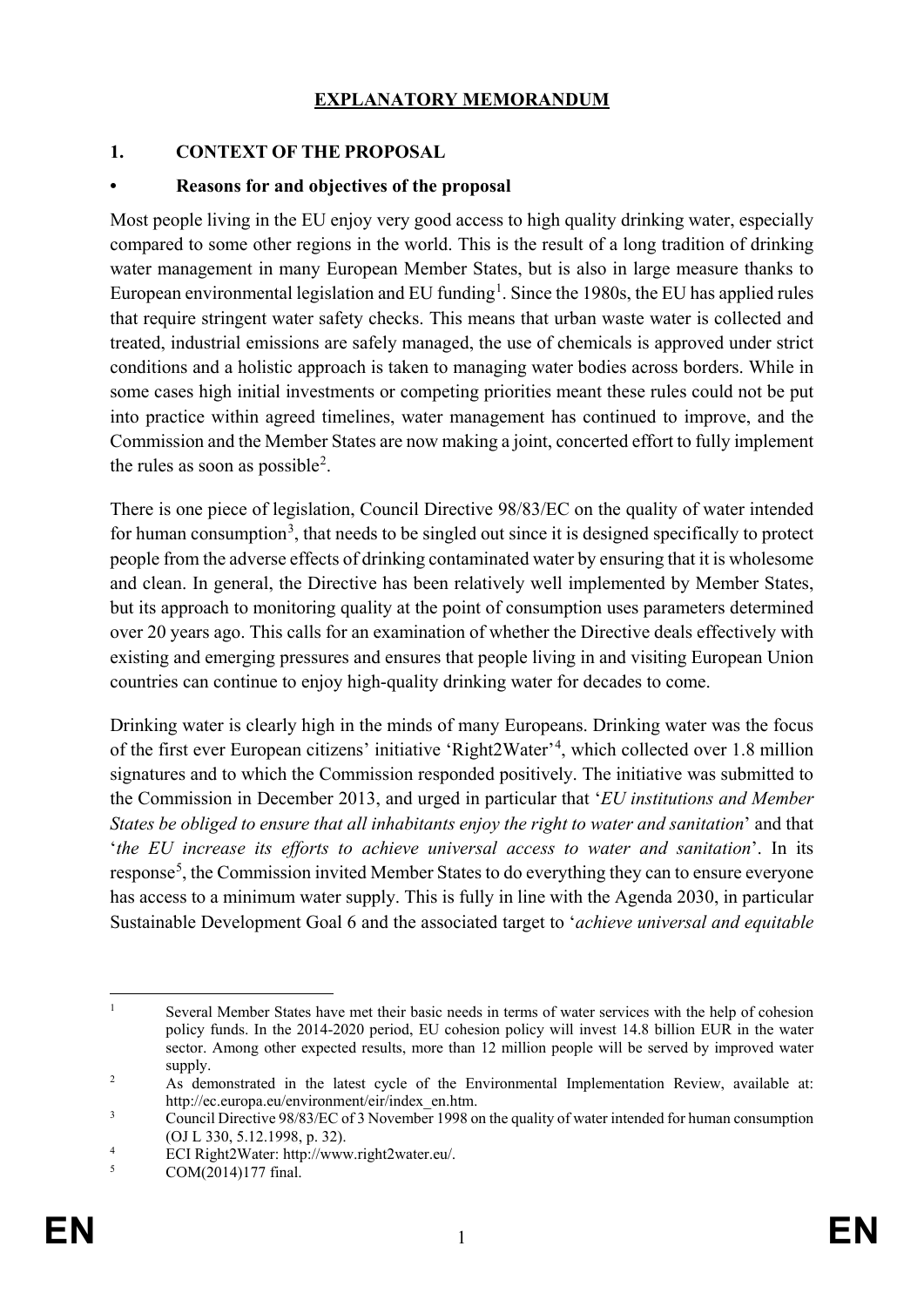access to safe and affordable drinking water for all', which were adopted in 2015<sup>[6](#page-3-0)</sup>. The Commission also committed to reviewing the Directive, which was included as a result in the Commission's Regulatory Fitness and Performance Programme  $(REFIT)^7$  $(REFIT)^7$ . The proposal therefore directly follows up on the European citizens' initiative 'Right2Water'.

The revision is also part of the plan to transition to a circular economy<sup>[8](#page-3-2)</sup>. The revised proposal will help Member States manage drinking water in a resource-efficient and sustainable manner, thereby helping to reduce energy use and unnecessary water loss. It will also help reduce the number of plastic bottles we use by improving people's confidence in tap water.

The Commission started this process by first evaluating the Directive, in line with Better Regulation principles<sup>[9](#page-3-3)</sup>. The results of the evaluation were published on 1 December 2016<sup>[10](#page-3-4)</sup> and helped identify the Directive's strengths and weaknesses. They confirmed that the Directive is the relevant tool to ensure the high quality of the water consumed in the EU, because its basic purpose is to enforce drinking water monitoring and ensure that Member States restore required water quality levels in case of issues.

However, the evaluation identified four areas with room for improvement:

- the list of parameters;
- the use of the risk-based approach;
- increased transparency on water-related issues and giving consumers access to up-todate information; and
- materials in contact with drinking water.

The accompanying impact assessment also looked at the point raised in the European citizens' initiative and consultations that parts of the population, for instance vulnerable and marginalised groups such as Roma in particular, have no access to drinking water. On the basis of the results of the impact assessment, this legislative proposal offers proportionate answers to these issues.

### **• Consistency with existing policy provisions in the policy area**

The proposal is a recast of Directive 98/83/EC, which was amended in 2003, 2009 and 2015. In the interest of clarity, a recast is considered most appropriate. It is in line with the commitment made in the Interinstitutional Agreement of 13 April 2016 on Better Law Making<sup>[11](#page-3-5)</sup> to use the legislative technique of recasting more frequently when modifying existing legislation.

<span id="page-3-0"></span> <sup>6</sup> United Nations General Assembly Resolution of 25 September 2015 "Transforming our world: the 2030 Agenda for Sustainable Development".

<span id="page-3-1"></span> $\frac{7}{8}$  Commission Work Programme 2015 (COM(2014) 910 final).

<span id="page-3-2"></span> $\frac{8}{9}$  COM(2015) 614 final.

<span id="page-3-3"></span><sup>&</sup>lt;sup>9</sup> [https://ec.europa.eu/info/better-regulation-guidelines-and-toolbox\\_en](https://ec.europa.eu/info/better-regulation-guidelines-and-toolbox_en)<br><sup>10</sup> Stoff Working Document on the PEEIT Evoluction of the Driv

<span id="page-3-4"></span><sup>10</sup> Staff Working Document on the REFIT Evaluation of the Drinking Water Directive 98/83/EC SWD(2016) 428 final.

<span id="page-3-5"></span><sup>&</sup>lt;sup>11</sup> Interinstitutional Agreement between the European Parliament, the Council of the European Union and the European Commission on Better Law-Making (OJ L 123, 12.5.2016, p. 1).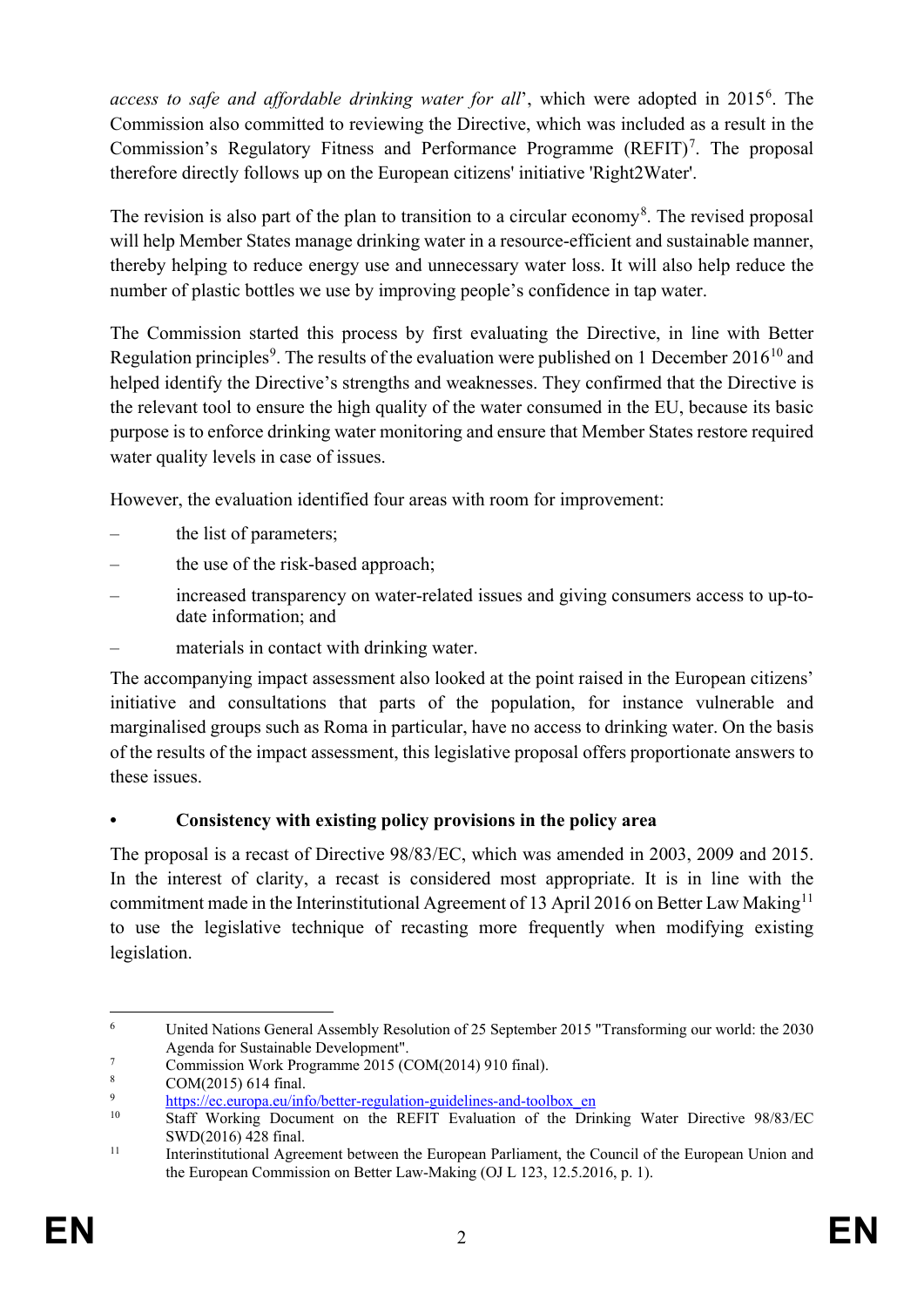Overall, the proposal is consistent with the EU's established legislation in the field of water, especially the Water Framework Directive<sup>[12](#page-4-0)</sup>, the Marine Strategy Framework Directive<sup>[13](#page-4-1)</sup>, the Urban Waste Water Treatment Directive<sup>[14](#page-4-2)</sup> and the Nitrates Directive<sup>[15](#page-4-3)</sup>. The proposal in particular complements Articles 6, 7 and 8 of the Water Framework Directive that concern the requirements to identify and monitor the water bodies used for abstraction of drinking water and to designate protected areas covering those water bodies. Furthermore, it complements Article 11 of that Directive, requiring Member States to establish programmes of measures, including measures aimed at protecting the abstraction areas for drinking water.

Water after the point of compliance is considered as 'food' underRegulation (EC) No 178/2002 of the European Parliament and of the Council laying down the general principles and requirements of food law<sup>16</sup>. It is therefore proposed that provisions related to 'water put into bottles and containers and intended for sale' be removed from the scope of Directive 98/83/EC, as any bottled drinking water will fall under the scope of Regulation (EC) No 178/2002 after the point of compliance.

Concerning specific categories of water put into bottles, natural mineral waters are exempted from the scope of this Directive in accordance with Directive 2009/54/EC of the European Parliament and of the Council<sup>17</sup>. However, in accordance with the third subparagraph of Article 9(4) Directive 2009/54/EC, spring waters should comply with the provisions of this Directive. Therefore, spring waters should remain in the scope of this Directive.

### **• Consistency with other Union policies**

The revision of Directive 98/83/EC was included in the 2017 Commission Work Programme as a new initiative<sup>[18](#page-4-6)</sup> that will help implement the Action Plan for the Circular Economy. The proposal contains elements that support the sustainable management of drinking water in a resource-efficient manner and that will help reduce bottled water consumption. This is consistent with the EU's efforts to reduce greenhouse gas emissions and marine litter<sup>[19](#page-4-7)</sup> and the European Strategy for Plastics<sup>[20](#page-4-8)</sup>.

<span id="page-4-0"></span><sup>&</sup>lt;sup>12</sup> Directive 2000/60/EC of the European Parliament and of the Council of 23 October 2000 establishing a framework for Community action in the field of water policy (OJ L 327, 22.12.2000, p. 1).

<span id="page-4-1"></span><sup>&</sup>lt;sup>13</sup> Directive 2008/56/EC of the European Parliament and of the Council of 17 June 2008 establishing a framework for community action in the field of marine environmental policy (OJ L 164, 25.6.2008, p. 56).

<span id="page-4-2"></span><sup>&</sup>lt;sup>14</sup> Council Directive 91/271/EEC of 21 May 1991 concerning urban waste-water treatment (OJ L 135, 30.5.1991, p. 40).

<span id="page-4-3"></span><sup>&</sup>lt;sup>15</sup> Council Directive 91/676/EEC of 12 December 1991 concerning the protection of waters against pollution caused by nitrates from agricultural sources (OJ L 375, 31.12.1991, p. 1).

<span id="page-4-4"></span><sup>&</sup>lt;sup>16</sup> Regulation (EC) No 178/2002 of the European Parliament and of the Council of 28 January 2002 laying down the general principles and requirements of food law, establishing the European Food Safety Authority and laying down procedures in matters of food safety (OJ L 31, 1.2.2002, p. 1).

<span id="page-4-5"></span><sup>&</sup>lt;sup>17</sup> Directive 2009/54/EC of the European Parliament and of the Council of 18 June 2009 on the exploitation and marketing of natural mineral waters (Recast) (OJ L 164, 26.6.2009, p. 45).

<span id="page-4-6"></span><sup>&</sup>lt;sup>18</sup> Commission Work Programme 2017 (COM(2016) 710 final).<br><sup>19</sup> Our Ceans, Sass, and Coasts; http://eq.europa.eu/

<span id="page-4-7"></span><sup>19</sup> Our Oceans, Seas and Coasts: http://ec.europa.eu/environment/marine/good-environmentalstatus/descriptor-10/index\_en.htm.

<span id="page-4-8"></span><sup>&</sup>lt;sup>20</sup> Commission Communication COM(2018)28 final of 16.1.2018 A European Strategy for Plastics in a Circular Economy.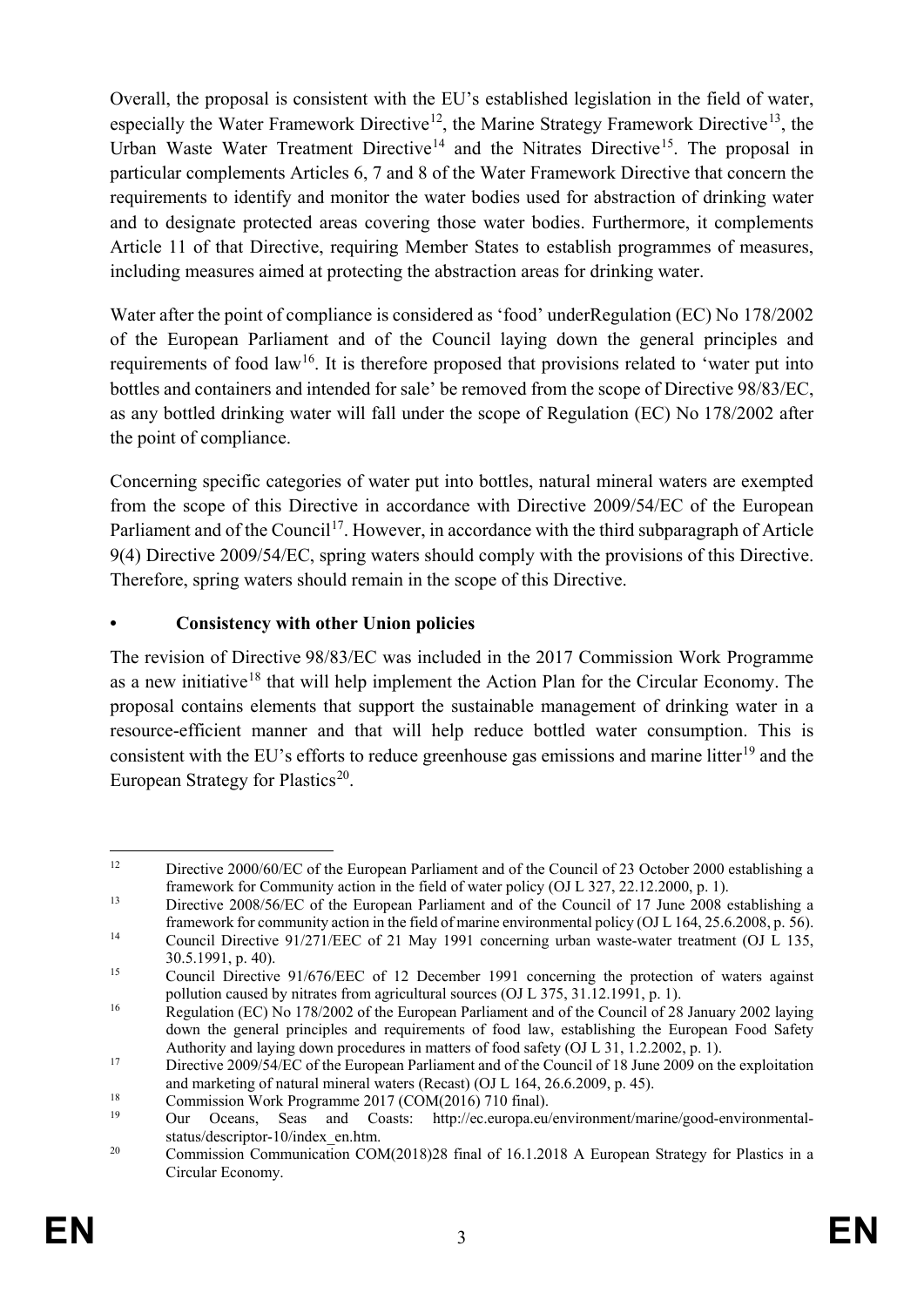The proposal also contributes to the effort to reduce administrative burden and to design policies that are as effective and efficient as possible, in line with the Commission Communication on Better Regulation<sup>21</sup>. Updating standards and taking a more holistic risk management approach should also help maintain the competitiveness of the EU's water sector and stimulate innovation. The proposal also aims to simplify monitoring and reporting processes, with a focus on automation, less frequent reports and more relevant data. This is in line with the EU's Better Regulation approach and the Fitness Check on Reporting and Monitoring<sup>[22](#page-5-1)</sup>. Provisions to improve citizens' access to information on their drinking water also tie in with the Commission's Digital Market Strategy<sup>23</sup>.

The proposal will also help achieve priority objective 3 of the  $7<sup>th</sup>$  Environment Action Programme to 2020: 'To safeguard the Union's citizens from environment-related pressures and risks to health and well-being<sup> $24$ </sup>. It also fits under priority objective 4, which requires that the public has access to clear environmental information at national level. To that end, the proposal makes cross-references and guarantees consistency with the requirements of Directive  $2003/4/EC^{25}$  $2003/4/EC^{25}$  $2003/4/EC^{25}$  and the INSPIRE Directive<sup>26</sup>.

Deleting the rules on materials in contact with drinking water (Article 10 of Directive 98/83/EC) will ensure greater consistency with internal market legislation and, in particular, with the Construction Products Regulation<sup>[27](#page-5-6)</sup>. The impact assessment concluded that the current article, which implies mutual recognition between Member States and involves legal uncertainty, constitutes a possible obstacle to the internal market. It is proposed that a new article on Domestic Distribution risk assessment take over some of the obligation formerly contained in Article 10 of Directive 98/83/EC and that, in parallel, a standardisation mandate be issued under the Construction Products Regulation, to set requirements applicable to construction materials and products in contact with drinking water. The removal of technical barriers for construction products may only be achieved by the establishment of harmonised technical specifications for the purposes of assessing the performance of construction products, hence the necessity to establish and publish the necessary harmonised standards in the Official Journal of the European Union under Regulation (EU) No 305/2011.

<span id="page-5-0"></span><sup>&</sup>lt;sup>21</sup> Commission Communication 'Better Regulation: Delivering better results for a stronger Union', COM(2016)615 final.

<span id="page-5-1"></span><sup>&</sup>lt;sup>22</sup> Fitness Check on Reporting and Monitoring of environment legislation: [http://ec.europa.eu/environment/legal/reporting/fc\\_overview\\_en.htm](http://ec.europa.eu/environment/legal/reporting/fc_overview_en.htm) and COM(2017) 312 final: [http://ec.europa.eu/environment/legal/reporting/pdf/action\\_plan\\_env\\_issues.pdf.](http://ec.europa.eu/environment/legal/reporting/pdf/action_plan_env_issues.pdf)

<span id="page-5-2"></span><sup>23</sup> Digital Market Strategy: https://ec.europa.eu/digital-single-market/en/policies/shaping-digital-singlemarket.

<span id="page-5-3"></span><sup>&</sup>lt;sup>24</sup> Decision No 1386/2013/EU of the European Parliament and of the Council of 20 November 2013 on a General Union Environment Action Programme to 2020 'Living well, within the limits of our planet' (OJ L 354, 28.12.2013, p. 171).

<span id="page-5-4"></span><sup>&</sup>lt;sup>25</sup> Directive 2003/4/EC of the European Parliament and of the Council of 28 January 2003 on public access to environmental information and repealing Council Directive 90/313/EEC (OJ L 41, 14.2.2003, p. 26).

<span id="page-5-5"></span><sup>&</sup>lt;sup>26</sup> Directive 2007/2/EC of the European Parliament and of the Council of 14 March 2007 establishing an Infrastructure for Spatial Information in the European Community (INSPIRE) (OJ L 108, 25.4.2007, p. 1).

<span id="page-5-6"></span><sup>&</sup>lt;sup>27</sup> Regulation (EU) No 305/2011 of the European Parliament and of the Council of 9 March 2011 laying down harmonised conditions for the marketing of construction products and repealing Council Directive 89/106/EEC (OJ L 88, 4.4.2011, p. 5).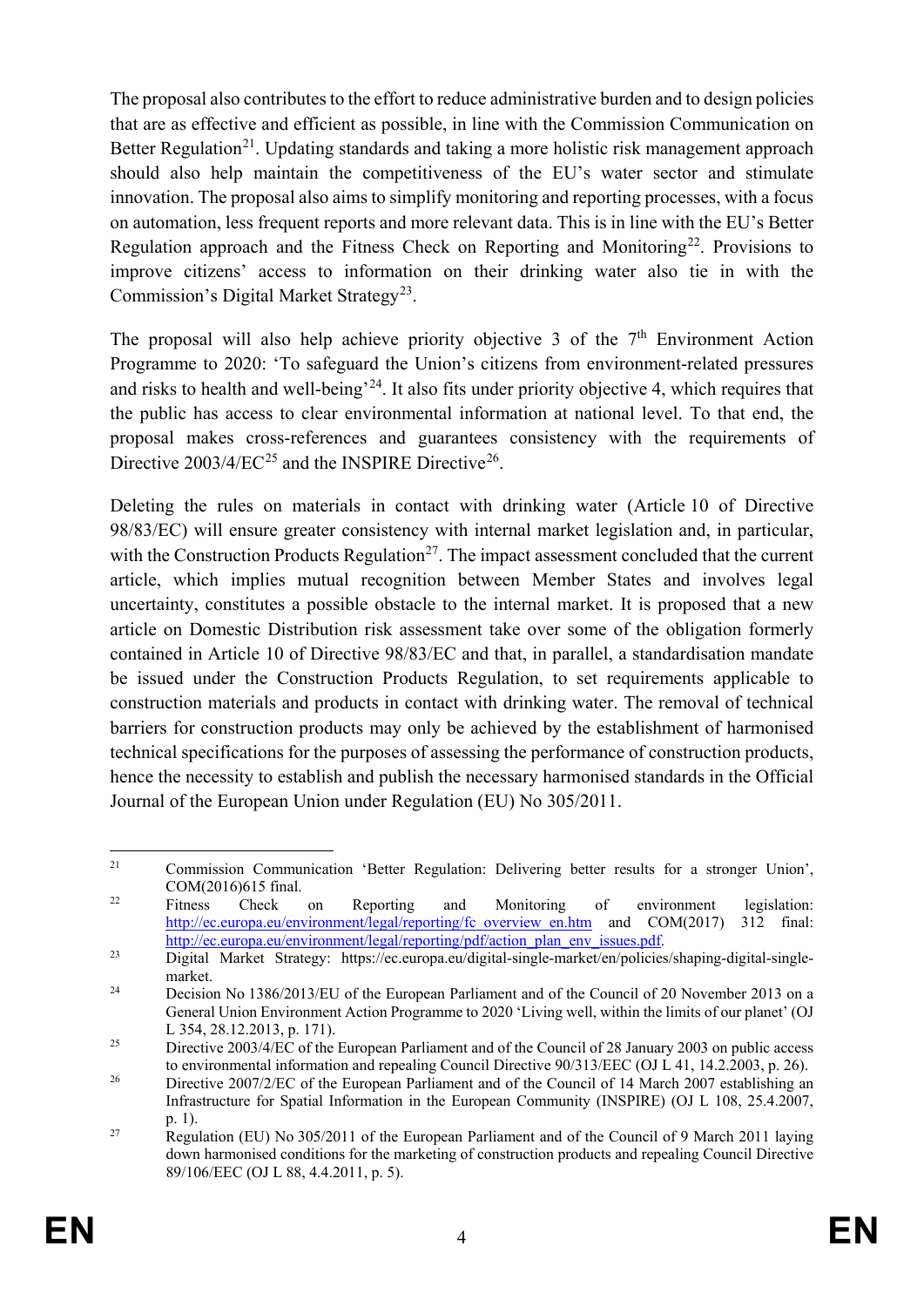Security aspects are dealt with under other Union policies, in particular Directive (EU) 2016/1148 concerning measures for a high common level of security of network and information systems across the Union<sup>[28](#page-6-0)</sup> ('NIS Directive'). The Commission has also adopted in October 2017 an Action Plan to step up EU-level preparedness, resilience and coordination against attacks involving chemical, biological, radiological and nuclear (CBRN) substances.

Lastly, the proposal is also answering the European Citizens' initiative by requiring Member States to ensure access to water for vulnerable and marginalised groups. This will also help implement EU policy on Roma integration within the EU Framework for National Roma Integration Strategies<sup>[29](#page-6-1)</sup> and the Council Recommendation on effective Roma integration measures in the Member States $^{30}$  $^{30}$  $^{30}$ .

# **2. LEGAL BASIS, SUBSIDIARITY AND PROPORTIONALITY**

# **• Legal basis**

The proposal is based on Article 192(1) of the Treaty on the Functioning of the European Union (ex-Article 130s of the Treaty establishing the European Community). This is the same legal basis as the directive being recast.

# **• Subsidiarity (for non-exclusive competence)**

The EU has shared competence with Member States to regulate environment and health in the water sector. This means that the EU can only legislate as far as the Treaties allow it, and must observe the principles of necessity, subsidiarity and proportionality.

The objectives of the Directive, namely to protect human health from the adverse effects of any contamination of water intended for human consumption, will be achieved by setting minimum quality standards at EU level as well as setting minimum requirements for monitoring, reporting, access to water, transparency and remedial action when these standards are not met. Member States may determine which concrete action (for example, type of remedial measures, actual monitoring programmes) they wish to take.

The revision of the Directive was originally triggered by the European citizens' initiative 'Right2Water', supported by more than 1.8 million signatories. Action at EU level to ensure access to drinking water was also demanded by the European Parliament in its response to the initiative $31$  and in response to the EU's commitment to the UN Sustainable Development Goals<sup>[32](#page-6-4)</sup>. This proposal therefore sets general rules at EU level, within the remit of the EU's

<span id="page-6-0"></span><sup>&</sup>lt;sup>28</sup> Directive (EU) 2016/1148 of the European Parliament and of the Council of 6 July 2016 concerning measures for a high common level of security of network and information systems across the Union (OJ L 194, 19.7.2016, p. 1).

<span id="page-6-1"></span> $29 \qquad \qquad \text{COM}(2011) \, 173 \text{ final.}$ <br>  $29 \qquad \qquad \text{Count}(2011) \, 173 \text{ final.}$ 

<span id="page-6-2"></span><sup>30</sup> Council Recommendation (2013/C 378/01) of 9 December 2013 on effective Roma integration measures in the Member States (OJ C 378, 24.12.2013, p. 1).

<span id="page-6-3"></span><sup>&</sup>lt;sup>31</sup><br>European Parliament resolution of 8 September 2015 on the follow-up of the ECI 'Right2Water'.<br>Cools European Commission

<span id="page-6-4"></span><sup>32</sup> The Sustainable Development Goals, European Commission (2017): https://ec.europa.eu/europeaid/policies/sustainable-development-goals\_en.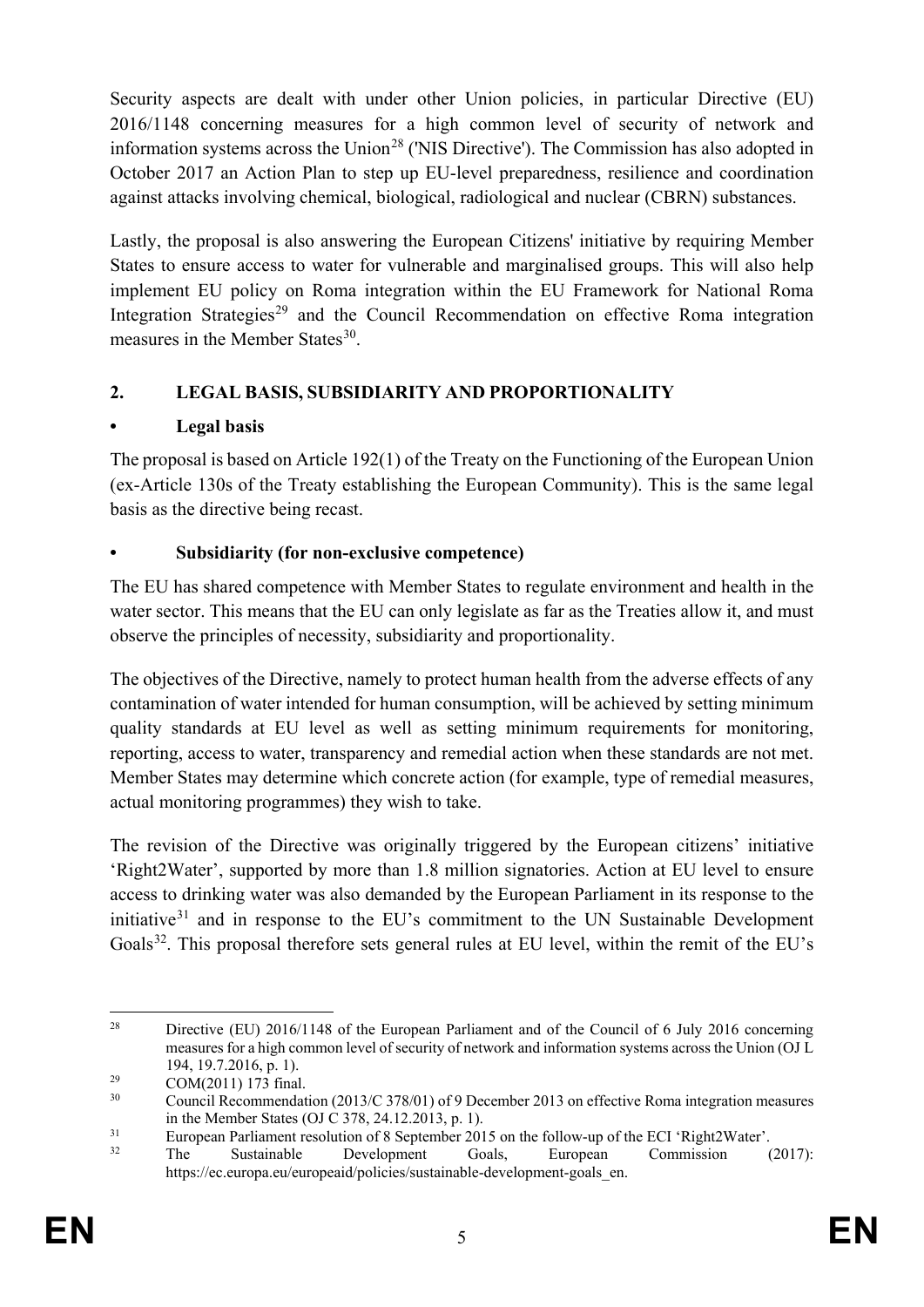powers and in full respect of subsidiarity, but allows Member States a margin of discretion in deciding how to implement the obligation to improve access to safe drinking water.

Lastly, the REFIT evaluation also confirmed the added value of drinking water legislation at EU level since, over time, it can help greatly in harmonising water quality across Europe. This was shown, for instance, by Member States, particularly smaller ones, that do not always have the resources and specific expertise, expecting the EU to continue to set the essential chemical and microbiological parameters and related values for drinking water. Many stakeholders have also insisted that EU measures are the best way to address emerging health hazards from water.

The scale and effects of the action set out in the Directive mean its objectives are better achieved at EU than at national level.

### **• Proportionality**

The accompanying impact assessment provides more details on the proportionality and costeffectiveness of the options in this legislative proposal. Overall, it demonstrated that the most suitable and most cost-effective measures that could be taken at EU level when revising the Directive were:

- (a) reviewing and updating the list of parameters in the Directive in line with newest scientific findings whilst introducing the risk-based approach for large and small water suppliers;
- (b) improving rules on transparency and access to up-to-date information for consumers;
- (c) improving and simplifying reporting;
- (d) removing obstacles that prevent the free trade in materials in contact with drinking water;
- (e) improving access to safe drinking water.

### **• Choice of the instrument**

This proposal substantially amends Directive 98/83/EC and adds many new provisions. In the interest of clarity, it is proposed to use the recasting method. Given that the instrument being recast is a Directive, for reasons of consistency of legal drafting and to facilitate Member States transposition of the act, this proposal is also for a Directive.

### **3. RESULTS OF EX-POST EVALUATIONS, STAKEHOLDER CONSULTATIONS AND IMPACT ASSESSMENTS**

### **• Ex-post evaluations/fitness checks of existing legislation**

The Commission has evaluated the performance of Directive 98/83/EC against five criteria:

- effectiveness;
- efficiency;
- coherence;
- relevance; and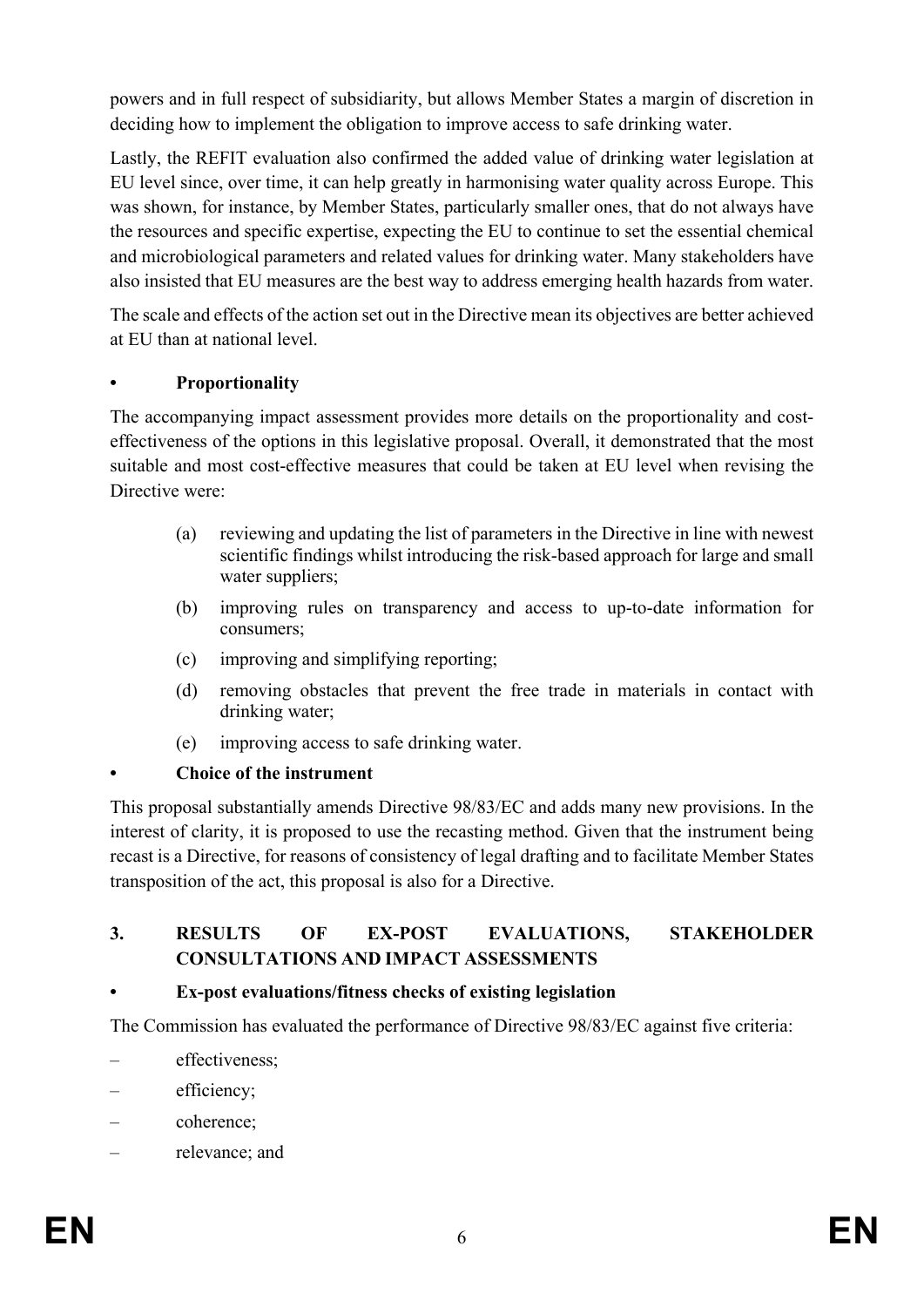### – EU added value.

The evaluation was conducted back-to-back with the impact assessment study, and the problem areas identified in the evaluation are reflected in the problem definitions and policy options in the impact assessment.

The evaluation concluded that the Directive is *effective* in achieving its objectives and helping to protect human health from the adverse effects of contamination by ensuring a high level compliance with the parametric values. However, the relevance of compliance rates measured against partly outdated parameters is somewhat limited. It also found that Article 10 of the Directive concerning 'materials in contact with drinking water' leaves Member States too much flexibility in determining what 'necessary measures' are. This led to additional tests and controls when placing a product on the market of another Member State, which made the provision ineffective.

The *efficiency* analysis estimated the total cost for supplying drinking water in the EU in 2014 at roughly EUR 46.5 billion. EUR 8.3 billion of this can be attributed to the implementation of the Directive. Although the health benefits resulting from the Directive could not be quantified<sup>[33](#page-8-0)</sup>, the evaluation found that total attributable benefits significantly outweigh total attributable costs. It did not find any provisions causing excessive administrative costs related to monitoring, information provision and reporting. Only the flexibility under Article 10 of Directive 98/83/EC (as explained above) was found to be a significant unnecessary burden for industry.

The *coherence* of Directive 98/83/EC with the Water Framework Directive is especially important as protecting drinking water resources is an indispensable part of the plans and measures under the Water Framework Directive. Directive 98/83/EC does not refer to the protection of water resources to be used for the abstraction of drinking water mainly because it preceded the Water Framework Directive. This missing link must be made to ensure the polluter pays principle and the precautionary principle both apply. The proposal will therefore help improve coherence between the two Directives by introducing the risk-based approach from abstraction to tap, and improving exchanges and communication between Member States' authorities and water suppliers to ensure there is a full governance cycle for water.

With regard to *relevance*, the evaluation found the parametric values set in Directive 98/83/EC are no longer appropriate as they do not reflect scientific progress, better risk assessments, changed consumer behaviour and new environmental pressures.

The EU *added value* of Directive 98/83/EC is that it ensures the same level of protection of human health from adverse effects of any contamination across the whole EU. Anecdotally, fewer major drinking water incidents were observed in the EU than in other regions of the world — however, this cannot demonstrably be linked to the existence of Directive 98/83/EC.

The main areas for improvement identified in the evaluation were therefore:

<span id="page-8-0"></span>

 <sup>33</sup> In the Impact Assessment it was found that quantification via proxies is possible.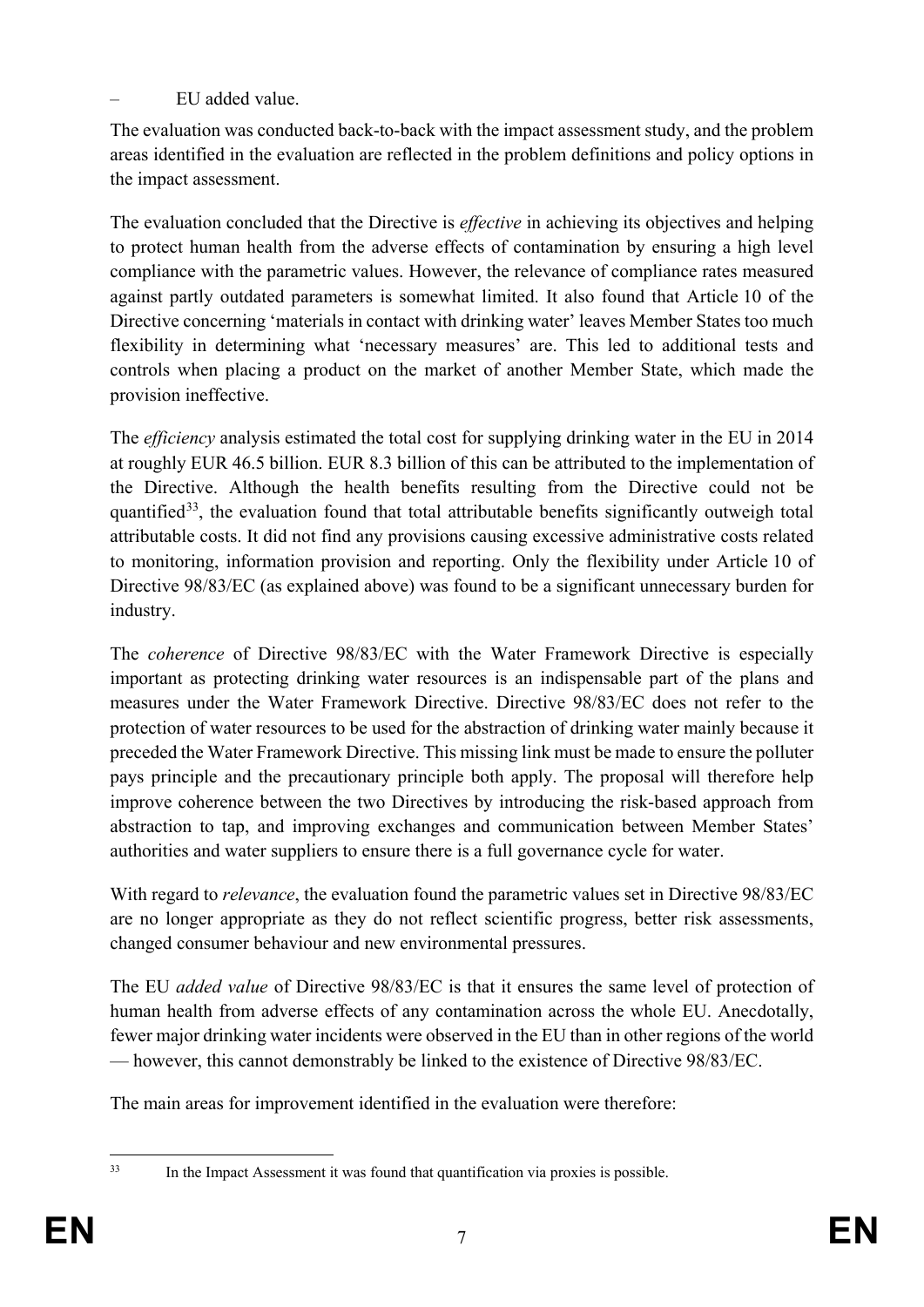- the list of parameters:
- the lack of a risk-based approach;
- the lack of transparency and lack of access to up-to-date information for consumers; and
- materials in contact with drinking water.

# **• Stakeholder consultations**

In accordance with the Better Regulation Guidelines<sup>34</sup>, several consultation activities took place.

• Open public consultation on the basis of online questionnaire

Following the European citizens' initiative on the right to water (Right2Water)<sup>[35](#page-9-1)</sup>, between June and September 2014 the Commission performed an open public consultation in all languages on the quality of drinking water. The consultation received 5 908 answers and 138 opinions and position papers from key stakeholders. In addition, in September 2014 and in October 2015 the Commission held meetings with stakeholders to discuss transparency and benchmarking.

• Targeted public consultations

The Commission organised three targeted public stakeholder consultation conferences: in May 2015 for the REFIT evaluation, in December 2015 for the impact assessment, and in September 2016 on the review of the drinking water standards. These reached a wide range of stakeholders, including national and regional authorities, representatives of industry, business associations and companies, and experts. The conferences gathered a variety of views and allowed the Commission to have discussions directly with the stakeholders. Specific working documents or questionnaires were issued for all the conferences, and all presentations and minutes, including participants' lists, were made publicly available  $36$ .

• REFIT feedback mechanism

After the 'Inception Impact Assessment' was published on the Better Regulation website on 28 February 2017, stakeholders were given until 28 March 2017 to provide feedback on that document.

• Additional consultations

On several other occasions the Commission informed stakeholders of the revision and invited them to comment, for example in January 2016 at a well-attended Paramount Seminar on drinking water protection, or at discussions in various expert group meetings. To ensure the

<span id="page-9-0"></span><sup>&</sup>lt;sup>34</sup> Notably toolboxes 10 and 50 on the 12-week internet-based public consultation and on the complement approaches and tools in order to engage all relevant stakeholders and to target potential information gaps, which was done by subsequent targeted stakeholder consultations.

<span id="page-9-1"></span><sup>&</sup>lt;sup>35</sup> ECI Right2Water: http://www.right2water.eu/.<br>36 Meeting of 23 September 2016: https:/

<span id="page-9-2"></span>Meeting of 23 September 2016: [https://circabc.europa.eu/w/browse/c8a02539-ab12-48b6-9367-](https://circabc.europa.eu/w/browse/c8a02539-ab12-48b6-9367-38e40cafd6cb) [38e40cafd6cb;](https://circabc.europa.eu/w/browse/c8a02539-ab12-48b6-9367-38e40cafd6cb) Meeting of 26 May 2015: [https://circabc.europa.eu/w/browse/ca2f82a5-20ab-4106-9c44-](https://circabc.europa.eu/w/browse/ca2f82a5-20ab-4106-9c44-7b67a911ac2f) [7b67a911ac2f;](https://circabc.europa.eu/w/browse/ca2f82a5-20ab-4106-9c44-7b67a911ac2f) and Meeting of 8 December 2015: [https://circabc.europa.eu/w/browse/3fccab4b-812d-](https://circabc.europa.eu/w/browse/3fccab4b-812d-46be-8efe-1f866cf556c5)[46be-8efe-1f866cf556c5.](https://circabc.europa.eu/w/browse/3fccab4b-812d-46be-8efe-1f866cf556c5)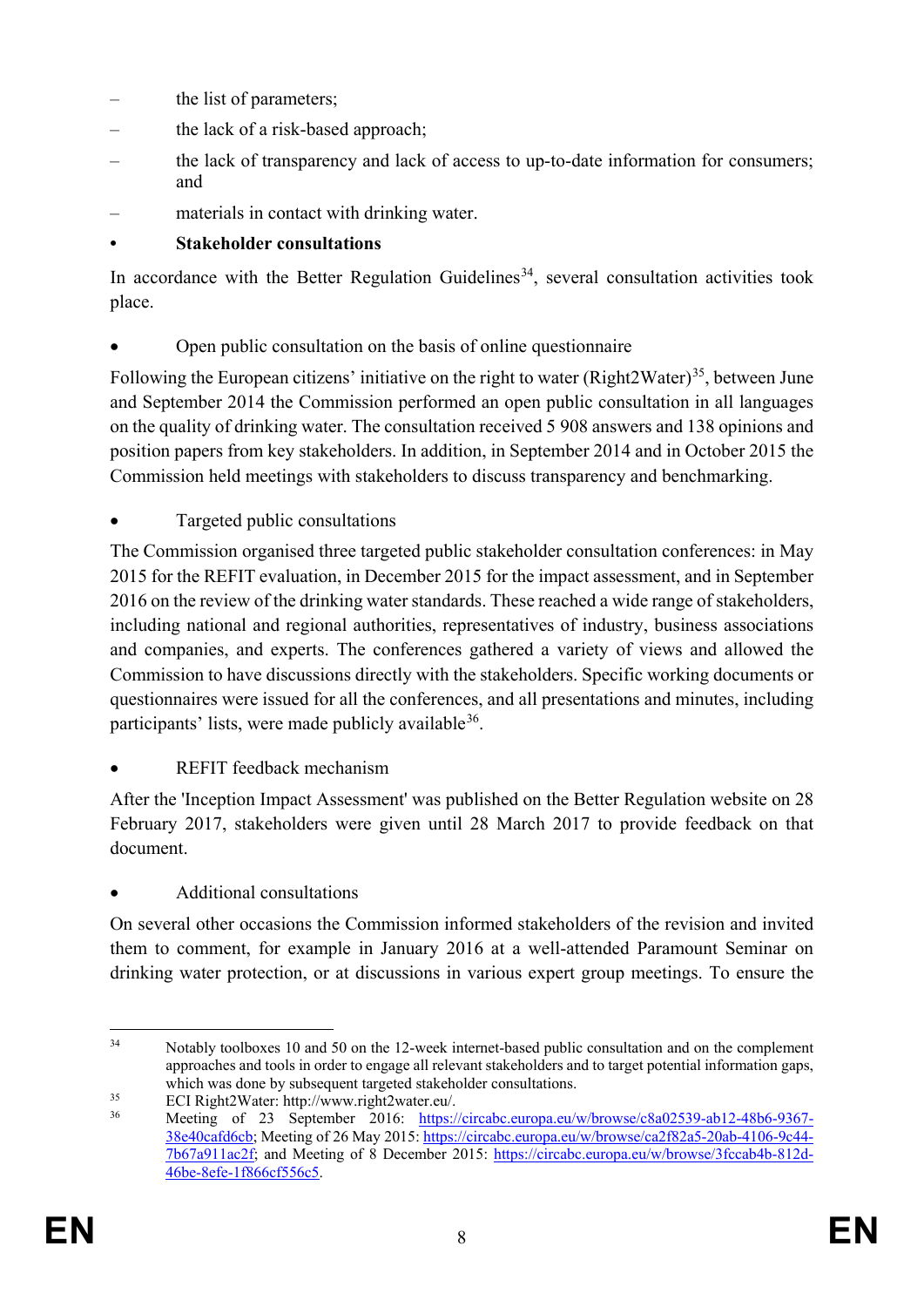process was as transparent as possible, all relevant documents which fed into the revision, such as the impact assessment supporting study, were made publicly available  $37$ .

The consultations clearly supported updating and revising the list of parameters. The public consultation overwhelmingly favoured the list including endocrine disrupting compounds, substances used in consumer products and pharmaceuticals, whereas many technical experts disagreed. Most stakeholders favoured the EU-wide implementation of a risk-based approach. Nevertheless, they wanted to ensure that Member States would have sufficient flexibility in this regard. The need for harmonisation regarding materials and products in contact with drinking water was continuously pointed out by a range of stakeholders.

A strong message from the public consultation, especially from citizens, was the wish for more up-to-date online information on the quality of drinking water. Consumers feel insecure about tap water when abroad in the EU and, although compliance rates are high, they are generally rather reluctant to trust it. Opinions varied regarding whether the Directive should include rules on access to water. Those against argued that access to water would be outside the scope of the Directive and should therefore be addressed under other EU legislation, or elsewhere.

# **• Collection and use of expertise**

The legal proposal and the impact assessment are based on a vast body of material and studies, as referenced in the Impact Assessment Staff Working Document.

In December 2015, a cooperation project was launched with the WHO Regional Office for Europe to support the revision of Annex I to Directive 98/83/EC (list of parameters to be included in the Directive). The project was concluded in summer 2017[38](#page-10-1). More details about the recommendations of this project and how they were used in this Commission's proposal are included in Section 5 'Other Elements'.

Several studies were conducted by external parties commissioned to assess the revision of the Directive. These studies included:

- a Material Guidance for Users and Plumbers<sup>39</sup>:
- the Study Report on Products and Materials in contact with Drinking Water<sup>40</sup>; and
- the Impact Assessment Study<sup>41</sup>.

The Impact Assessment Study conducted by independent external parties also used a modelling tool to assess policy options and preferred policy packages.

<span id="page-10-0"></span><sup>&</sup>lt;sup>37</sup> <https://circabc.europa.eu/w/browse/4fea449b-0b66-4f0f-b934-0177cae4d7e2>

<span id="page-10-1"></span><sup>&</sup>lt;sup>38</sup> http://ec.europa.eu/environment/water/water-drink/review\_en.html<br><sup>39</sup> http://publications.europa.eu/s/c6yG

<span id="page-10-3"></span><span id="page-10-2"></span> $39$  http://publications.europa.eu/s/c6vG.

https://circabc.europa.eu/d/a/workspace/SpacesStore/0b93e708-5e20-4c35-8fbd-8554a87e7cb5/09 %20-%201.1 %20Study%20Report%20-%20Products-Materials%20in%20contact%20with%20Drinking%20Water.pdf.

<span id="page-10-4"></span><sup>41</sup> http://publications.europa.eu/s/c6vH.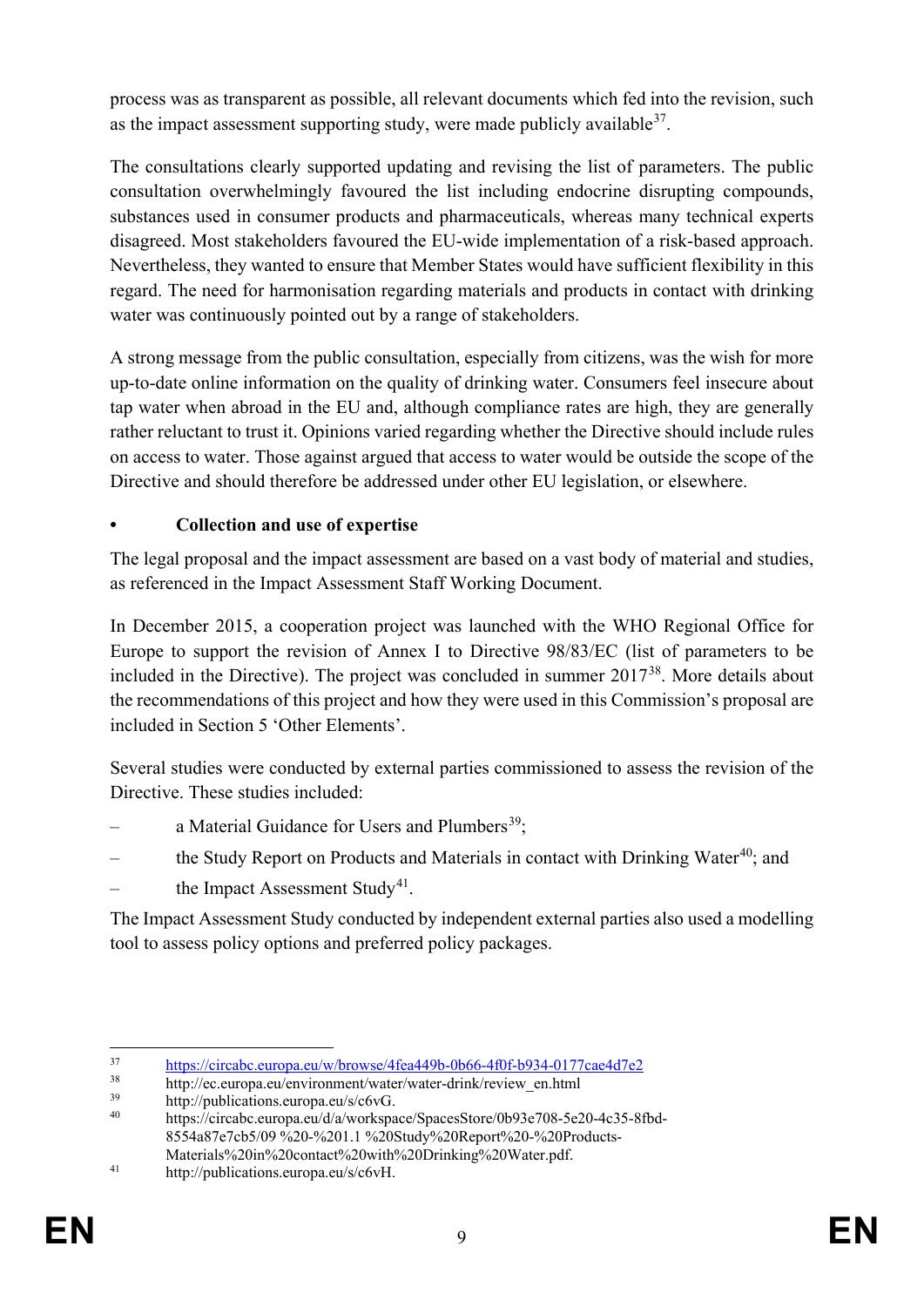### **• Impact assessment**

The proposal is based on an impact assessment, which received a positive opinion with reservations<sup>[42](#page-11-0)</sup> from the Commission's Regulatory Scrutiny Board on 23 June 2017. The issues raised by the Regulatory Scrutiny Board were addressed in the revised version of the Impact Assessment Staff Working Document, in which a specific chapter details the changes made following the Regulatory Scrutiny Board's opinion. Based on the evaluation, the stakeholder consultations and the European citizens' initiative 'Right2Water', a number of policy options were developed to address each of the problem areas identified. The impact assessment examined the options to determine how far they could help achieve the Directive's overarching objective of protecting consumer health, their financial implications and their environmental impacts towards 2050. The findings are provided in the Impact Assessment Study and the Impact Assessment Staff Working Document.

The five policy options contain:

- options to adapt the parameter list of the Directive to newest standards through extension or limitation of the list;
- the adoption of the risk-based approach for large (and small) water suppliers;
- harmonisation of standards of materials in contact with drinking water;
- improving consumers' access to up-to-date information and better monitoring of implementation; and
- options to provide access to water.

The analyses and the consequent ranking of the options led to the conclusion that a combination of the different options would be the best way to address, in the long-term, all the problem areas identified in the evaluation. A combination of the options would ensure:

- high quality drinking water for everyone in the EU. Updating and improving the list of parameters based on the WHO's recommendations will also protect people from emerging hazards to human health;
- a more modern approach to monitoring, by using the risk-based approach for both large and small water suppliers;
- the modernisation, and hence simplification, of reporting provisions;
- that consumers are provided with up-to-date and relevant information;
- improved access to water, and the provision of access to water for vulnerable and marginalised groups.

The options were ranked and three policy packages were developed. Two of them (packages 2 and 3) were the preferred packages from the health and environmental viewpoints. The small increase in costs for both packages is legitimate and outweighed by the health benefits. Both policy packages provide answers to all four areas of improvement identified in the evaluation. In addition, policy package 3 substantially improves the situation for non-connected EU citizens since it addresses — with a separate option — the issue of access to water identified in

<span id="page-11-0"></span>

 <sup>42</sup> http://ec.europa.eu/environment/water/water-drink/review\_en.html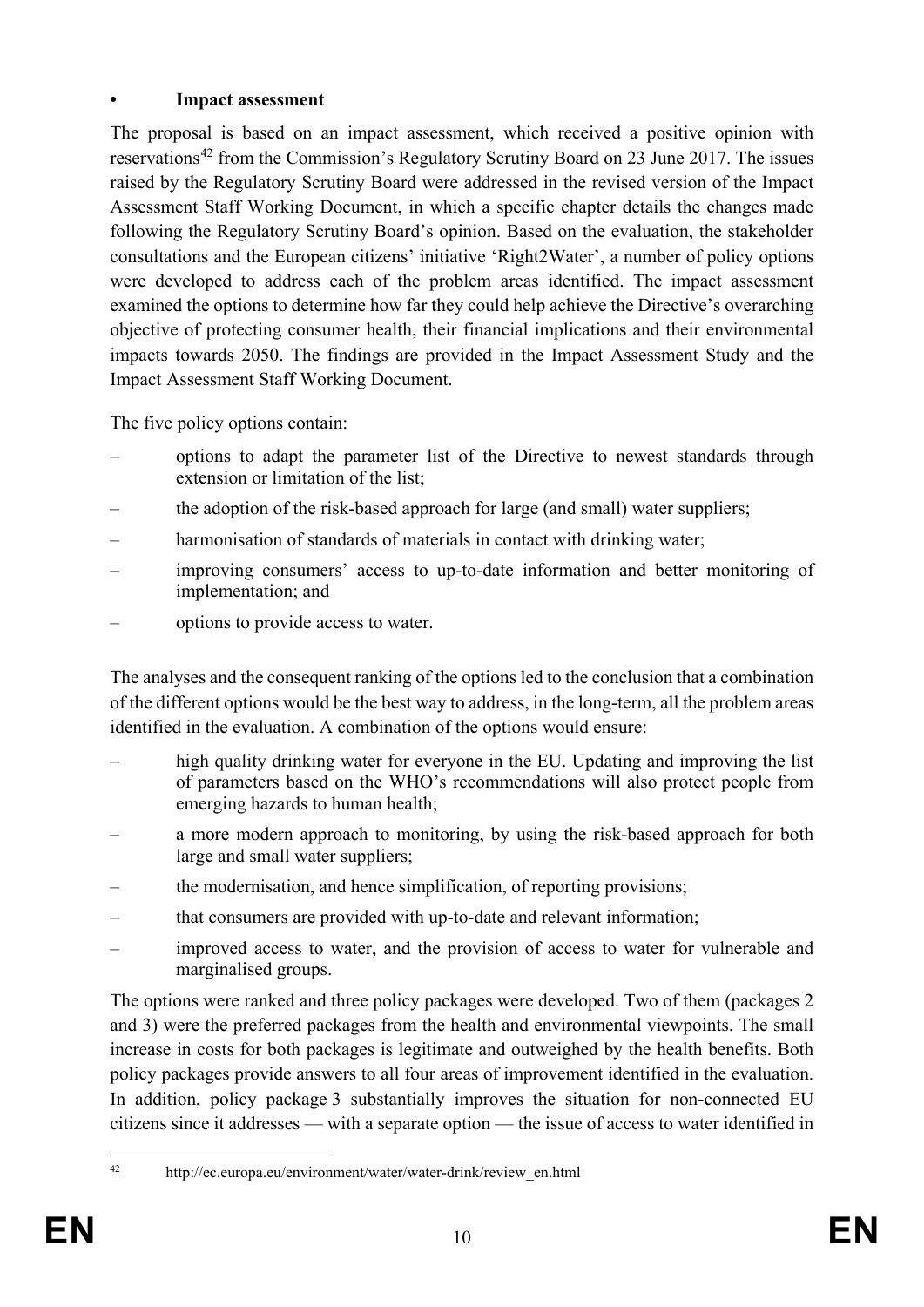the European citizens' initiative 'Right2Water' and in SDG 6. This separate option covers a set of measures to improve access to water, but the related additional set-up costs are most probably overestimated as — in absence of more accurate data — they are based on the assumption that half of the non-connected citizens would be provided with individual treatment systems.

It was therefore decided that this legislative proposal should maintain the benefits of policy package 3 by introducing a general obligation to improve access to drinking water for everyone and to ensure access for vulnerable and marginalised groups, whilst leaving it up to the Member States to decide how to best improve access to water taking specific local situations into account. It is assumed that implementing those specific measures would be substantially cheaper than providing half of the non-connected citizens with alternative systems (as assumed in policy package 3).

This is in line with the principles of proportionality and subsidiarity as, while the general principle is set at EU level, Member States keep a wide margin of discretion in how to better ensure access to water.

In practice, it means that the costs and the impacts of the proposal will be between EUR 5.9 billion (policy package 2) and EUR 7.3 billion (policy package 3). These costs will mainly be borne by water operators. Consumers would see a very marginal increase in their household costs. However, this does not risk making drinking water unaffordable and could be offset by people drinking tap water rather than bottled water.

Administrative costs to national authorities were assessed as negligible or diminishing. For instance, simplified reporting requirements will lead to a EUR 0.35 million fall in annual operating costs.

Both policy packages have a positive impact on the environment because it is assumed that as consumer confidence in tap water increases, consumption of bottled water will fall. This will be stimulated further by providing all consumers with better access to up-to-date information. Furthermore, requiring large and small water suppliers to use the risk-based approach will lead to less need for treatment, and thus energy savings and fewer chemicals released into the environment. The risk-based approach should also improve the treatment of pollution at source and application of the polluter pays principle.

Requiring Member States to improve and provide a certain level of access to water will be a positive step towards meeting the targets of Sustainable Development Goal 6. It will also have the positive side-effect of creating jobs.

# **• Regulatory fitness and simplification**

All of the options examined in the impact assessment either have a negligible impact on administrative burden or actually reduce it, mainly because most costs are borne by water operators and not by national authorities. In order to reduce administrative burden and simplify procedures, this proposal builds on the impact assessment by substantially reducing national reporting obligations to the Commission. Rather than requiring Member States to submit a report, they will have to establish data sets with their monitoring results only where they exceed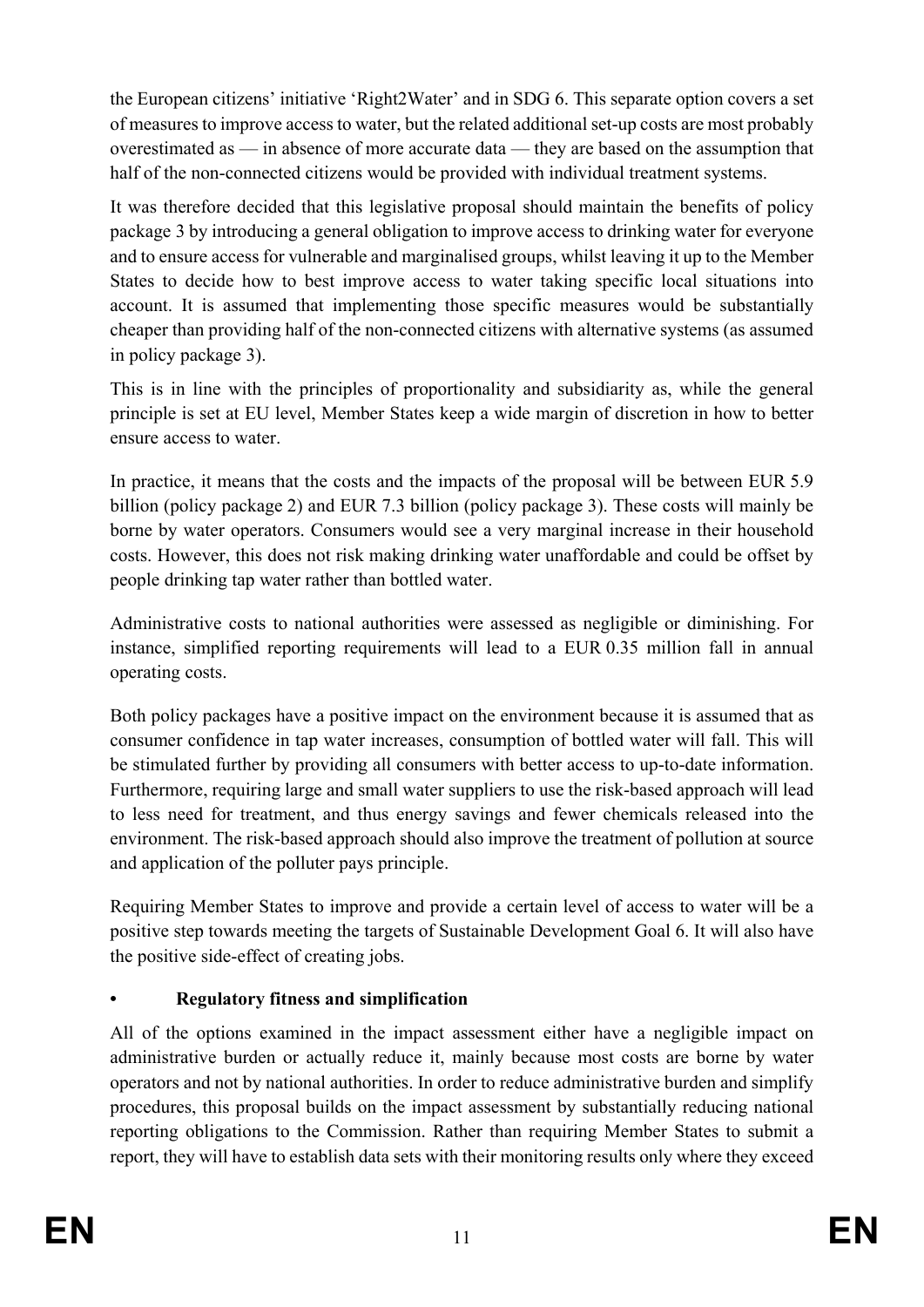the parameters in the Directive. They will also have to provide additional information such as risk assessments. This is expected to save up to EUR 0.35 million per year.

To respect proportionality, small water suppliers will have longer than large and very large water suppliers to implement the risk-based approach. To avoid burdening small water suppliers, these will have to update on-line information less regularly than large and very large suppliers.

Finally, the proposed provisions on consumer information and transparency make the proposal 'internet ready' by requiring water suppliers to make extensive use of digital means to inform consumers of quality and hazards in relation to drinking water.

# **• Fundamental rights**

As mentioned in the Commission Communication on the European citizens' initiative *'Water and sanitation are a human right! Water is a public good, not a commodity!*'[43](#page-13-0), access to safe drinking water and sanitation is inextricably linked to the right to life and human dignity, as recognised by the Charter of Fundamental Rights of the European Union<sup>44</sup>, and to the need for an adequate standard of living. The Commission also underlined the importance of the human rights dimension of access to safe drinking water and committed to ensuring that this remains at the heart of its policies.

Over the last decade, international law has acknowledged a right to safe drinking water and sanitation, most prominently at UN level<sup>45</sup>. The UN General Assembly Resolution  $64/292$ recognises '*the right to safe and clean drinking water and sanitation as a human right that is essential for the full enjoyment of life and all human rights*'. Moreover, in the final outcome document of the 2012 UN Conference on Sustainable Development (Rio+20), heads of State and Government and high level representatives reaffirmed their *'commitments regarding the human right to safe drinking water and sanitation, to be progressively realised for [their] populations with full respect for national sovereignty'[46](#page-13-3).* These commitments were reaffirmed in 2015 when the heads of State committed to Sustainable Development Goal 6 and its associated target, by 2030, of *'achieving universal and equitable access to safe and affordable drinking water for all'.*

At European level, the Parliamentary Assembly of the Council of Europe declared '*that access to water must be recognised as a fundamental human right because it is essential to life on earth and is a resource that must be shared by humankind*'[47](#page-13-4). The EU has also reaffirmed that '*all States bear human rights obligations regarding access to safe drinking water, which must be available, physically accessible, affordable and acceptable'[48](#page-13-5).*

<span id="page-13-0"></span> $^{43}$  COM(2014)177.<br>  $^{44}$  OLC 326 26 10

<span id="page-13-1"></span> $^{44}$  OJ C 326, 26.10.2012, p. 391.

<span id="page-13-2"></span><sup>45</sup> UN General Assembly Resolution No 64/292 of 3.8.2010 and the UN Human Rights Council Resolutions 7/22 of 28.3.2008 and 15/9 of 6.10.10.

<span id="page-13-3"></span><sup>46</sup> http://www.un.org/en/sustainablefuture/.<br>47 Becolution No. 1603/2000 of the Berlinma

<span id="page-13-4"></span><sup>&</sup>lt;sup>47</sup><br>Resolution No 1693/2009 of the Parliamentary Assembly of the Council of Europe.<br>Resolution by the High Penresontative, Catherine, Ashton, on behalf of the EU

<span id="page-13-5"></span><sup>48</sup> Declaration by the High Representative, Catherine Ashton, on behalf of the EU to commemorate the World Water Day (Doc 7810/10), 22 March 2010.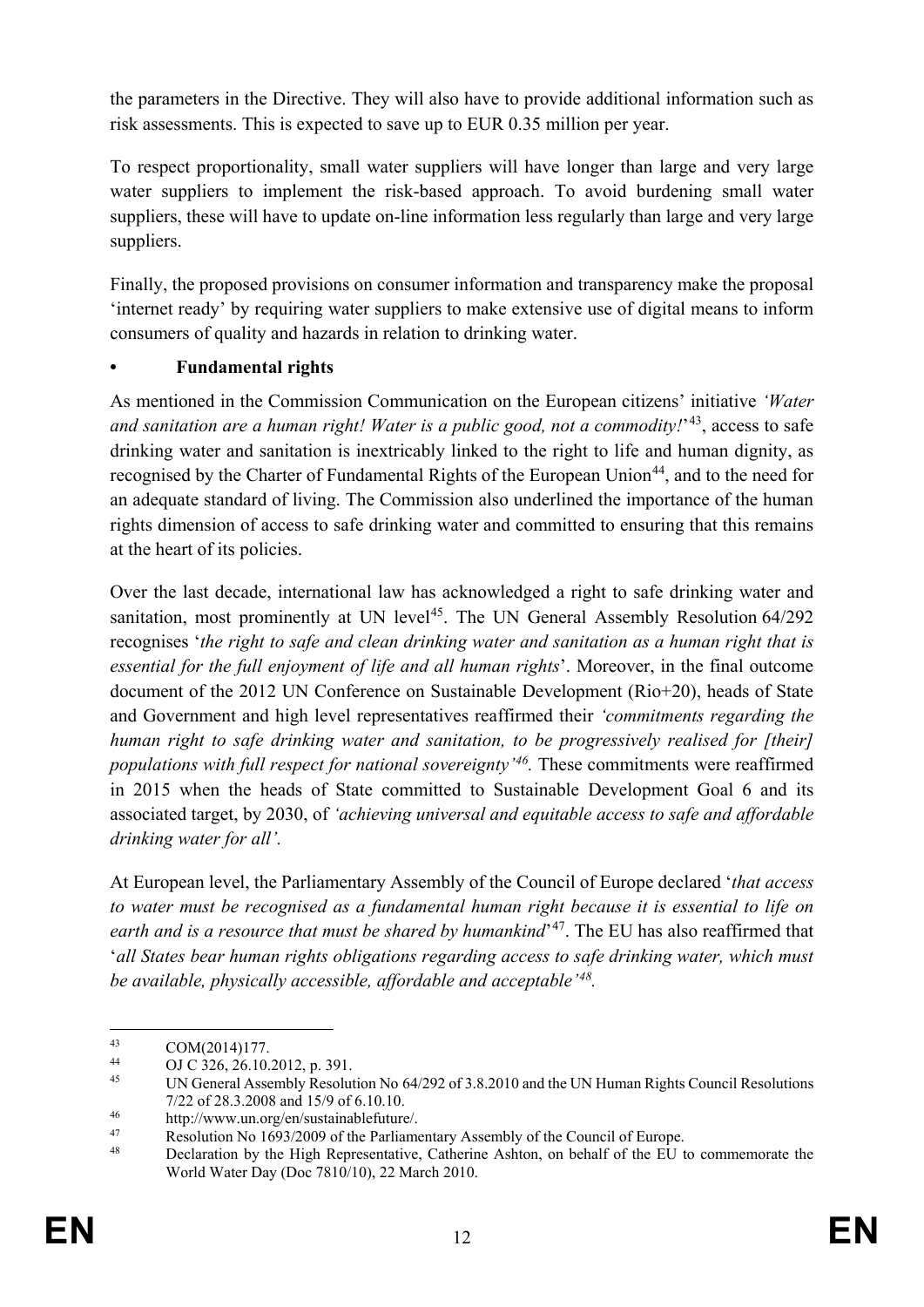The Commission took all this into account when developing its reply to the European citizens' initiative on the 'Right2Water' and this legislative proposal.

## **4. BUDGETARY IMPLICATIONS**

The proposal does not have budgetary implications for the Commission. It is expected that it can be implemented under the existing allocations for the Commission and the European Environmental Agency and that no additional resources are needed.

# **5. OTHER ELEMENTS**

# **• Implementation plans and monitoring, evaluation and reporting arrangements**

Large suppliers will be expected to implement the risk-based approach within 3 years, while small water supplies will be given 6 years.

The Annexes will be reviewed regularly in the light of scientific and technical progress. To allow for two full 6-year cycles of data, the complete Directive will be evaluated 12 years after its transposition.

To ensure that the Directive achieves its objective of protecting human health from the adverse effects of contaminated drinking water, and to improve other areas in which the Directive was found to be less optimal, a number of different success indicators were suggested. These will be used for future evaluations and will be developed in cooperation with the European Environmental Agency, taking account of the findings of the Fitness Check<sup>[49](#page-14-0)</sup> on environmental monitoring and reporting. The success indicators are:

- the number of 'incidents' (i.e. cases of potential danger to human health) and cases in which the limit values were exceeded in the EU. In the new reporting system, Member States will be asked to report in a more effective manner on these incidents and on the solutions provided;
- the number of people in the EU with access to water intended for human consumption;
- long-term health impacts due to the quality of the drinking water this will require additional epidemiologic studies in conjunction with a specialised organisation such as the WHO;
- the new transparency requirements and minimum information to be available online, for example the leakage rates in the networks. This will allow a systematic analysis of implementation levels and achievements.

### **• Explanatory documents (for directives)**

Considering the scope of the proposal and the fact that it is a recast of an existing directive (Directive 98/83/EC), which all Member States have transposed in full, it is neither justified nor proportionate to require explanatory documents on the transposition.

<span id="page-14-0"></span>

The Titness Check on Reporting and Monitoring of environment legislation: [http://ec.europa.eu/environment/legal/reporting/fc\\_overview\\_en.htm](http://ec.europa.eu/environment/legal/reporting/fc_overview_en.htm) and COM(2017) 312 final: [http://ec.europa.eu/environment/legal/reporting/pdf/action\\_plan\\_env\\_issues.pdf.](http://ec.europa.eu/environment/legal/reporting/pdf/action_plan_env_issues.pdf)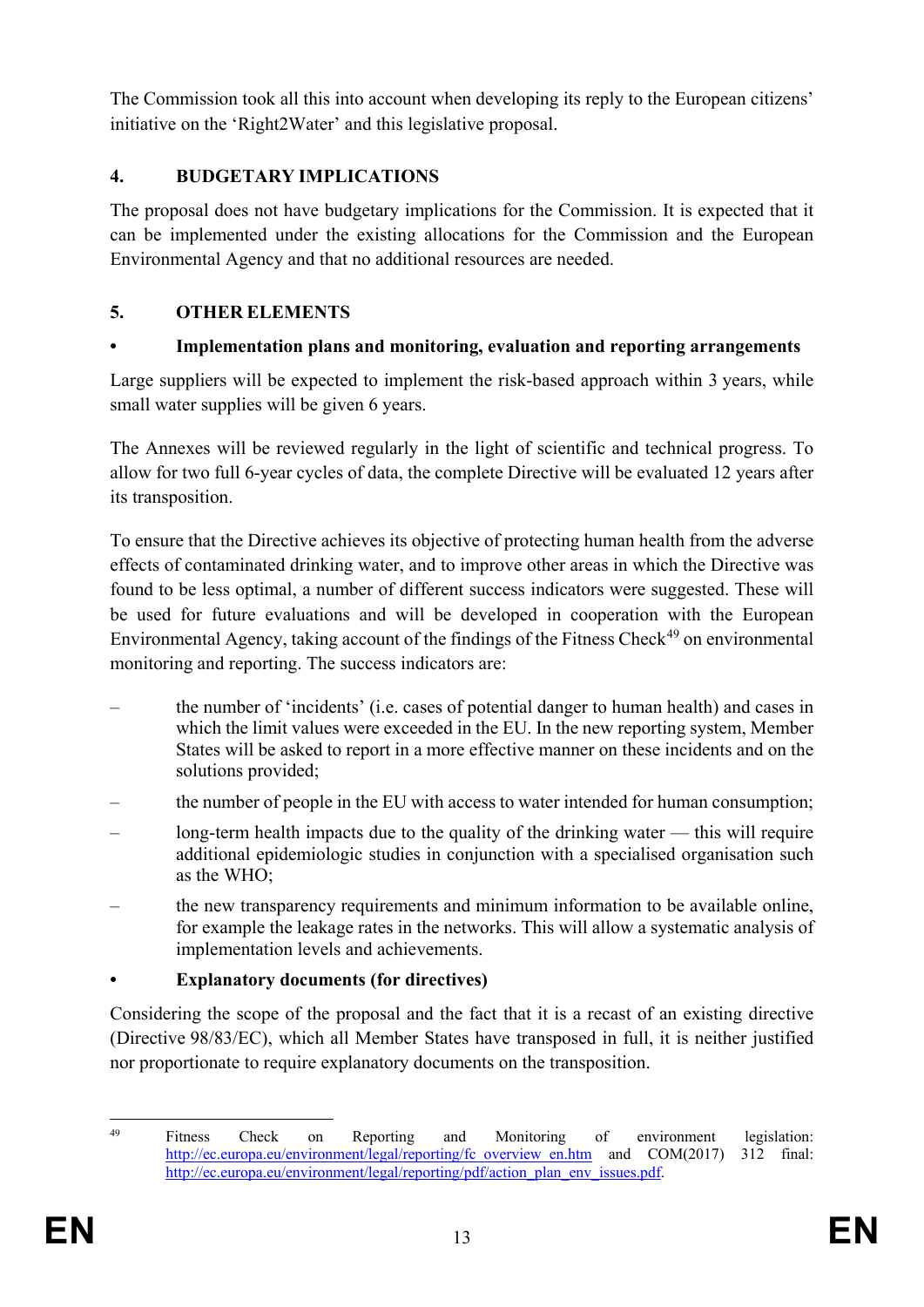### **• Detailed explanation on how the WHO recommendations concerning parameters and parametric values for the proposal were taken into account**

The existing parametric values set in Annex I to Directive 98/83/EC are generally based on the World Health Organization Guidelines for drinking water. These Guidelines are regularly updated and were last amended in early 2017 by the first addendum to the fourth edition<sup>50</sup>.

There were already some differences between the WHO Guidelines and Directive 98/83/EC in setting parameters and their levels when the Directive was adopted in 1998. For example:

- the WHO Guidelines do not include standards for the group of pesticides, whereas the Directive includes all pesticides and their degradation products;
- WHO guideline values are associated with a lifetime cancer risk of 10<sup>-5</sup>, whereas the EU made a policy choice for a more precautionary approach by choosing a risk value of 10-6 as acceptable.

In December 2015, the Commission and the WHO Regional Office for Europe concluded the 'Drinking Water Parameter Cooperation Project', the final report of which was published in 2018[51](#page-15-1) (hereafter 'the WHO report'). The objective of the project was to provide policy-relevant, science-based advice to inform the revision of Annex I to the Directive.

There is a high level of consensus between the WHO recommendations contained in the WHO report and the proposal. In particular, the recommendations confirm the need to regulate a list of selected parameters, of the hundreds of parameters for which WHO guideline values exist. The Commission has taken over the large majority of the recommended parameters and parametric values from this list, but on a few parameters has suggested a different approach. This section provides the reasoning as to why the Commission proposal does not follow the WHO recommendations in a few cases.

# **1. Parameters that the WHO recommended be removed from Annex I**

Because of their low occurrence in drinking water, usually due to pollution incidents, the WHO report recommended that five parameters be removed from the Directive:

- **benzene**,
- **cyanide**,
- **1,2-dichloroethane**,
- **mercury**, and
- **polycyclic aromatic hydrocarbons** (PAHs).

The WHO justified removing these parameters by explaining that they could still be monitored where necessary by Member States on the basis of the WHO guidance value. Stakeholders, and in particular Member States' authorities, strongly advocated not to remove them for health reasons and also because of the necessity to have a binding value set at EU level. **It was** 

<span id="page-15-0"></span><sup>&</sup>lt;sup>50</sup> The fourth edition of the Guidelines was published in 2011 and the first addendum to this fourth edition in early 2017.

<span id="page-15-1"></span><sup>51</sup> http://ec.europa.eu/environment/water/water-drink/review\_en.html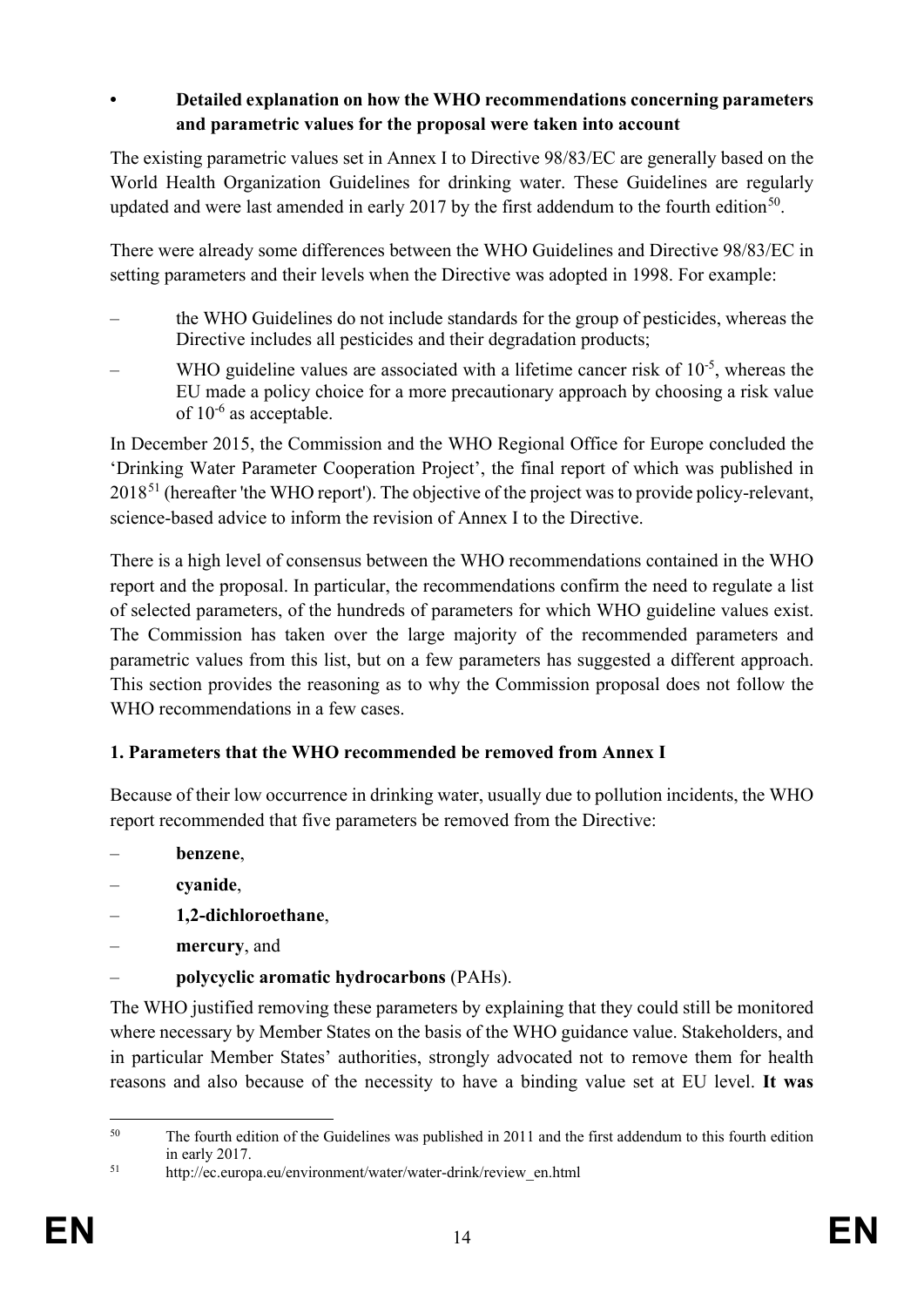**therefore decided to keep them in Annex I**. However, the risk-based approach set out in the Directive allows water suppliers to remove a parameter from the list of substances to be monitored under certain conditions; water suppliers therefore have the right not to monitor those parameters if they are irrelevant in a supply zone. Last but not least, the treatment plants needed to meet these limit values have already been built.

# **2. Parametric values that the WHO recommended be raised**

The WHO report recommended updating the value for **antimony (up from 5 to 20 μg/l), boron (up from 1 to 2.4 mg/l) and selenium (up from 10 to 40 μg/l)** based on their latest available health-based guideline values as published in the first addendum to the fourth edition of the WHO Guidelines. However, since the current values have been in place for decades, it is assumed that there will be no increased costs as treatment techniques to meet these limit values are already in place. In any event, the risk-based approach allows water suppliers to remove a parameter from the list to be monitored under certain conditions. Therefore **original, stricter, values have been maintained in Annex I** to the Directive.

Concerning **boron** more specifically, some national derogations were granted in regions of high boron-baring rocks where boron occurs naturally in groundwater. Requests to revise the value for boron also came from the European Parliament (E-9146/2016, P-0848/2016, E-10 109/2014). Although there is no recent official opinion, the European Food Safety Authority has in the past recommended<sup>[52](#page-16-0)</sup> that — to protect all age groups — natural mineral water should not contain more than 1.5 mg boron.

# **3. New parameters recommended for inclusion by the WHO**

# **3.1 Chlorate and chlorite**

The WHO report recommended including **chlorate (ClO3) and chlorite (ClO2)** as new parameters and to set a value of 0.7 mg/l for both. Both are predominantly disinfection byproducts using hypochlorite. The WHO recognised that this value may be too high, and remarked that, if it is feasible to meet lower values, then such lower values would be appropriate. One cause of the problem has been identified, namely that chlorate is generated in hypochlorite solutions that are not fresh and are stored for long periods, particularly at warm temperatures.

A specific European Food Safety Authority opinion of 2015[53](#page-16-1) found that chlorate concentrations of 0.7 mg/kg in drinking water (the value proposed by the WHO), could lead to infants and toddlers being overexposed to chlorate. Further, the Agency found that chlorate can inhibit iodine uptake, although more human health data are needed on iodine uptake inhibition by chlorate. EFSA also referred to a Joint FAO/WHO Expert Committee on Food Additives (JECFA) that evaluated chlorate and derived a health-based value of 0.01 mg/kg of body weight

<span id="page-16-0"></span> <sup>52</sup> Opinion of 22 June 2005 the Scientific Panel on Contaminants in the Food Chain on a request of the Commission related to concentration limits for boron and fluoride in natural mineral waters [http://www.efsa.europa.eu/sites/default/files/scientific\\_output/files/main\\_documents/237.pdf](http://www.efsa.europa.eu/sites/default/files/scientific_output/files/main_documents/237.pdf)

<span id="page-16-1"></span><sup>53</sup> <https://www.efsa.europa.eu/en/efsajournal/pub/4135>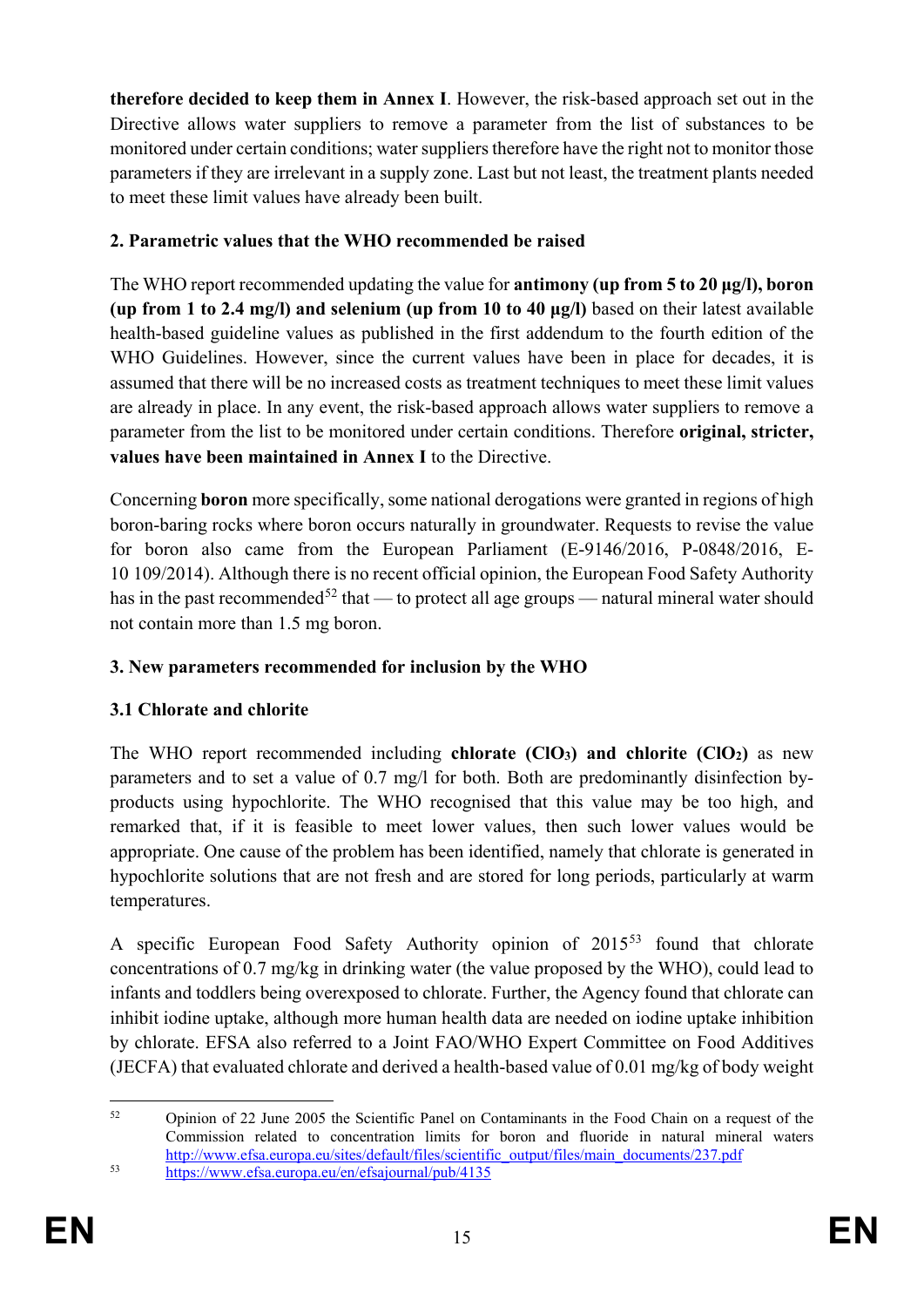as a toxicological reference value for chronic risk assessment, which would give a drinking water value of 0.24 mg/l.

Therefore, the Commission considers that it is justified to set **the value for chlorate and chlorite at the stricter level of 0.25 mg/l, which is around 3 times lower than proposed by the WHO**.

# **3.2 Perfluorinated compounds**

The WHO report recommended adopting parametric values for two individual perfluorinated substances: perfluorooctanesulfonic acid **(PFOS) should have a value of 0.4 µg/l and**  perfluorooctanoic acid **(PFOA) a value of 4 µg/l**.

PFOS and PFOA were initially the most common perfluorinated compounds. They are found in groundwater primarily as a consequence of contamination of soil by fire-fighting foams, which break down to these and some other perfluorinated substances. However, they can also result from industrial point pollution, and stem from products with water- or grease-repellent material such as Teflon-coated saucepans, greaseproof paper, pizza grills, or waterproof and dirt-repellent outdoor sports equipment.

PFOS and PFOA are persistent, bioaccumulative and toxic substances. PFOS was originally included in the list of restricted substances in Annex XVII to the REACH Regulation<sup>54</sup>, but is now regulated as a persistent organic pollutant under Regulation (EC) No 850/2004[55](#page-17-1). PFOA, its salts and PFOA-related substances were added to the list of restricted substances in Annex XVII to the REACH Regulation on 14 June 2017<sup>[56](#page-17-2)</sup> as the Commission considered that manufacturing, using or selling them leads to an unacceptable risk to human health and the environment.

Perfluorohexane-1-sulphonic acid and its salts (PFHxS) was added to the REACH candidate list of substances of very high concern on 7 July 2017 as a 'very persistent and very bioaccumulative substance' under Article 57(e) of the REACH Regulation.

However, there is a wider range of substances with varying chain lengths that can include perfluoroalkyl carboxylic acids (including PFOA), perfluoroalkane sulfonic acids (including PFOS), perfluoroalkane sulfinic acids, fluorotelomer alcohols and perfluoroalkane sulphonamides. PFOA and PFOS are the most common substances, but as they have been

<span id="page-17-0"></span> <sup>54</sup> Regulation (EC) No 1907/2006 of the European Parliament and of the Council of 18 December 2006 concerning the Registration, Evaluation, Authorisation and Restriction of Chemicals (REACH), establishing a European Chemicals Agency, amending Directive 1999/45/EC and repealing Council Regulation (EEC) No 793/93 and Commission Regulation (EC) No 1488/94 as well as Council Directive 76/769/EEC and Commission Directives 91/155/EEC, 93/67/EEC, 93/105/EC and 2000/21/EC (OJ L 396, 30.12.2006, p. 1), hereafter 'REACH Regulation'.

<span id="page-17-1"></span><sup>&</sup>lt;sup>55</sup> Regulation (EC) No 850/2004 of the European Parliament and of the Council of 29 April 2004 on persistent organic pollutants and amending Directive 79/117/EEC (OJ L 158, 30.4.2004, p. 7).

<span id="page-17-2"></span><sup>&</sup>lt;sup>56</sup> Commission Regulation (EU) 2017/1000 of 13 June 2017 amending Annex XVII to Regulation (EC) No 1907/2006 of the European Parliament and of the Council concerning the Registration, Evaluation, Authorisation and Restriction of Chemicals (REACH) as regards perfluorooctanoic acid (PFOA), its salts and PFOA-related substances (OJ L 150, 14.6.2017, p. 14).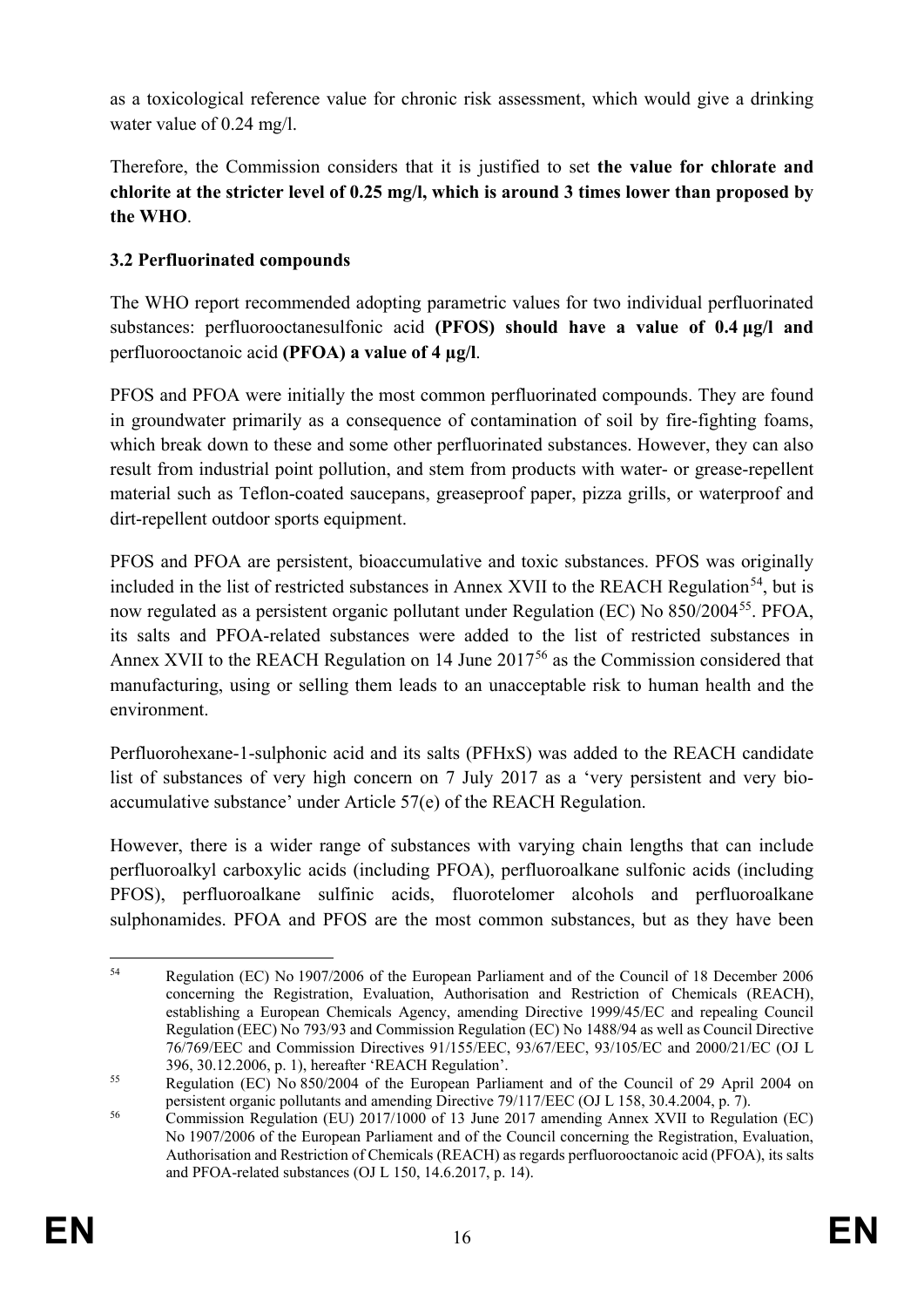substituted by similar per- and polyfluoroalkyl substances (PFASs) often with shorter chains, it is likely that PFOA and PFOS are no longer representative of this group of anthropogenic persistent chemicals<sup>[57](#page-18-0)</sup>.

There is currently no legislative approach that regulates the whole group of these substances, and there is no conclusive list of all the substances available. Sweden has done intensive research on PFASs<sup>[58](#page-18-1)</sup>. The Swedish National Food Agency has recommended limits for drinking water based on the presence of 11 PFASs (PFBS, PFHxS, PFOS, 6:2 FTSA, PFBA, PFPeA, PFHxA, PFHpA, PFOA, PFNA and PFDA). If the sum of these 11 PFASs occurs at concentrations greater than 0.09 µg/l, the Agency recommends measures be taken as soon as possible to reduce the pollution. The United States has health advisory levels for PFOA/PFOS of 0.07 µg/l. The priority substances list set under Directive 2008/105/EC<sup>[59](#page-18-2)</sup> includes PFOS with a value of 0.00065 µg/l. This shows that lower parametric values than those recommended by the WHO are achievable. As these substances do not belong in the environment, a precautionary approach following the one used for pesticides in Directive 98/83/EC is suggested. The Commission therefore proposes deviating from the WHO recommendation of 4 µg/l (PFOA) and 0.4 µg/l (PFOS) for the two individual substances and instead regulating the whole group.

The proposal is to regulate the group of PFASs, as defined by the  $OECD<sup>60</sup>$ , and to suggest values of **0.1 μg/l for individual PFAS and 0.5 μg/l for PFASs in total**, as is done for pesticides. As these values are higher than those referred to in Sweden or the United States, it should be feasible to meet them.

# **4. Endocrine disrupting compounds**

The WHO did not propose guideline values for endocrine disrupting compounds (EDCs) but suggested that - since aquatic life is much more sensitive to the effects of oestrogenic EDCs than mammals, including humans - it would be possible to use precautionary benchmark values which are close to existing or possible future environmental quality standards, for the protection of aquatic life. The following three representative EDCs and benchmark values were proposed by the WHO:

- **beta-estradiol**: 0.001 µg/l;
- **nonylphenol**: 0.3 µg/l; and
- **bisphenol A**: 0.01 µg/l.

<span id="page-18-0"></span>Example from Sweden shows decrease of PFOS in water: <http://www.sciencedirect.com/science/article/pii/S0013935117308976>

<span id="page-18-1"></span><sup>58</sup> [http://www.kemi.se/en/global/rapporter/2015/report-7-15-occurrence-and-use-of-highly-fluorinated](http://www.kemi.se/en/global/rapporter/2015/report-7-15-occurrence-and-use-of-highly-fluorinated-substances-and-alternatives.pdf)[substances-and-alternatives.pdf](http://www.kemi.se/en/global/rapporter/2015/report-7-15-occurrence-and-use-of-highly-fluorinated-substances-and-alternatives.pdf)

<span id="page-18-2"></span><sup>&</sup>lt;sup>59</sup> Directive 2008/105/EC of the European Parliament and of the Council of 16 December 2008 on environmental quality standards in the field of water policy, amending and subsequently repealing Council Directives 82/176/EEC, 83/513/EEC, 84/156/EEC, 84/491/EEC, 86/280/EEC and amending Directive 2000/60/EC of the European Parliament and of the Council (OJ L 348, 24.12.2008, p. 84).

<span id="page-18-3"></span><sup>60</sup> [https://www.oecd.org/env/ehs/risk-management/PFC\\_FINAL-Web.pdf](https://www.oecd.org/env/ehs/risk-management/PFC_FINAL-Web.pdf)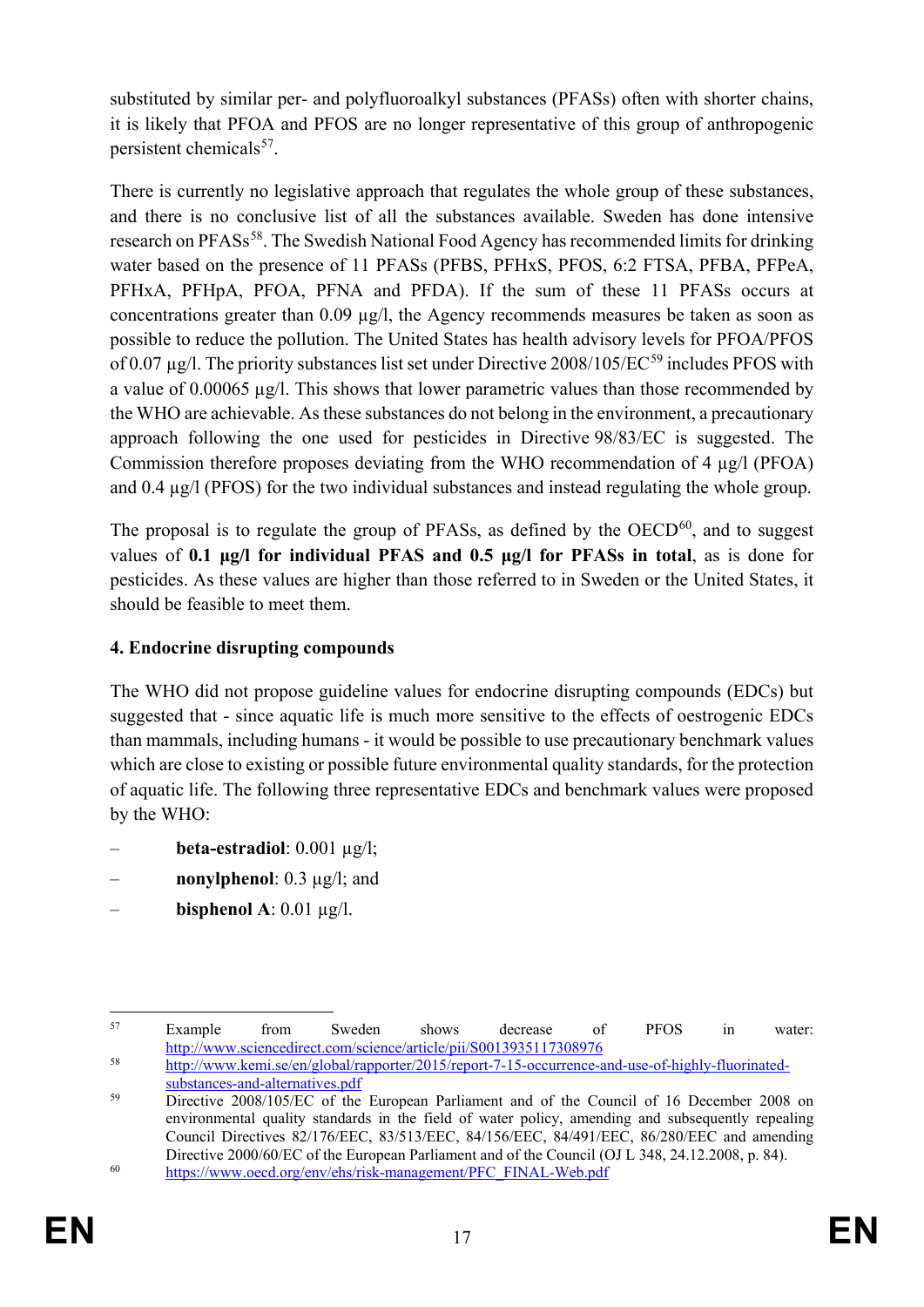Even though the WHO indicated that currently there is no evidence of risks to health from drinking water, which is a minor source of exposure, and that such risks are unlikely, it was decided to include these parameters in the Directive on the basis of the precautionary principle.

The WHO does not recommend including the full range of EDCs in the parameter list under Annex I to the Directive, as it considers that routine monitoring for the full range of these compounds would currently be difficult, expensive and not effective at preventing contamination of drinking-water.

The three substances were chosen as benchmarks because they are known to be present in surface water sources impacted by treated sewage effluent and other discharges. Beta-estradiol is a natural oestrogen. The opinion of the Scientific Committee on Health and Environmental  $Risk<sup>61</sup>$  $Risk<sup>61</sup>$  $Risk<sup>61</sup>$  (SCHER) and related dossier identify the endocrine-disrupting properties as the key mechanism of action for the derivation of the environmental quality standard for this compound. The SCHER supported setting the environmental quality standard at 0.4 ng/l, which is close to the parametric value of 1 ng/l proposed for drinking water.

Bisphenol A is widely used in the manufacture of some plastics and epoxy resins. It is currently classified as reproductive toxicant category 1B under Regulation (EC) No 1272/2008[62](#page-19-1). Following proposals from the French authorities, first the use of bisphenol A in thermal paper has been restricted in the EU (December 2016), then bisphenol A was added to the REACH candidate list of substances of very high concern based on its harmonised classification as reprotox 1B (January 2017) and subsequently also based on its endocrine disrupting properties (June 2017).

Nonylphenol is a building block of alkylphenol ethoxylates used in surfactants, although these are now forbidden in the EU. Nonylphenol is also subject to restrictions (REACH Annex XVII) and was included in the REACH candidate list of substances of very high concern based on its endocrine disrupting properties (June 2013), and in the priority substances list set under Directive 2008/105/EC.

Therefore, it is proposed to follow the values suggested by the WHO for these three EDCs. As the Directive's approach does not provide for 'benchmark values', and does not specify the purpose of parameters and values, it is proposed including them in the list of parameters under Annex I. Furthermore, these compounds are relatively insoluble in water and are effectively removed by conventional adsorption treatment methods (e.g. bank filtration, coagulation, ozonation, granular activated carbon). The compounds will therefore be considered as any other chemical parameter under the Directive, meaning, as mentioned above, that water suppliers have the possibility to remove these parameters from the list to be monitored under certain conditions, if a risk assessment concludes they are irrelevant.

<span id="page-19-0"></span><sup>&</sup>lt;sup>61</sup> [https://ec.europa.eu/health/scientific\\_committees/environmental\\_risks/docs/scher\\_o\\_131.pdf](https://ec.europa.eu/health/scientific_committees/environmental_risks/docs/scher_o_131.pdf)<br> $\frac{62}{5}$  Regulation (EC) No. 1272/2008 of the European Perliament and of the Council of 16 December

<span id="page-19-1"></span><sup>62</sup> Regulation (EC) No 1272/2008 of the European Parliament and of the Council of 16 December 2008 on classification, labelling and packaging of substances and mixtures, amending and repealing Directives 67/548/EEC and 1999/45/EC, and amending Regulation (EC) No 1907/2006 (OJ L 353, 31.12.2008, p. 1).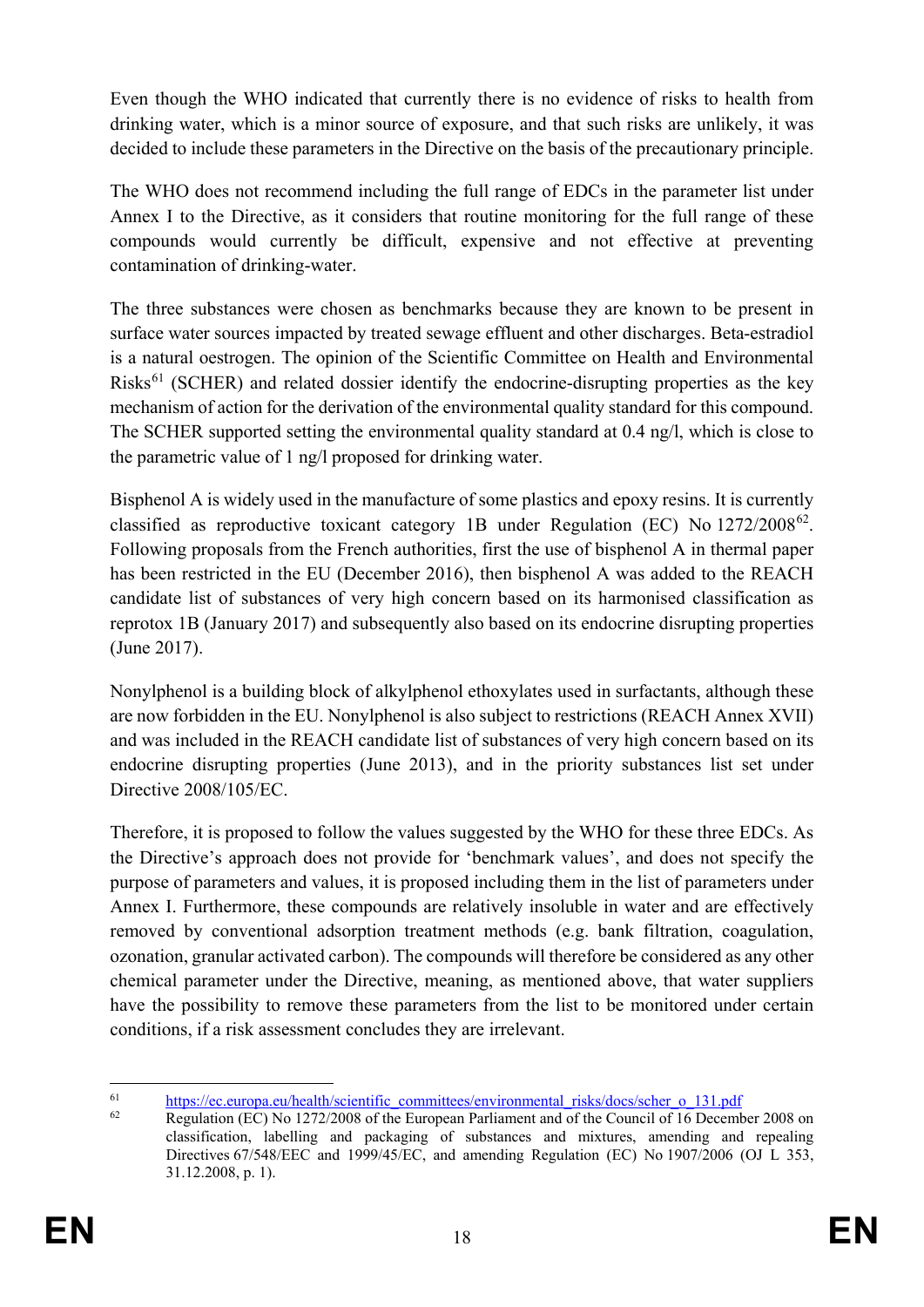The Commission considers that including these three endocrine disrupting compounds under the Directive is justified on the basis of the precautionary principle. It is supported by stakeholders. Including these compounds will also help protect human health as part of the extended parameter list modelled by option 1.2 in the impact assessment.

## **5. Chromium and lead**

The WHO report recommends maintaining the current parametric value of **10 µg/l for lead and of 50 µg/l for chromium total**.

The WHO remarks that lead is one of few substances known to cause direct health impacts through drinking water, and that concentrations should be therefore as low as reasonably practical. To that end, the Commission therefore proposes lowering the value **to 5 µg/l 10 years** after the entry into force of the Directive. During this transitional 10-year period, the current value of 10 µg/l will be maintained.

The WHO remarks that the value for chromium remains under review. Ongoing discussions with many toxicologists suggest introducing a lower value for chromium, and in particular for the more toxic Chromium VI. The Commission will therefore apply to chromium the same approach taken for lead. It proposes reducing the value by 50 % to **25 µg/l after a transition period of 10 years after the entry into force of the Directive**.

The proposal also provides for the regular review of Annex I (where these parametric values are set) and for the possibility to amend Annex I in the light of scientific progress. Therefore, there is a possibility to set stricter values for both these parameters before the end of the 10 year transitional period, should future scientific developments warrant it.

# **• Detailed explanation of the specific provisions of the proposal**

### *Article 1 — Objective*

This Article remains unchanged.

# *Article 2 — Definitions*

The existing definitions have been slightly clarified and new definitions have been added ('water suppliers', 'priority premises', and 'vulnerable and marginalised groups'), in line with the new provisions in the Recast.

The WHO recommended the inclusion of a definition of priority premises, for the purposes of facilitating application of the new provisions related to domestic distribution risk assessment.

# *Article 3 — Exemptions*

The provisions remain unchanged, the references to the Directive are simply updated.

# *Article 4 — General obligations*

The Article remains largely unchanged, the changes relate to formal modifications or drafting clarifications.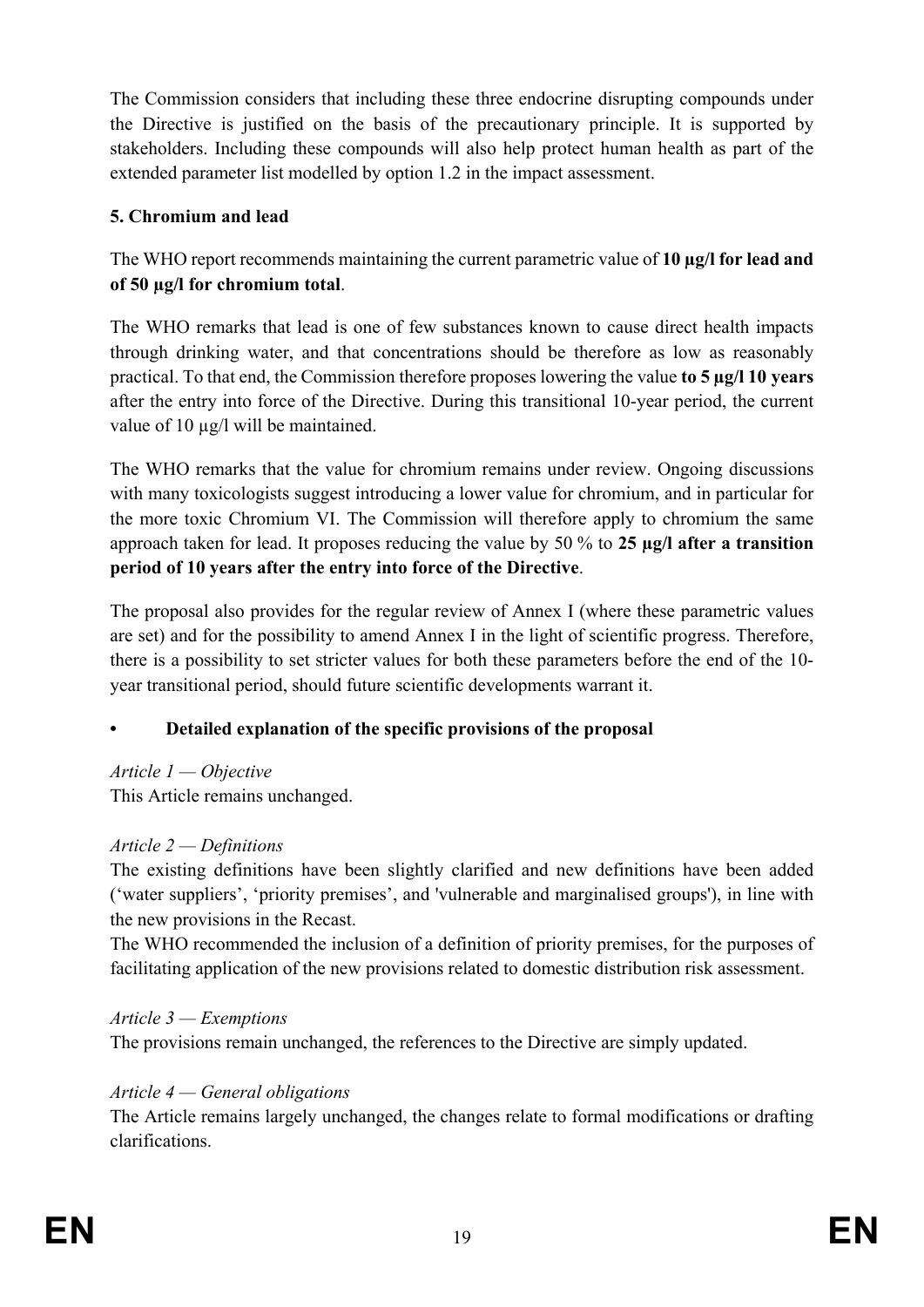### *Article 5 — Quality standards*

The Article remains largely unchanged, the changes relate to formal modifications or drafting clarifications.

### *Article 6 — Point of Compliance*

Paragraphs 2 and 3 have been deleted but are now mostly taken over under the new provisions on domestic distribution risk assessments (new Article 10).

### *Article 7 — Risk-based approach to water safety (new)*

This new Article presents the overall risk-based approach, serves as an introduction to the new Articles 8, 9 and 10 and also introduces general obligations related to the risk assessments (regular updates and reviews and timelines for drawing up the risk assessments).

### *Article 8 — Hazard assessment of bodies of water used for the abstraction of water intended for human consumption (new)*

This new Article introduces obligations related to carrying out hazard assessments, in particular:

- Identifying abstraction points,
- Identifying hazards and pollution sources,
- Monitoring parameters that are relevant to the hazards and pollution sources identified. Only relevant parameters or pollutants are to be monitored. They may include parameters that are to be complied with at the tap in accordance with this Directive, but also pollutants or substances already monitored in water bodies in accordance with the Water Framework Directive, or microplastics. Microplastics are of particular concern due to the negative effects on marine and freshwater environments, aquatic life, biodiversity, and possibly to human health since their small size facilitates uptake and bioaccumulation by organisms, or toxic effects from the complex mixture of chemicals these particles consist of.

On the basis of the hazard identification and monitoring, Member States can then take the following measures:

- Exempt water suppliers from, or require water suppliers to, carry out additional treatment and/or monitoring,
- Prevention measures to safeguard the abstraction area,
- Mitigating measures to address the pollution source, including research to understand impacts, for instance of microplastics, on aquatic ecosystems and human health, and find solutions to mitigate possible risks.

### *Article 9 — Supply risk assessment (new)*

This Article introduces obligations related to carrying out a supply risk assessment by the water supplier. These provisions are not new, as those obligations had already been introduced in 2015 with the amended Annex II to the Directive. Part of Annex II to Directive 98/83/EC has therefore been moved to this Article 9. Annex II, part C, now only contains the technical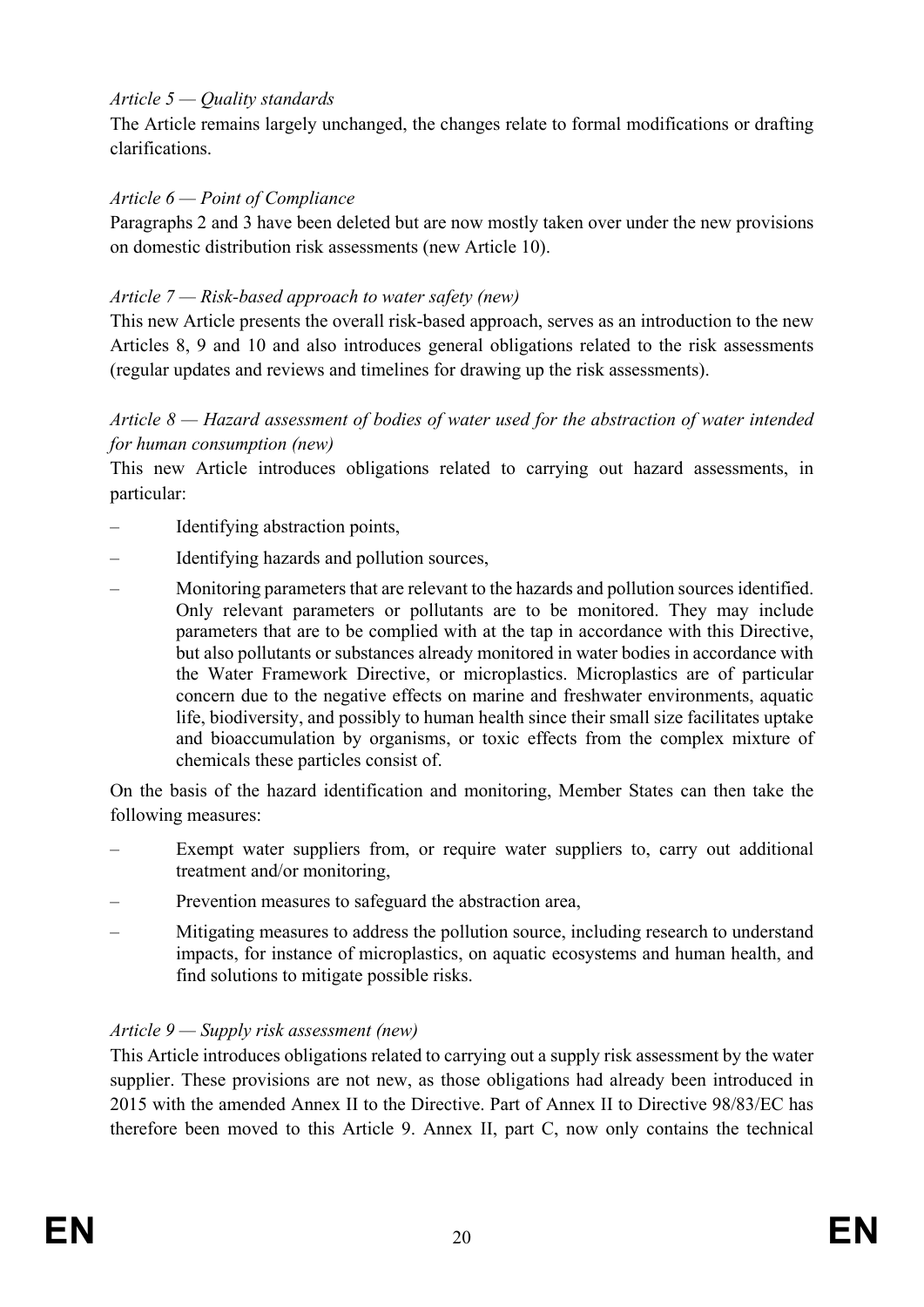specifications to adjust the monitoring frequency of the parameters subject to a supply risk assessment.

### *Article 10 — Domestic distribution risk assessment (new)*

This new Article introduces obligations related to carrying out domestic distribution risk assessments, in particular:

- Assessing risks linked to domestic distribution system, including risks linked to products and materials in contact with drinking water,
- Monitoring the following parameters: lead and *Legionella*. The latter has been found by the WHO to cause the highest health burden of all waterborne pathogens in the Union. In addition, it is also recommended by the European Centre for Disease Prevention and Control to apply regular checks and appropriate control measures to man-made water systems as a means to prevent cases of Legionnaires' disease at tourist accommodation sites, hospitals, long-term healthcare facilities or other settings where sizeable populations at higher risk may be exposed  $63$ .

On the basis of the risk assessment and monitoring, Member States can then take measures, such as training of plumbers, information and advice to house owners, appropriate treatment techniques in cooperation with water suppliers, etc. In addition, this Article partly addresses aspects covered in former Article 10 (products in contact with drinking water) and ensures consistency with Regulation (EU) No 305/2011 under which standards for construction products in contact with drinking water are to be established.

# *Article 11 — Monitoring (former Article 7)*

Monitoring programmes have to be established, which cover all different monitoring obligations under this Directive. It is left to Member States to decide whether monitoring programmes should be established by national authorities or delegated, for instance, to the water suppliers. However, it is likely that most of the monitoring is actually carried out by water suppliers, to ensure water quality at the tap. Since new monitoring obligations are introduced in relation to hazard assessments (Article 8) and domestic distribution risk assessment (Article 10), it is necessary to clarify this Article and its relation to Annex II.

Paragraphs 1, 5 and 6 remain unchanged.

Paragraph 2 is amended to refer to monitoring to be undertaken under new Articles 8 and 9 (hazard assessments and domestic distribution risk assessments) and to the 'regular' monitoring of parameters listed in Annex I, parts A and B, in accordance with Annex II. In the latter case, monitoring may be adjusted, by water suppliers, on the basis of a supply risk assessment.

Former Paragraph 4 (possibility to adopt guidelines for monitoring) is deleted, as considered unnecessary. The possibility to amend Annex II (which relates to monitoring specifications) is however maintained under Article 18(2) (via delegated acts).

*Article 12 — Remedial actions and restrictions in use (former Article 8)* Paragraph 1 remains unchanged.

<span id="page-22-0"></span> <sup>63</sup> Surveillance Report "Legionnaires' disease in Europe 2015" published by European Center for Disease Prevention and Control on 14 June 201[7 https://ecdc.europa.eu/sites/portal/files/documents/Legionnares](https://ecdc.europa.eu/sites/portal/files/documents/Legionnares-disease-europe-2015.pdf)[disease-europe-2015.pdf](https://ecdc.europa.eu/sites/portal/files/documents/Legionnares-disease-europe-2015.pdf)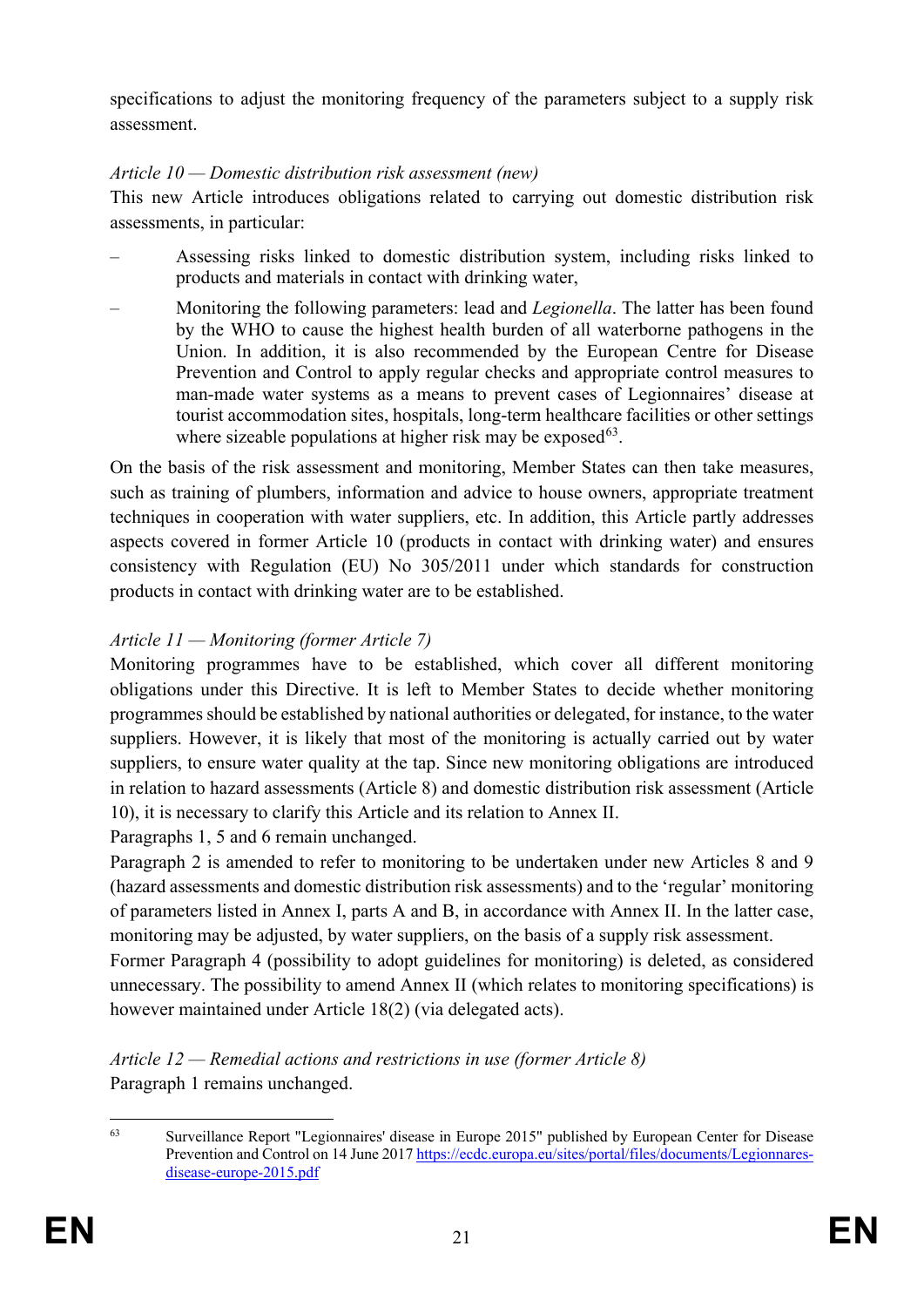Paragraph 2 is amended to refer to the new list of parameters for the domestic distribution risk assessment, foreseen under Annex I, part C.

Paragraph 3 is amended to clarify that exceedance of values set in Annex I, parts A and B, shall automatically be considered as potential danger to human health. This clarification is considered necessary in light of several ongoing infringement procedures under Directive 98/83/EC.

A new paragraph 4 is added to clarify obligations related to consumer information in case of exceedance of parametric values and/or potential danger to human health. Most of the obligations already existed under Directive 98/83/EC, but it was considered necessary to clarify them and group them under one paragraph to facilitate their implementation, also in light of several ongoing infringement procedures under Directive 98/83/EC.

Paragraph 5 remains unchanged.

Former Paragraph 6 is deleted, as considered unnecessary.

Former Paragraph 7 is deleted since former Annex I, part C, on 'indicator parameters' has been deleted.

Former Paragraph 8 obligations are incorporated under new Paragraph 4.

# *Former Article 9 — Derogations*

Former Article 9 is deleted. The complex process to grant 3 derogations of 3 years is no longer justified. It was originally introduced in the Directive to allow Member States to comply with parametric values newly set in 1998. The system is now simplified, but the logic is the same as in Directive 98/83/EC: where a Member State exceeds a parametric value, Article 11 on remedial actions should apply (prohibition or restriction of the water, information to consumers, health advice, etc.). There should not be a need to formally adopt, via a Decision, the parametric value that is in exceedance of the one set in the Directive.

# *Former Article 10 — Quality assurance of treatment equipment and materials (deleted)*

Former Article 10 is deleted: it is considered that this Article is no longer necessary under Directive 98/83/EC and is partly replaced by new Article 10 on domestic distribution risk assessment. The necessary harmonisation will take place, instead, under internal market legislation with the issuance of standardisation mandates under the Construction Products Regulation. Until these standardisation mandates are executed and the harmonised standards are published in the Official Journal, the status quo will continue to apply.

# *Article 13 — Access to water intended for human consumption (new)*

This is a new Article, prompted mainly by the calls of the European citizens' initiative 'Right2Water' and the Commission's reply to the initiative. The Articles foresees 2 main obligations:

– First, an obligation for Member States to improve access to and promote use of drinking water via a number of measures, some of which are included in the Article (assessing the share of people without access to drinking water, informing them about connection possibilities, encouraging the use of tap water in public buildings and restaurants, ensuring that equipment to freely access tap water is available in most cities, etc.),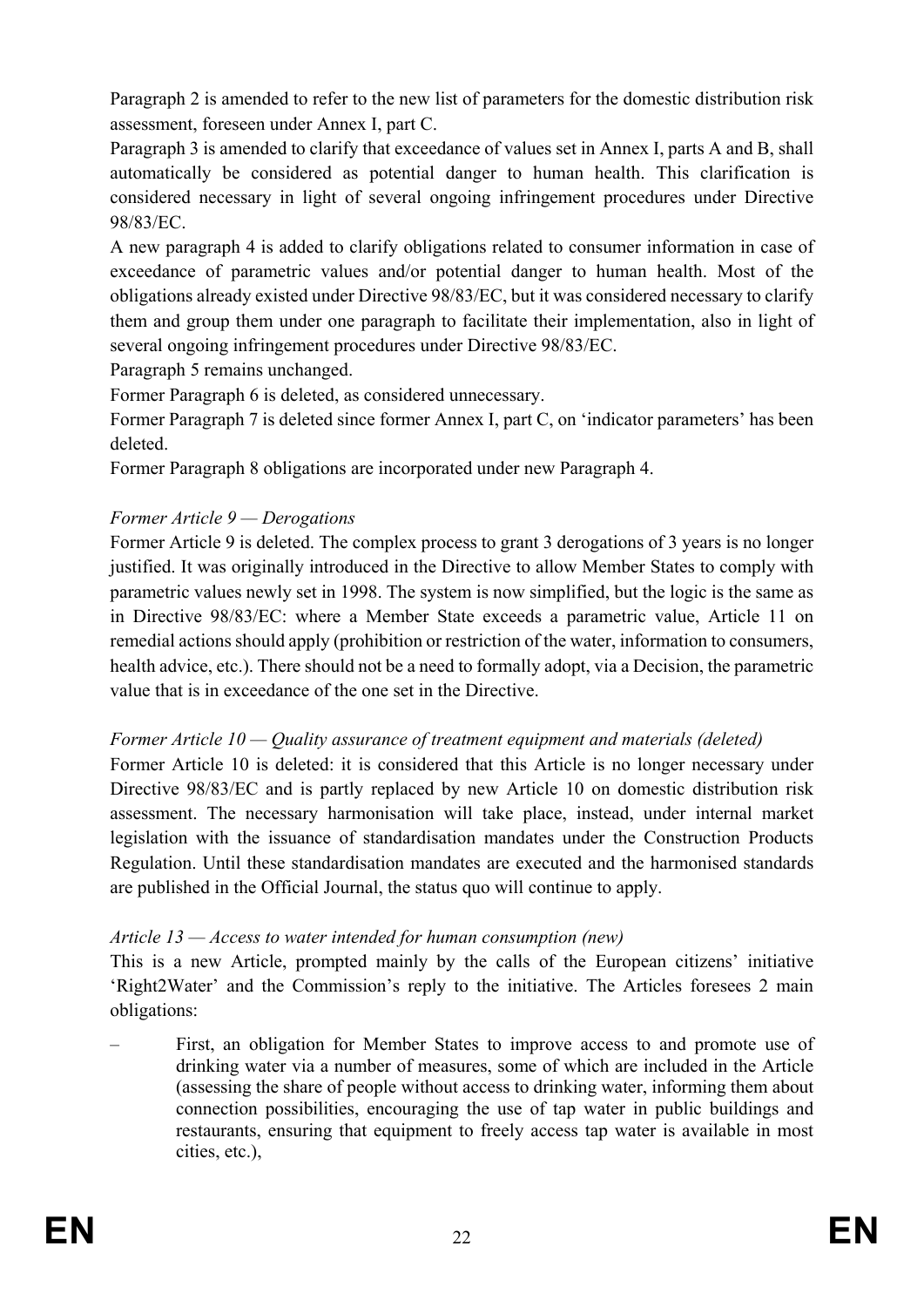– Second, an obligation for Member States to take all measures necessary to ensure access to drinking water for vulnerable and marginalised groups. When those groups do not have access to water intended for human consumption in the sense of this Directive, Member States should swiftly inform them of the quality of the water available to them, and give the necessary related health advice.

This should contribute to the commitment taken under UN Sustainable Development Goal 6 and the associated target to '*achieve universal and equitable access to safe and affordable drinking water for all*'. The concept of equitable access to water is usually three-dimensional, encompassing: geographic differences in services provided (for instance, due to lack of infrastructure), difficulties faced by vulnerable and marginalised groups (e.g. refugees, nomadic communities, homeless people and minority cultures such as Roma, Sinti, Travellers, Kalé, Gens du voyage, etc., whether sedentary or not) trying to access water services, and financial affordability. Concerning affordability, any water pricing policy in the Union must take into account the principles of recovery of costs and polluter pays. Member States are also allowed to have regard, when establishing differentiated water tariffs, to the variation in the economic and social conditions in the population. The principle of recovery of costs therefore does not prevent Member States from adopting social tariffs or having measures safeguarding populations at a socio-economic disadvantage, in addition to the measures provided for in new Article 13 of this Directive.

# *Article 14 — Information to the public (new)*

This Article partly replaces former Article 13 of Directive 98/83/EC. Provisions related to access to information are more detailed, as it is expected that increased transparency will improve consumers' confidence in their drinking water, including its quality, production and management. The obligations are two-fold:

- First, to ensure availability of a number of information, online, specified under Annex IV. The information accessed by the consumer should be relevant to his/her area of interest.
- Second, to provide, in addition, some specific information directly to the consumers (for instance on their invoices), such as volume consumed and details of the tariff(s) and cost-structure.

### *Article 15 — Information on monitoring of implementation (new)*

This Article partly replaces former Article 13 of Directive 98/83/EC. Provisions related to reporting are simplified compared to former provisions and replaced by a new system, which does not involve actual reporting. This ensures that the system is made more effective by avoiding a long time lag between reference date of the data reported, and actual date of reporting.

The Article foresees that Member States should put in place a data set gathering only drinking water-relevant data under this Directive: incidents, exceedances of values set in the Annex, hazard and domestic distribution risk assessments, and measures taken to ensure access to water intended for human consumption.

The data sets should be set up in compliance with the INSPIRE Directive. To that end, the support of the European Environmental Agency is foreseen, whose role will also be to regularly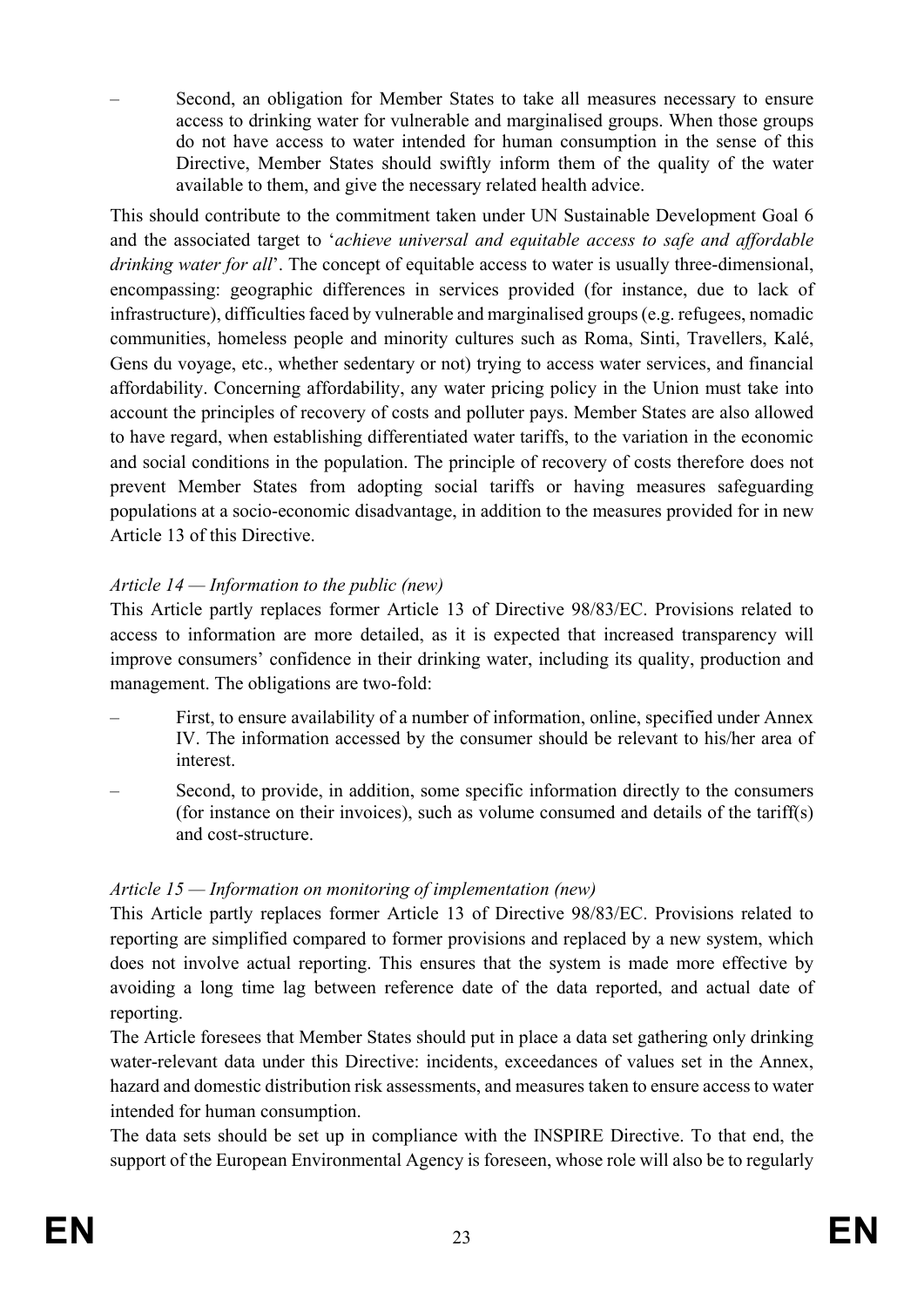access the data and provide the Commission with overviews of the Directive's implementation at Union level, to be used also in the context of future evaluations of the Directive (Article 17).

### *Article 16 — Access to Justice (new)*

This is a new Article, which is in line with Article 47 of the Charter of Fundamental Rights and implements the Aarhus Convention with regard to access to justice. It should be possible for citizens and NGOs to legally review the decisions taken by Member States under this Directive.

# *Article 17 — Evaluation (new)*

This new Article sets the frame for future evaluations (in the sense of the Commission's Better Regulation guidelines) of the Directive. The first evaluation is foreseen after 12 years of the Directive's implementation, to receive at least data on 2 cycles of supply risk assessments.

# *Article 18 — Review of Annexes (former Article 11)*

This Article replaces Article 11 of Directive 98/83/EC. Article 11 provided for the review of Annexes I, II and III of the Directive via the former Regulatory Procedure with Scrutiny. It is proposed to replace this procedure with delegated acts (for the amendment of all Annexes), also in line with the commitment made by the Institutions in the Interinstitutional Agreement of 13 April 2016 to 'to give high priority to the prompt alignment of all basic acts which still refer to the regulatory procedure with scrutiny'.

The regular review of Annex I is maintained to ensure that it remains in line with latest scientific developments.

## *Article 19 — Exercise of the delegation (new)*

This is a new standard Article for the adoption of delegated acts.

*Article 20 — Committee Procedure (former Article 12)* This is a new standard Article for the adoption of implementing acts.

*Former Article 13 — Information and reporting (deleted)* Article deleted and mostly replaced by new Article 15.

# *Former Article 14 — Timescale for compliance (deleted)*

This Article has been deleted since it granted some extra time (5 years) to implement Directive 98/83/EC in 1998, up to 2003. This Article has now become obsolete and should therefore be deleted.

# *Former Article 15 — Exceptional circumstances (deleted)*

This Article from Directive 98/83/EC granted the possibility to Member States to request some extra time (of up to 6 years) to the Commission (in addition to the 5 years foreseen in former Article 14) to ensure compliance with Directive 98/83/EC. This Article has now become obsolete and should therefore be deleted.

*Former Articles 16 (Repeal), 17 (Transposition) and 18 (Entry into force)*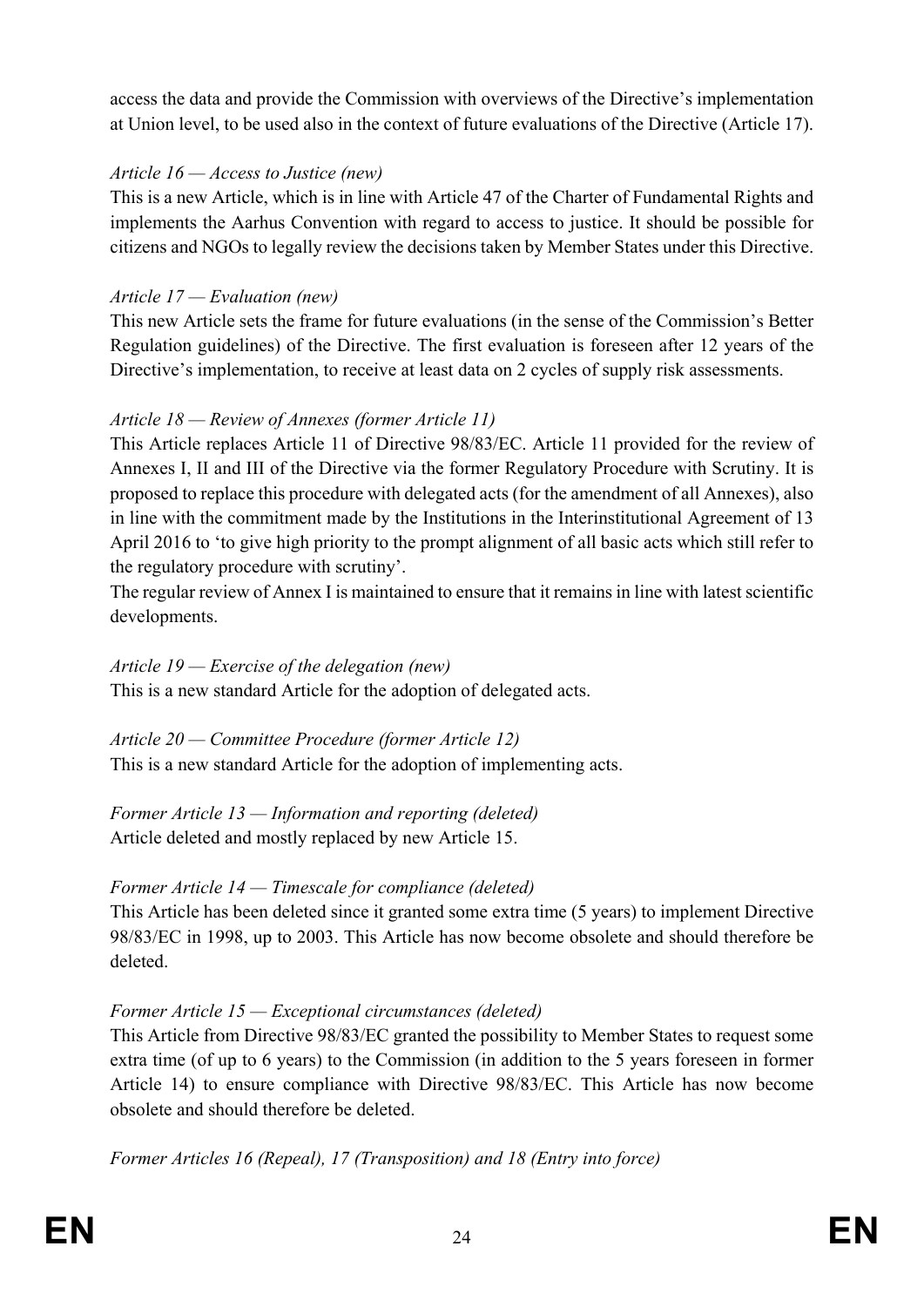These three articles have been deleted and replaced by the updated standard text for repeal, transposition and entry into force in Recast Directives (cf Articles 22, 23, 24 new).

*Article 21 — Penalties (new)* A standard new Article on penalties has been introduced.

*Article 22 — Transposition* This Article follows the standard template.

*Article 23 — Repeal* This Article follows the standard template.

# *Article 24 — Entry into force*

This Article follows the standard template. 20 days are foreseen for the entry into force of the Directive after publication in the Official Journal.

*Article 25 — Addressees (former Article 19)* The Article remains unchanged.

# *Annex I*

*Part A*

Part A of Annex I concerns parametric values for microbiological parameters. Upon recommendation of the WHO, new parameters have been added to the list, namely *Clostridium Perfringens* spores and Coliform bacteria, Turbidity (moved from former Part C 'Indicator Parameters'), and Somatic Coliphages.

### *Part B*

Part B of Annex I concerns parametric values for chemical parameters. Several new parameters (with associated parametric values) have been added, upon WHO recommendation or on the basis of the precautionary principle, namely: Bisphenol A, Chlorate, Chlorite, Beta-Estradiol, Haloacetic acids, Microcystin, Nonylphenol, PFASs (individual and total), Uranium.

# *Part C*

Part C of Annex I of Directive 98/83/EC used to concern Indicator Parameters. Indicator Parameters have been deleted from Annex I (except for a few moved to Part A, such as turbidity), and moved to Annex IV, on information to consumers. The rationale is that indicator parameters do not provide health-related information but rather information of interest to consumers (such as taste, colour, anions, cations, etc.).

The new Part C of Annex I concerns parameters to be assessed under the new domestic distribution risk assessment (foreseen in new Article 10), namely lead and *Legionella*.

*Annex II*

*Part A — General objectives and monitoring programmes for water intended for human consumption*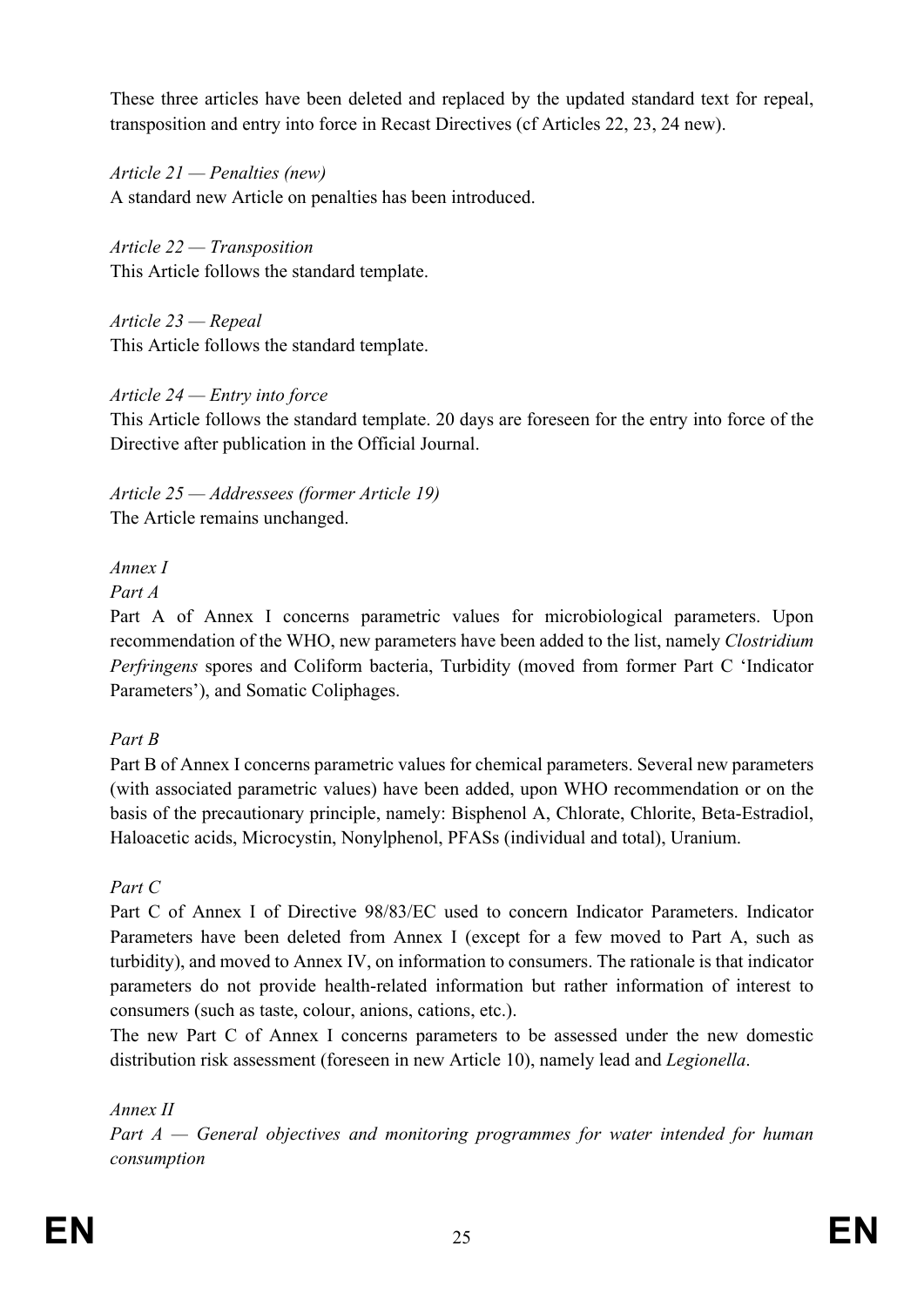Part A of Annex II concerns general obligations related to monitoring programmes, and remains largely unchanged, except for the addition of a new reference to operational monitoring, with the associated turbidity parameter. This has been added upon the recommendation of the WHO as operational monitoring provides quick information, on a daily basis, to make sure that the treatment is functioning correctly.

## *Part B — Frequencies*

Part B of Annex II concerns monitoring frequency. Two categories of parameters are specified:

- (2) core parameters (*E. coli*, *Clostridium perfringens* spores and somatic coliphages), which must always be monitored at the frequencies specified in the Table in Part B, and cannot be subject to a supply risk assessment; and
- (3) all other parameters, which must be monitored at the frequencies specified in the Table in Part B, until a supply risk assessment is carried out, in accordance with Part C of the same annex.

The Table of Part B concerning frequencies has been simplified and Note 3 (under the Table) deleted as it became unnecessary.

### *Part C — Supply risk assessment*

The first paragraphs of Part C have been moved to new Article 9 on 'supply risk assessment'. The rest (specifications to deviate from monitoring frequency when a supply risk assessment is performed) of this Part C, introduced in Directive 98/83/EC with the 2015 amendment, remains largely unchanged and the few modifications relate to formal alignment of the drafting to the wording of the rest of the Directive.

### *Part D — Sampling methods and sampling points*

This Part, introduced in Directive 98/83/EC with the 2015 amendment, remains largely unchanged.

### *Annex III*

### *Part A — Microbiological parameters for which methods of analysis are specified*

The first two paragraphs of Part A have been deleted as they concerned the possibility to amend Annex III Part A via regulatory procedure with scrutiny, and the possibility to amend Annex III via delegated acts is already foreseen under Articles 18 and 19.

The list of methods for microbiological parameters has been updated to reflect the new microbiological parameters included in Annex I, part A.

### *Part B — Chemical parameters for which performance characteristics are specified*

This Part had been updated with the 2015 amendment of Directive 98/83/EC. At the time, 2 tables had been introduced, including one with specifications to be used until end 2019. It is proposed to delete this second table with specifications that are only valid until end 2019, and to maintain only the first table.

The table with the list of specifications for chemical parameters has also been updated to reflect the new list of chemical parameters set out in Annex I, part B.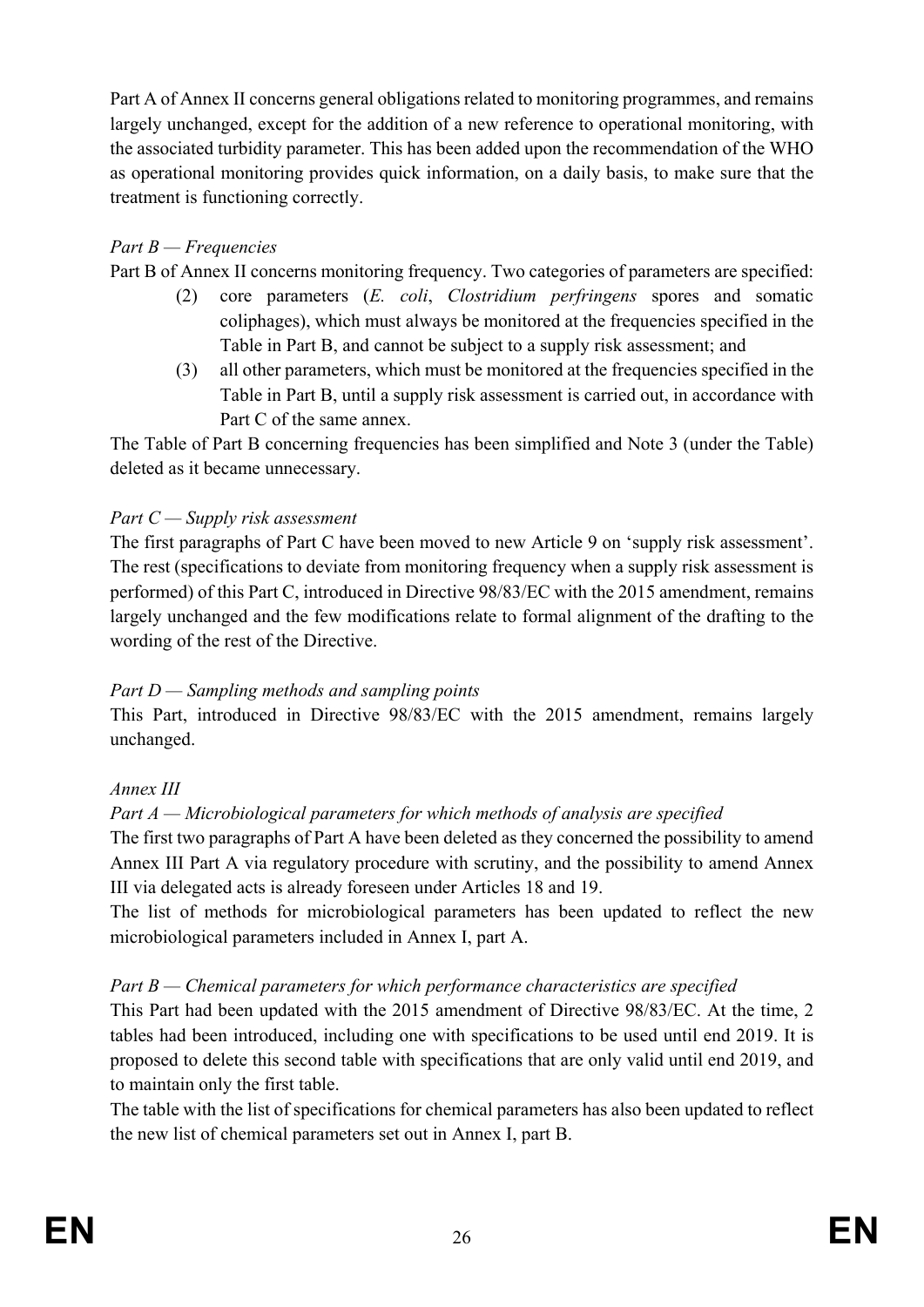### *Annex IV (new)*

Annex IV is a new Annex which lists the information that must be available on a website, for purposes of consumer information. For reasons of proportionality, some additional specific information will have to be provided by very large water suppliers, including annual information on the overall performance of the water system in terms of efficiency, including leakage rates and energy efficiency. It is assumed that by contributing to better awareness of the issue, increased transparency could influence water suppliers and Member States' authorities alike to address the issue of water losses and leakages.

### *Former Annexes IV and V*

Annex IV concerned the deadlines for transposition into national law of former Directive 80/778/EEC (also in view of the different Member States' Accessions). Annex V was the former table of correspondence between Directive 80/778/EEC and Directive 98/83/EC. They are no longer of relevance and have been deleted.

### *Annex V (new)*

Annex V (new) is a standard Annex which lists the repealed Directive and its successive amendments, as well as their dates of transposition and application.

### *Annex VI (new)*

Annex VI is the new table of correspondence between Directive 98/83/EC and the new recast Directive proposal.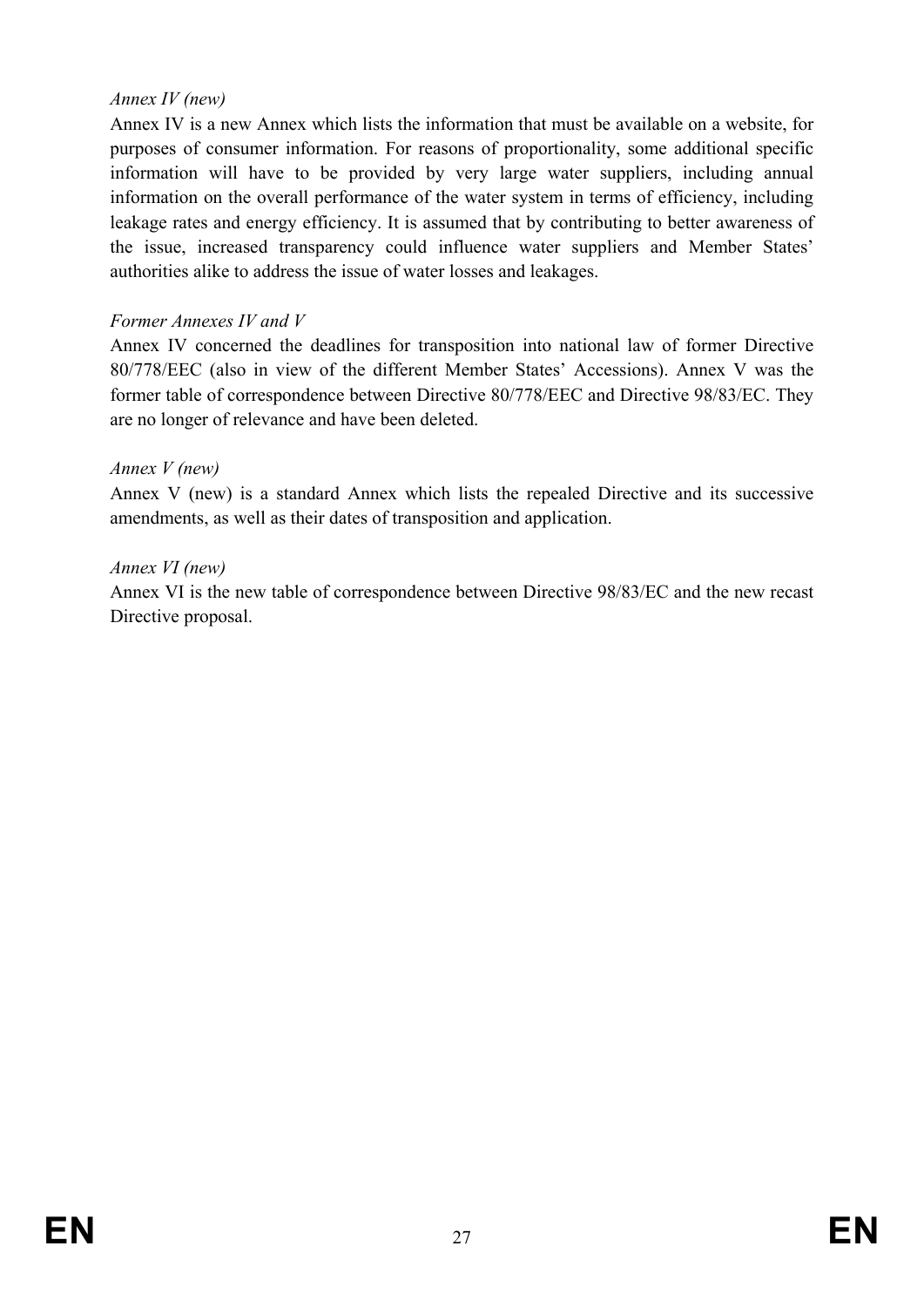$\sqrt{1998/83}$  (adapted) 2017/0332 (COD)

Proposal for a

### **DIRECTIVE OF THE EUROPEAN PARLIAMENT AND OF THE COUNCIL**

### **on the quality of water intended for human consumption (recast)**

(Text with EEA relevance)

### THE EUROPEAN PARLIAMENT AND THE COUNCIL OF THE EUROPEAN UNION,

Having regard to the Treaty  $\boxtimes$  on the Functioning of the European Union  $\boxtimes$  establishing the European Community and, in particular, Article  $\boxtimes$  192(1)  $\boxtimes$  130s(1) thereof,

Having regard to the proposal from the European Commission,

After transmission of the draft legislative act to the national parliaments,

Having regard to the opinion of the European Economic and Social Committee<sup>[1](#page-29-0)</sup>,

Having regard to the opinion of the Committee of the Regions<sup>[2](#page-29-1)</sup>

Acting in accordance with the ordinary legislative procedure,

Whereas:

new

(1) Council Directive  $98/83/EC^3$  $98/83/EC^3$  $98/83/EC^3$  has been substantially amended several times<sup>[4](#page-29-3)</sup>. Since further amendments are to be made, that Directive should be recast in the interests of clarity.

 $\bigvee$  1998/83 recital 1 (adapted)

Whereas it is necessary to adapt Council Directive 80/778/EEC of 15 July 1980 relating to the quality of water intended for human consumption<sup>[5](#page-29-4)</sup> to scientific and technological progress; whereas experience gained from implementing that Directive shows that it is necessary to create an appropriately flexible and transparent legal framework for Member States to address failures to meet the standards; whereas, furthermore, that Directive should be re-examined in the light of the Treaty on European Union and in particular the principle of subsidiarity;

<span id="page-29-1"></span><span id="page-29-0"></span> $\frac{1}{2}$  OJ C [...], [...], p. [...].

OJ C  $[...]$ ,  $[...]$ , p.  $[...]$ .

<span id="page-29-2"></span><sup>3</sup> Council Directive 98/83/EC of 3 November 1998 on the quality of water intended for human consumption (OJ L 330 5.12.1998, p. 32).

<span id="page-29-4"></span><span id="page-29-3"></span>See Annex V.

 $6$ J L 229, 30.8.1980, p. 11. Directive as last amended by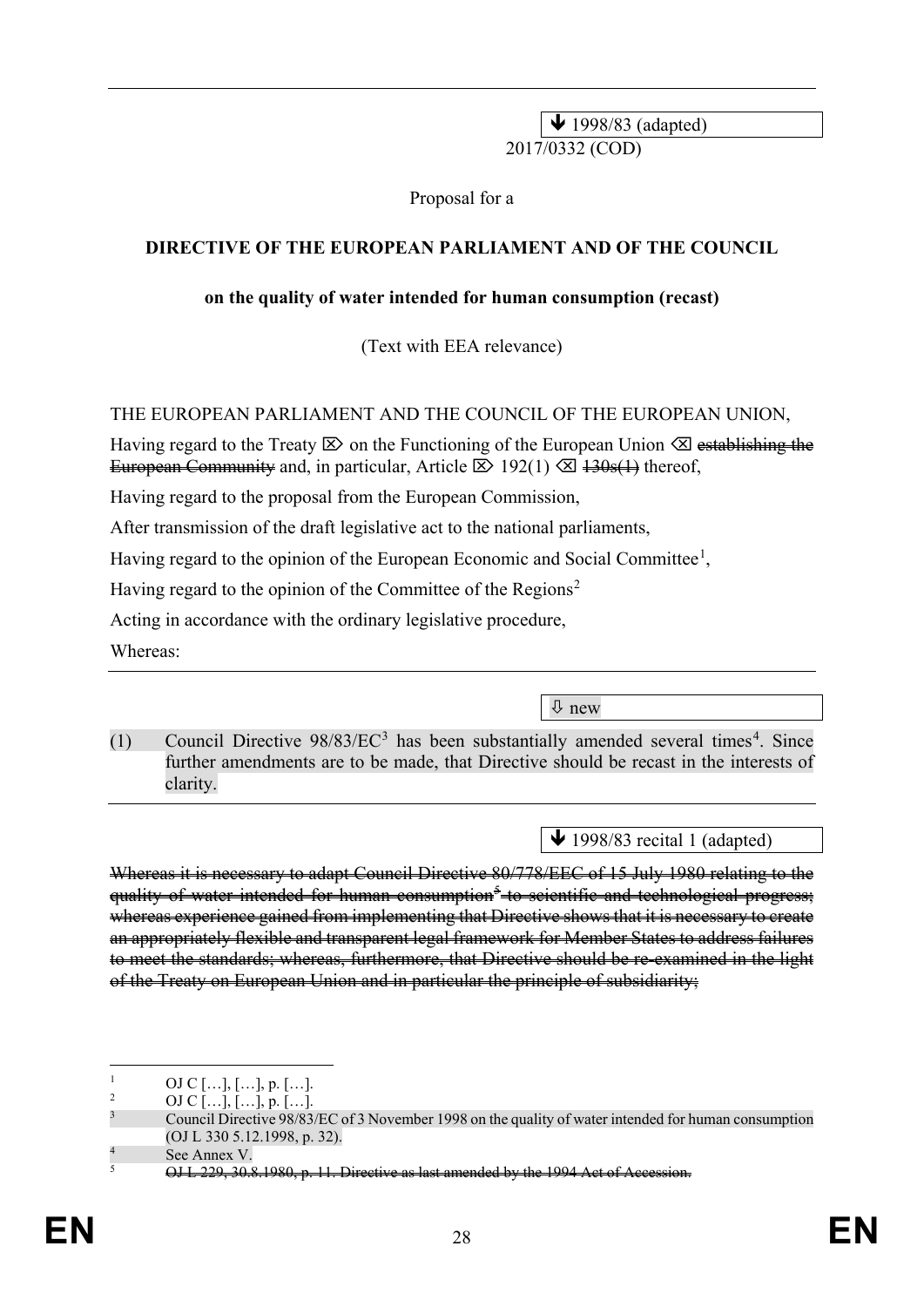Whereas in keeping with Article 3b of the Treaty, which provides that no Community action should go beyond what is necessary to achieve the objectives of the Treaty, it is necessary to revise Directive 80/778/EEC so as to focus on compliance with essential quality and health parameters, leaving Member States free to add other parameters if they see fit;

Whereas, in accordance with the principle of subsidiarity, Community action must support and supplement action by the competent authorities in the Member States;

Whereas, in accordance with the principle of subsidiarity, the natural and socio-economic differences between the regions of the Union require that most decisions on monitoring, analysis, and the measures to be taken to redress failures be taken at a local, regional or national level insofar as those differences do not detract from the establishment of the framework of laws, regulations and administrative provisions laid down in this Directive;

Whereas Community standards for essential and preventive health-related quality parameters in water intended for human consumption are necessary if minimum environmental-quality goals to be achieved in connection with other Community measures are to be defined so that the sustainable use of water intended for human consumption may be safeguarded and promoted;

(2)  $\Rightarrow$  Directive 98/83/EC set the legal framework to protect human health from the adverse effects of any contamination of water intended for human consumption by ensuring that it is wholesome and clean. This Directive should pursue the same objective.  $\Leftrightarrow$  in view of the importance of the quality of water intended for human consumption for human health,  $\boxtimes$  To that end,  $\boxtimes$  it is necessary to lay down at  $\boxtimes$  Union  $\boxtimes$  Community level the essential quality standards  $\Rightarrow$  minimum requirements  $\Leftarrow$  with which water intended for that purpose must comply.  $\Rightarrow$  Member States should take the necessary measures to ensure that water intended for human consumption is free from any micro-organisms and parasites and from substances which, in certain cases, constitute a potential danger to human health, and that it meets those minimum requirements.  $\Leftrightarrow$ 

Whereas it is necessary to include water used in the food industry unless it can be established that the use of such water does not affect the wholesomeness of the finished product.

 $\bigvee$  1998/83 recital 3

 $\bigvee$  1998/83 recital 2 (adapted)

 $\bigvee$  1998/83 recital 4

 $\bigvee$  1998/83 recital 5

 $\blacktriangleright$  1998/83 recital 7

 $\bigvee$  1998/83 recital 6 (adapted)  $\Rightarrow$  new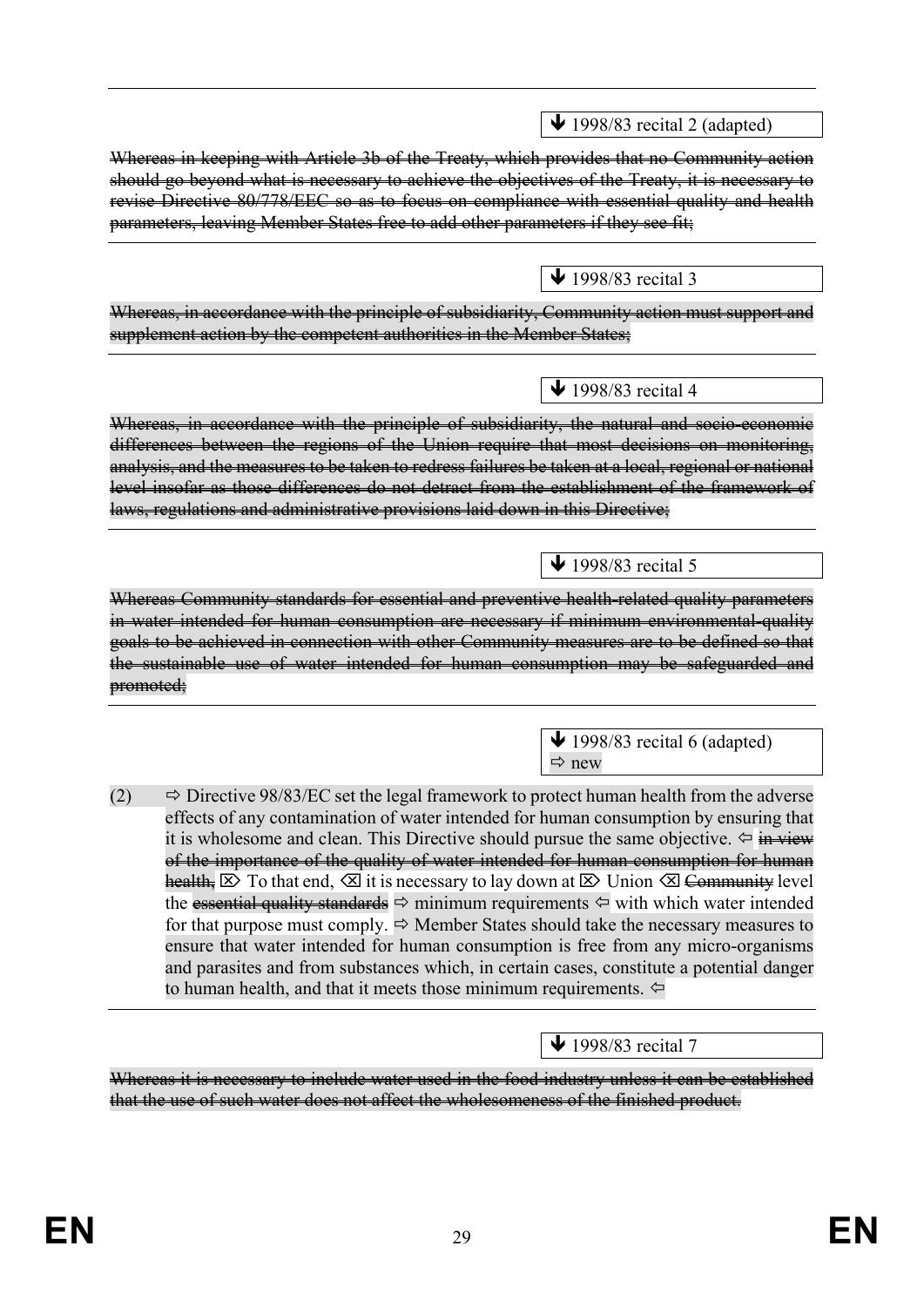$\bigvee$  1998/83 recital 8

Whereas to enable water-supply undertakings to meet the quality standards for drinking water, appropriate water-protection measures should be applied to ensure that surface and groundwater is kept clean; whereas the same goal can be achieved by appropriate water-treatment measures to be applied before supply;

 $\blacktriangleright$  1998/83 recital 9 (adapted)

Whereas the coherence of European water policy presupposes that a suitable water framework Directive will be adopted in due course;

> $\blacklozenge$  1998/83 recital 10 (adapted)  $Arr$  new

(3) It is necessary to exclude from the scope of this Directive natural mineral waters and waters which are medicinal products, since special rules for those types of water have been established  $\Rightarrow$  these waters are respectively covered by Directive 2009/54/EC of the European Parliament and of the Council<sup>[6](#page-31-0)</sup> and Directive 2001/83/EC of the European Parliament and of the Council<sup>[7](#page-31-1)</sup>. However, Directive 2009/54/EC deals with both natural mineral waters and spring waters, and only the former category should be exempted from the scope of this Directive. In accordance with the third subparagraph of Article 9(4) of Directive 2009/54/EC, spring waters should comply with the provisions of this Directive. In the case of water intended for human consumption put into bottles or containers intended for sale or used in the manufacture, preparation or treatment of food, the water should comply with the provisions of this Directive until the point of compliance (i.e. the tap), and should afterwards be considered as food, in accordance with the second subparagraph of Article 2 of Regulation (EC) No 178/2002 of the European Parliament and of the Council<sup>[8](#page-31-2)</sup>.

 $\bigvee$  1998/83 recital 11

Whereas measures are required for all parameters directly relevant to health and for other parameters if a deterioration in quality has occurred; whereas, furthermore, such measures should be carefully coordinated with the implementation of Council Directive 91/414/EEC of 15 July 1[9](#page-31-3)91 concerning the placing of plant protection products on the market<sup>9</sup> and Directive 98/8/EC of the European Parliament and of the Council of 16 February 1998 concerning the placing of biocidal products on the market<sup> $\theta$ </sup>.

<span id="page-31-0"></span> <sup>6</sup> Directive 2009/54/EC of the European Parliament and of the Council of 18 June 2009 on the exploitation and marketing of natural mineral waters (Recast) (OJ L 164, 26.6.2009, p. 45).

<span id="page-31-1"></span><sup>7</sup> Directive 2001/83/EC of the European Parliament and of the Council of 6 November 2001 on the Community code relating to medicinal products for human use (OJ L 311, 28.11.2001, p. 67).

<span id="page-31-2"></span><sup>8</sup> Regulation (EC) No 178/2002 of the European Parliament and of the Council of 28 January 2002 laying down the general principles and requirements of food law, establishing the European Food Safety Authority and laying down procedures in matters of food safety (OJ L 31, 1.2.2002, p. 1).

<span id="page-31-3"></span><sup>9</sup> OJ L 230, 19.8.1991, p. 1. Directive as last amended by Commission Directive 96/68/EC (OJ L 277,  $30.10.1996, p. 25$ 

<span id="page-31-4"></span> $^{10}$  OJ L 123, 24.4.1998, p. 1.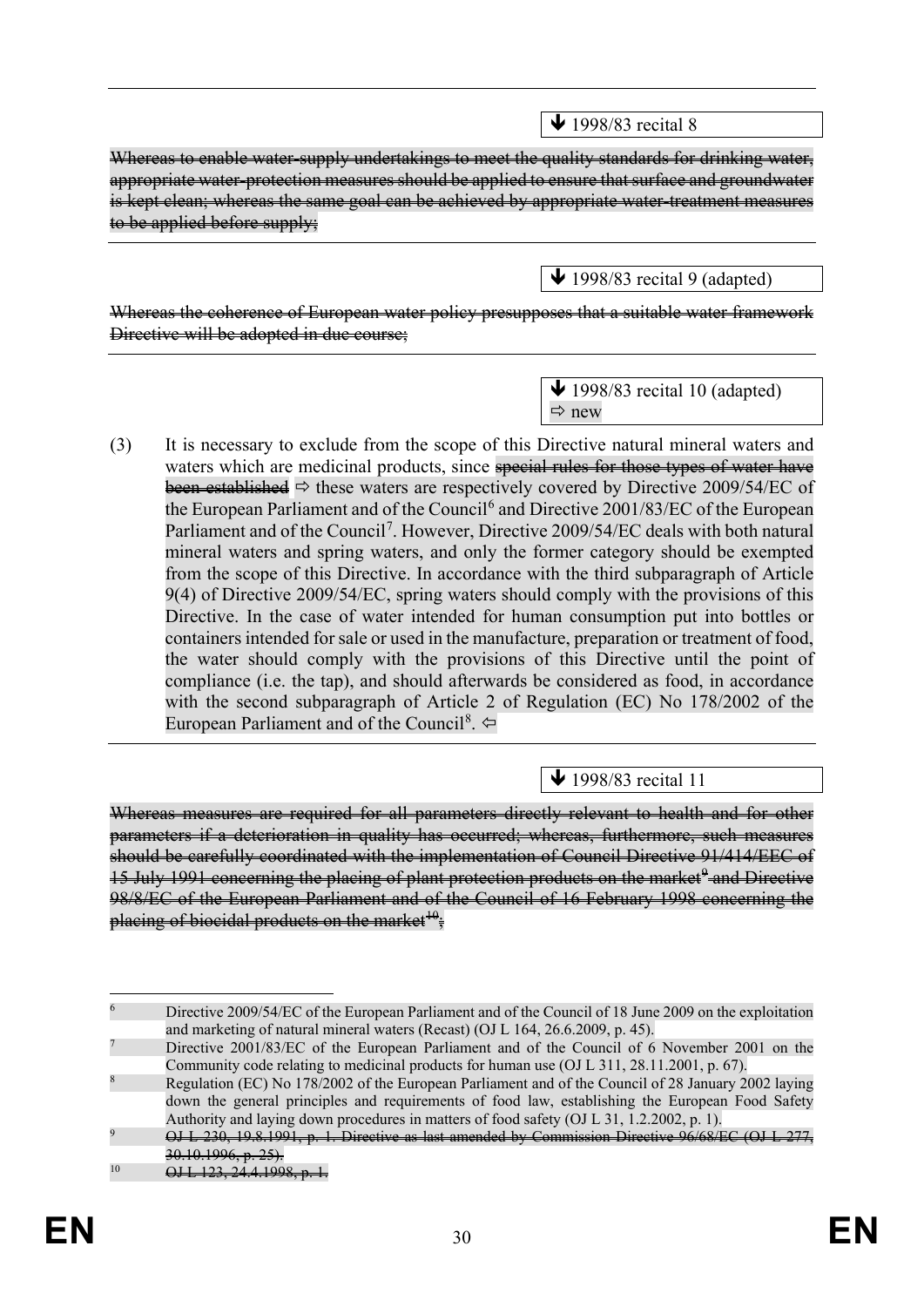new

- (4) Following the conclusion of the European citizens' initiative on the right to water  $(Right2Water)^{11}$ , a Union-wide public consultation was launched and a Regulatory Fitness and Performance (REFIT) Evaluation of Directive 98/83/EC was performed<sup>12</sup>. It became apparent from that exercise that certain provisions of Directive 98/83/EC needed to be updated. Four areas were identified as offering scope for improvement, namely the list of quality-based parametric values, the limited reliance on a risk-based approach, the imprecise provisions on consumer information, and the disparities between approval systems for materials in contact with water intended for human consumption. In addition, the European citizens' initiative on the right to water identified as a distinct problem the fact that part of the population, especially marginalised groups, has no access to water intended for human consumption, which is also a commitment under Sustainable Development Goal 6 of UN Agenda 2030. A final issue identified is the general lack of awareness of water leakages, which are driven by underinvestment in maintenance and renewal of the water infrastructure, as also pointed out in the European Court of Auditors' Special Report on water infrastructure<sup>13</sup>.
- (5) The World Health Organisation (WHO) Regional Office for Europe conducted a detailed review of the list of parameters and parametric values laid down in Directive 98/83/EC in order to establish whether there is a need to adapt it in light of technical and scientific progress. In view of the results of that review<sup>14</sup>, enteric pathogens and *Legionella* should be controlled, six chemical parameters or parameter groups should be added, and three representative endocrine disrupting compounds should be considered with precautionary benchmark values. For three of the new parameters, parametric values that are more stringent than the ones proposed by the WHO, yet still feasible, should be laid down in light of the precautionary principle. For lead, the WHO noted that concentrations should be as low as reasonably practical, and for chromium, the value remains under WHO review; therefore, for both parameters, a transitional period of ten years should apply before the values become more stringent.
- (6) The WHO also recommended that three parametric values be made less stringent and five parameters be removed from the list. Nevertheless, those changes are not considered necessary as the risk-based approach introduced by Commission Directive (EU) 2015/1787[15](#page-32-4) allows water suppliers to remove a parameter from the list to be monitored under certain conditions. Treatment techniques to meet those parametric values are already in place.

<span id="page-32-0"></span> $\frac{11}{12}$  COM(2014) 177 final<br>swD(2016) 428 final

<span id="page-32-1"></span> $12$  SWD(2016) 428 final<br> $13$  Special report of the

<span id="page-32-2"></span><sup>13</sup> Special report of the European Court of Auditors SR 12/2017: "*Implementing the Drinking Water Directive: water quality and access to it improved in Bulgaria, Hungary and Romania, but investment needs remains substantial*".<br><sup>14</sup> Drinking Water Parameter Cooperation Project of the WHO Regional Office for Europe "Support to the

<span id="page-32-3"></span>revision of Annex I Council Directive 98/83/EC on the quality of water intended for human consumption (Drinking Water Directive) Recommendation", 11 September 2017..

<span id="page-32-4"></span><sup>&</sup>lt;sup>15</sup> Commission Directive (EU) 2015/1787 of 6 October 2015 amending Annexes II and III to Council Directive 98/83/EC on the quality of water intended for human consumption (OJ L 260, 7.10.2015, p. 6).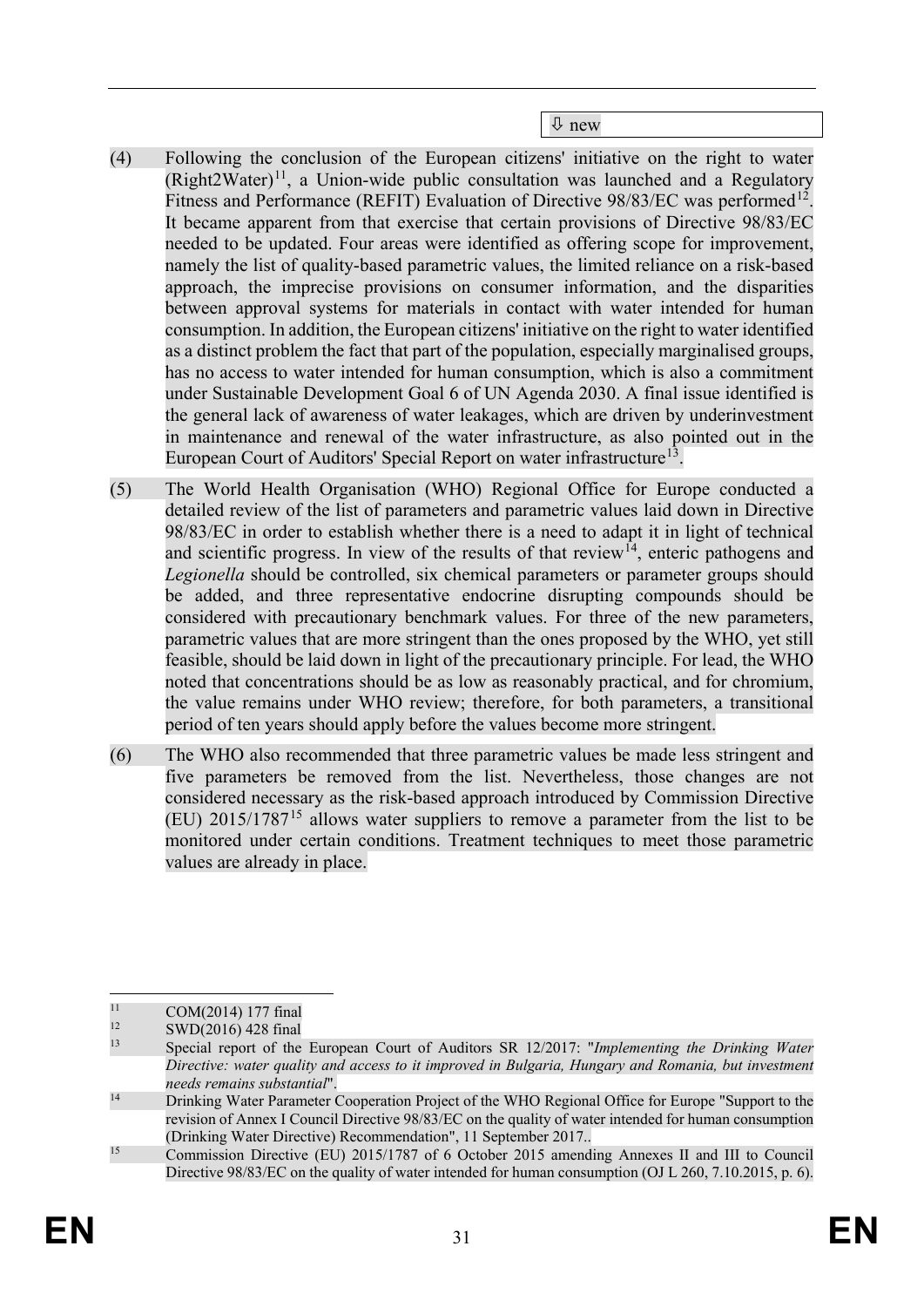Whereas it is necessary to set individual parametric values for substances which are important throughout the Community at a level strict enough to ensure that this Directive's purpose can be achieved;  $\bigvee$  1998/83 recital 13 Whereas the parametric values are based on the scientific knowledge available and the precautionary principle has also been taken into account; whereas those values have been selected to ensure that water intended for human consumption can be consumed safely on a lifelong basis, and thus represent a high level of health protection;  $\bigvee$  1998/83 recital 14 Whereas a balance should be struck to prevent both microbiological and chemical risks; whereas, to that end, and in the light of a future review of the parametric values, the establishment of parametric values applicable to water intended for human consumption should be based on public-health considerations and on a method of assessing risk;  $\bigvee$  1998/83 recital 15 Whereas there is at present insufficient evidence on which to base parametric values for endocrine-disrupting chemicals at Community level, yet there is increasing concern regarding the potential impact on humans and wildlife of the effects of substances harmful to health;  $\sqrt{1998/83}$  recital 16 Whereas in particular the standards in Annex I are generally based on the World Health Organisation's 'Guidelines for drinking water quality', and the opinion of the Commission's Scientific Advisory Committee to examine the toxicity and ecotoxicity of chemical compounds;  $\bigvee$  1998/83 recital 17 (adapted) (7)  $\boxtimes$  Where necessary to protect human health within their territories,  $\boxtimes$  Member States  $\boxtimes$  should be required to  $\boxtimes$  must set values for other additional parameters not included in Annex I where that is necessary to protect human health within their territories.  $\overline{\text{4}}$  1998/83 recital 18 (adapted)

 $\bigvee$  1998/83 recital 12

Whereas Member States may set values for other additional parameters not included in Annex I where that is deemed necessary for the purpose of ensuring the quality of the production, distribution and inspection of water intended for human consumption;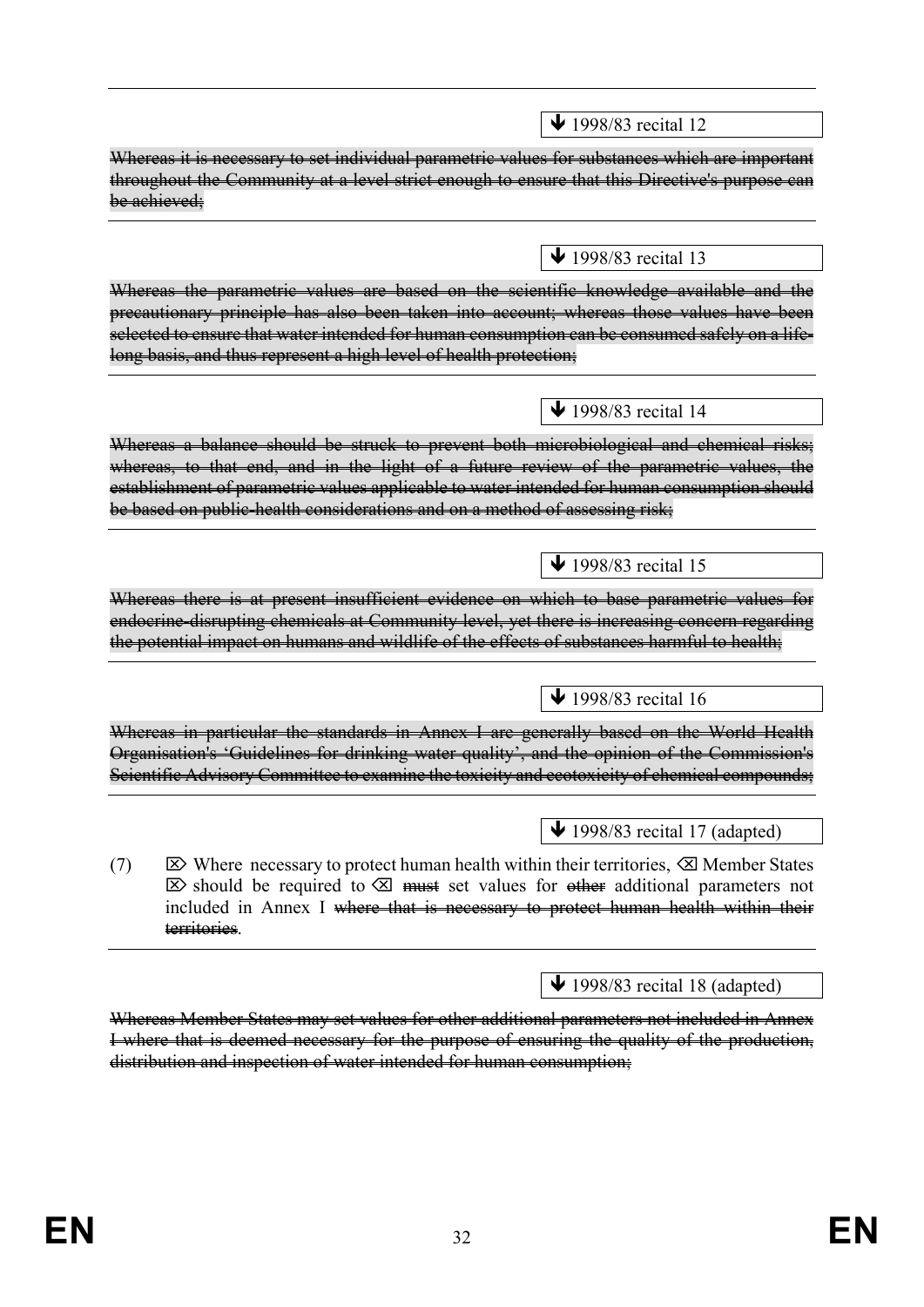$\bigvee$  1998/83 recital 19

Whereas, when Member States deem it necessary to adopt standards more stringent than those set out in Annex I, Parts A and B, or standards for additional parameters not included in Annex I but necessary to protect human health, they must notify the Commission of those standards;

 $\bigvee$  1998/83 recital 20

Whereas Member States are bound, when introducing or maintaining more stringent protection measures, to respect the principles and rules of the Treaty, as they are interpreted by the Court of Justice;

new

- (8) Preventive safety planning and risk-based elements were only considered to a limited extent in Directive 98/83/EC. The first elements of a risk-based approach were already introduced in 2015 with Directive (EU) 2015/1787, which amended Directive 98/83/EC so as to allow Member States to derogate from the monitoring programmes they have established, provided credible risk assessments are performed, which may be based on the WHO's Guidelines for Drinking Water Quality<sup>16</sup>. Those Guidelines, laying down the so-called "Water Safety Plan" approach, together with standard EN 15975-2 concerning security of drinking water supply, are internationally recognised principles on which the production, distribution, monitoring and analysis of parameters in water intended for human consumption are based. They should be maintained in this Directive. To ensure that those principles are not limited to monitoring aspects, to focus time and resources on risks that matter and on cost-effective source measures, and to avoid analyses and efforts on non-relevant issues, it is appropriate to introduce a complete risk-based approach, throughout the supply chain, from the abstraction area to distribution until the tap. That approach should consist of three components: first, an assessment by the Member State of the hazards associated with the abstraction area ("hazard assessment"), in line with the WHO's Guidelines and Water Safety Plan Manual<sup>17</sup>; second, a possibility for the water supplier to adapt monitoring to the main risks ("supply risk assessment"); and third, an assessment by the Member State of the possible risks stemming from the domestic distribution systems (e.g. *Legionella* or lead) ("domestic distribution risk assessment"). Those assessments should be regularly reviewed, *inter alia,* in response to threats from climate-related extreme weather events, known changes of human activity in the abstraction area or in response to source-related incidents. The risk-based approach ensures a continuous exchange of information between competent authorities and water suppliers.
- (9) The hazard assessment should be geared towards reducing the level of treatment required for the production of water intended for human consumption, for instance by reducing the pressures causing the pollution of water bodies used for abstraction of water intended for human consumption. To that end, Member States should identify hazards and possible pollution sources associated with those water bodies and monitor pollutants which they identify as relevant, for instance because of the hazards identified

<span id="page-34-0"></span><sup>&</sup>lt;sup>16</sup> Guidelines for drinking water quality, Fourth Edition, World Health Organisation, 2011 http://www.who.int/water\_sanitation\_health/publications/2011/dwq\_guidelines/en/index.html

<span id="page-34-1"></span><sup>&</sup>lt;sup>17</sup> Water Safety Plan Manual: step-by-step risk management for drinking water suppliers, World Health Organisation, 2009, http://apps.who.int/iris/bitstream/10665/75141/1/9789241562638\_eng.pdf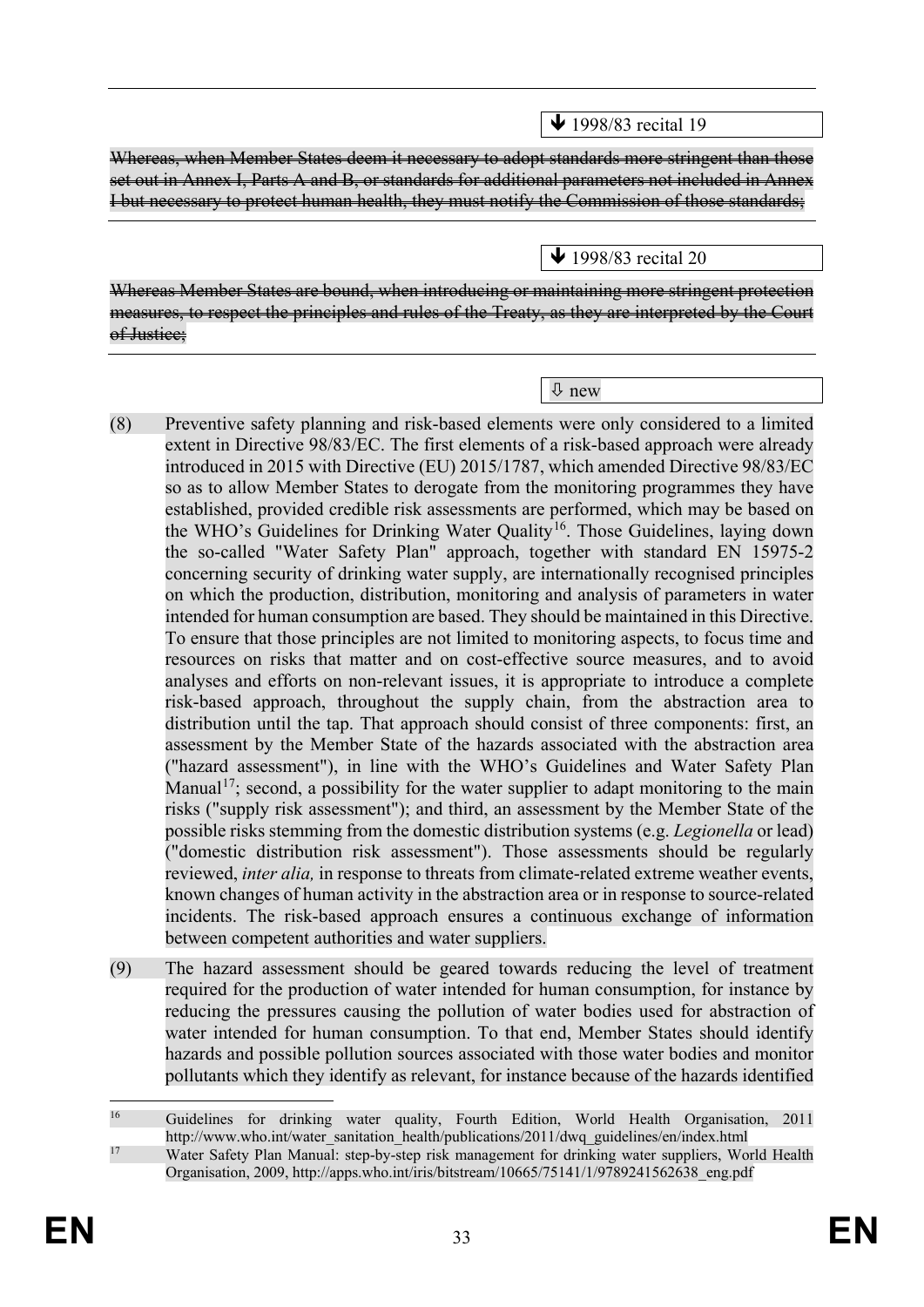(e.g. microplastics, nitrates, pesticides or pharmaceuticals identified under Directive  $2000/60/EC$  of the European Parliament and of the Council<sup>[18](#page-35-0)</sup>), because of their natural presence in the abstraction area (e.g. arsenic), or because of information from the water suppliers (e.g. sudden increase of a specific parameter in raw water). Those parameters should be used as markers that trigger action by competent authorities to reduce the pressure on the water bodies, such as prevention or mitigating measures (including research to understand impacts on health where necessary), to protect those water bodies and address the pollution source, in cooperation with water suppliers and stakeholders.

(10) As regards the hazard assessment, Directive 2000/60/EC requires Member States to identify water bodies used for the abstraction of water intended for human consumption, monitor them, and take the necessary measures to avoid deterioration in their quality in order to reduce the level of purification treatment required in the production of water that is fit for human consumption. To avoid any duplication of obligations, Member States should, when carrying out the hazard assessment, make use of the monitoring carried out under Articles 7 and 8 of Directive 2000/60/EC and Annex V to that Directive and of the measures included in their programmes of measures pursuant to Article 11 of Directive 2000/60/EC.

> $\bigvee$  1998/83 recital 21 (adapted)  $\Rightarrow$  new

(11) The parametric values  $\boxtimes$  used to assess the quality of water intended for human consumption  $\otimes$  are to be complied with at the point where water intended for human consumption is made available to the appropriate user.  $\Rightarrow$  However, the quality of water intended for human consumption can be influenced by the domestic distribution system. The WHO notes that, in the Union, *Legionella* causes the highest health burden of all waterborne pathogens. It is transmitted by warm water systems through inhalation, for instance during showering. It is therefore clearly linked to the domestic distribution system. Since imposing a unilateral obligation to monitor all private and public premises for this pathogen would lead to unreasonably high costs, a domestic distribution risk assessment is therefore more suited to address this issue. In addition, the potential risks stemming from products and materials in contact with water intended for human consumption should also be considered in the domestic distribution risk assessment. The domestic distribution risk assessment should therefore include, *inter alia*, focusing monitoring on priority premises, assessing the risks stemming from the domestic distribution system and related products and materials, and verifying the performance of construction products in contact with water intended for human consumption on the basis of their declaration of performance in accordance with Regulation (EU) No  $305/2011$  of the European Parliament and of the Council<sup>19</sup>. The information referred to in Articles 31 and 33 of Regulation (EC) No 1907/2006 of the European Parliament and of the Council<sup>[20](#page-35-2)</sup> is also to be supplied together with the declaration of performance. On

<span id="page-35-0"></span><sup>&</sup>lt;sup>18</sup> Directive 2000/60/EC of the European Parliament and of the Council of 23 October 2000 establishing a framework for Community action in the field of water policy (OJ L 327, 22.12.2000, p. 1).

<span id="page-35-1"></span><sup>&</sup>lt;sup>19</sup> Regulation (EU) No 305/2011 of the European Parliament and of the Council of 9 March 2011 laying down harmonised conditions for the marketing of construction products and repealing Council Directive 89/106/EEC (OJ L 88, 4.4.2011, p. 5).

<span id="page-35-2"></span><sup>&</sup>lt;sup>20</sup> Regulation (EC) No 1907/2006 of the European Parliament and of the Council of 18 December 2006 concerning the Registration, Evaluation, Authorisation and Restriction of Chemicals (REACH), establishing a European Chemicals Agency, amending Directive 1999/45/EC and repealing Council Regulation (EEC) No 793/93 and Commission Regulation (EC) No 1488/94 as well as Council Directive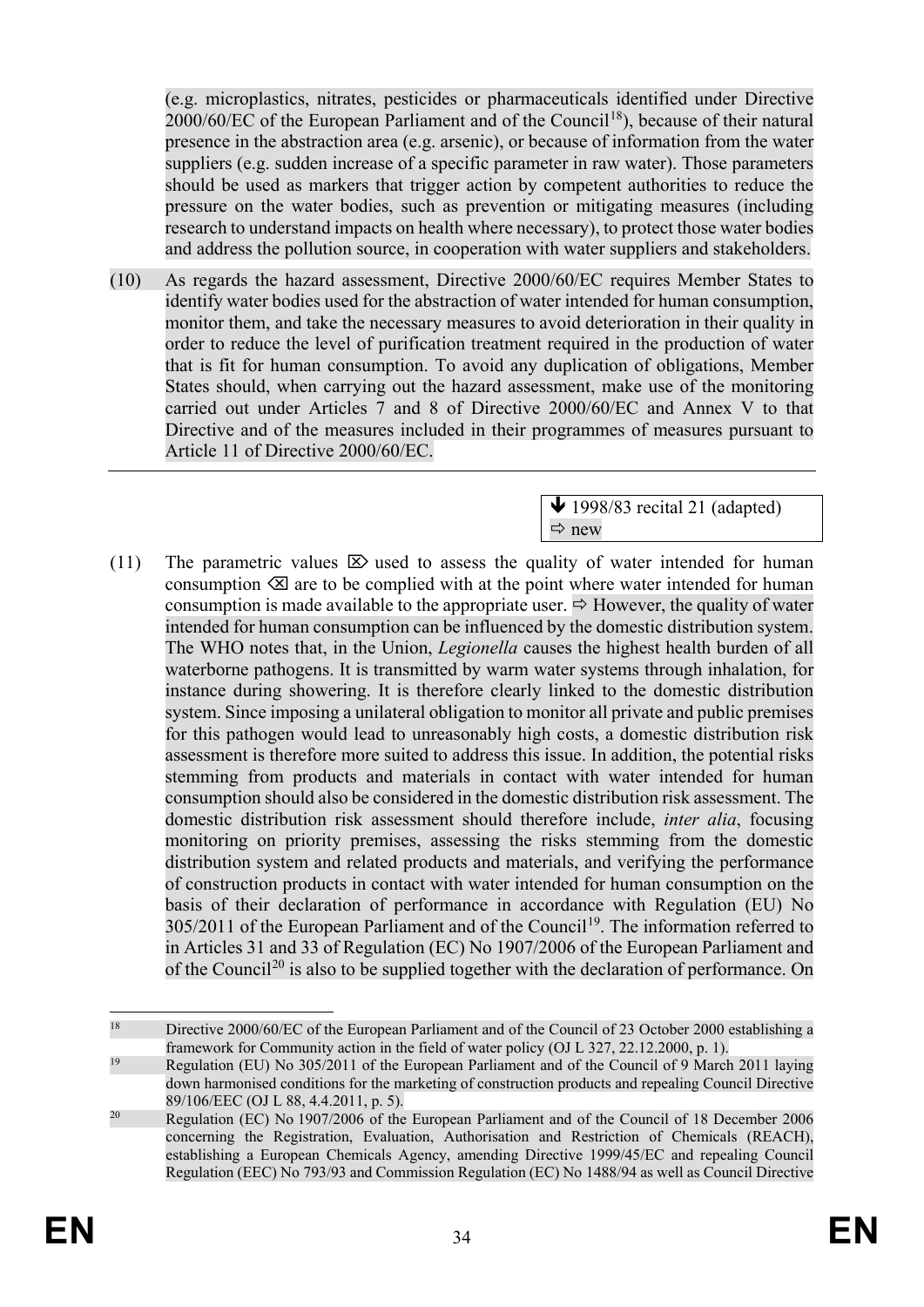the basis of this assessment, Member States should take all necessary measures to ensure, *inter alia*, that appropriate control and management measures (e.g. in case of outbreaks) are in place, in line with the guidance of the  $WHO^{21}$  $WHO^{21}$  $WHO^{21}$ , and that the migration from construction products does not endanger human health. However, without prejudice to Regulation (EU) No 305/2011, where these measures would imply limits to the free movement of products and materials in the Union, these limits need to be duly justified and strictly proportionate, and not constitute a means of arbitrary discrimination or a disguised restriction on trade between Member States.

new

(12) The provisions of Directive 98/83/EC on quality assurance of treatment, equipment and materials did not succeed in addressing obstacles to the internal market when it comes to the free circulation of construction products in contact with water intended for human consumption. National product approvals are still in place, with different requirements from one Member State to another. This renders it difficult and costly for manufacturers to market their products all over the Union. The removal of technical barriers may only be effectively achieved by establishing harmonised technical specifications for construction products in contact with water intended for human consumption under Regulation (EU) No 305/2011. That Regulation allows for the development of European standards harmonising the assessment methods for construction products in contact with water intended for human consumption and for threshold levels and classes to be set in relation to the performance level of an essential characteristic. To that end, a standardisation request specifically requiring standardisation work on hygiene and safety for products and materials in contact with water intended for human consumption under Regulation (EU) No 305/2011 has been included in the 2017 standardisation Work Programme<sup>22</sup>, and a standard is to be issued by 2018. The publication of this harmonised standard in the Official Journal of the European Union will ensure a rational decision-making for placing or making available on the market safe construction products in contact with water intended for human consumption. As a consequence, the provisions on equipment and material in contact with water intended for human consumption should be deleted, partly replaced by provisions related to the domestic distribution risk assessment and complemented by relevant harmonised standards under Regulation (EU) No 305/2011.

↓ 1998/83 recital 22

Whereas the quality of water intended for human consumption can be influenced by the domestic distribution system; whereas, furthermore, it is recognised that neither the domestic distribution system nor its maintenance may be the responsibility of the Member States;

 76/769/EEC and Commission Directives 91/155/EEC, 93/67/EEC, 93/105/EC and 2000/21/EC (OJ L 396, 30.12.2006, p. 1).

<span id="page-36-0"></span><sup>&</sup>lt;sup>21</sup> "Legionella and the prevention of Legionellosis", World Health Organisation, 2007, http://www.who.int/water\_sanitation\_health/emerging/legionella.pdf

<span id="page-36-1"></span> $22 \qquad \text{SWD}(2016)$  185 final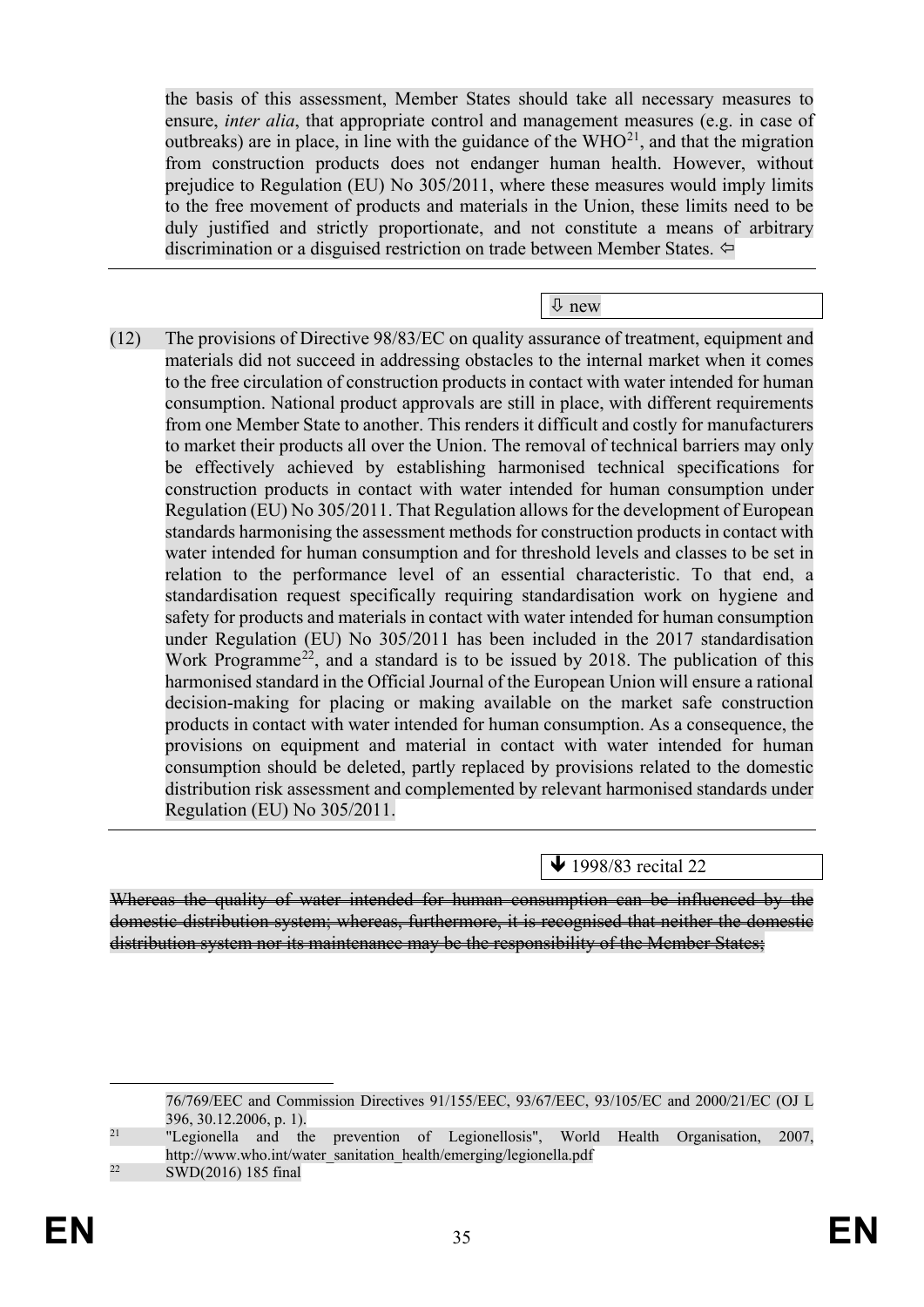

(13) Each Member State should  $\boxtimes$  ensure that  $\boxtimes$  establish monitoring programmes  $\boxtimes$  are established  $\otimes$  to check that water intended for human consumption meets the requirements of this Directive...; whereas such monitoring programmes should be appropriate to local needs and should meet the minimum monitoring requirements laid down in this Directive;  $\Rightarrow$  Most of the monitoring carried out for the purposes of this Directive is performed by water suppliers. A certain flexibility should be granted to water suppliers as regards the parameters they monitor for the purposes of the supply risk assessment. If a parameter is not detected, water suppliers should be able to decrease the monitoring frequency or stop monitoring that parameter altogether. The supply risk assessment should be applied to most parameters. However, a core list of parameters should always be monitored with a certain minimum frequency. This Directive mainly sets provisions on monitoring frequency for the purposes of compliance checks and only limited provisions on monitoring for operational purposes. Additional monitoring for operational purposes may be necessary to ensure the correct functioning of water treatment, at the discretion of water suppliers. In that regard, the water suppliers may refer to the WHO's Guidelines and Water Safety Plan Manual.

### new

(14) The risk-based approach should gradually be applied by all water suppliers, including small water suppliers, as the evaluation of Directive 98/83/EC showed deficiencies in its implementation by those suppliers, which were sometimes due to the cost of performing unnecessary monitoring operations. When applying the risk-based approach, security concerns should be taken into account.

 $\blacktriangleright$  1998/83 recital 24

Whereas the methods used to analyse the quality of water intended for human consumption should be such as to ensure that the results obtained are reliable and comparable;

> $\blacktriangleright$  1998/83 recital 25 (adapted)  $Arr$  new

(15) In the event of non-compliance with the standards imposed by this Directive the Member State concerned should  $\Rightarrow$  immediately  $\Leftrightarrow$  investigate the cause and ensure that the necessary remedial action is taken as soon as possible to restore the quality of the water.  $\boxtimes$  In cases where the water supply constitutes a potential danger to human health, the supply of such water should be prohibited or its use restricted.  $\otimes \mathbb{I}$   $\Rightarrow$  In addition, it is important to clarify that failure to meet the minimum requirements for values relating to microbiological and chemical parameters should automatically be considered by Member States as a potential danger to human health.  $\Leftarrow \boxtimes$  In cases where remedial action is necessary to restore the quality of water intended for human consumption, in accordance with Article 191(2) of the Treaty, priority should be given to action which rectifies the problem at source.  $\otimes$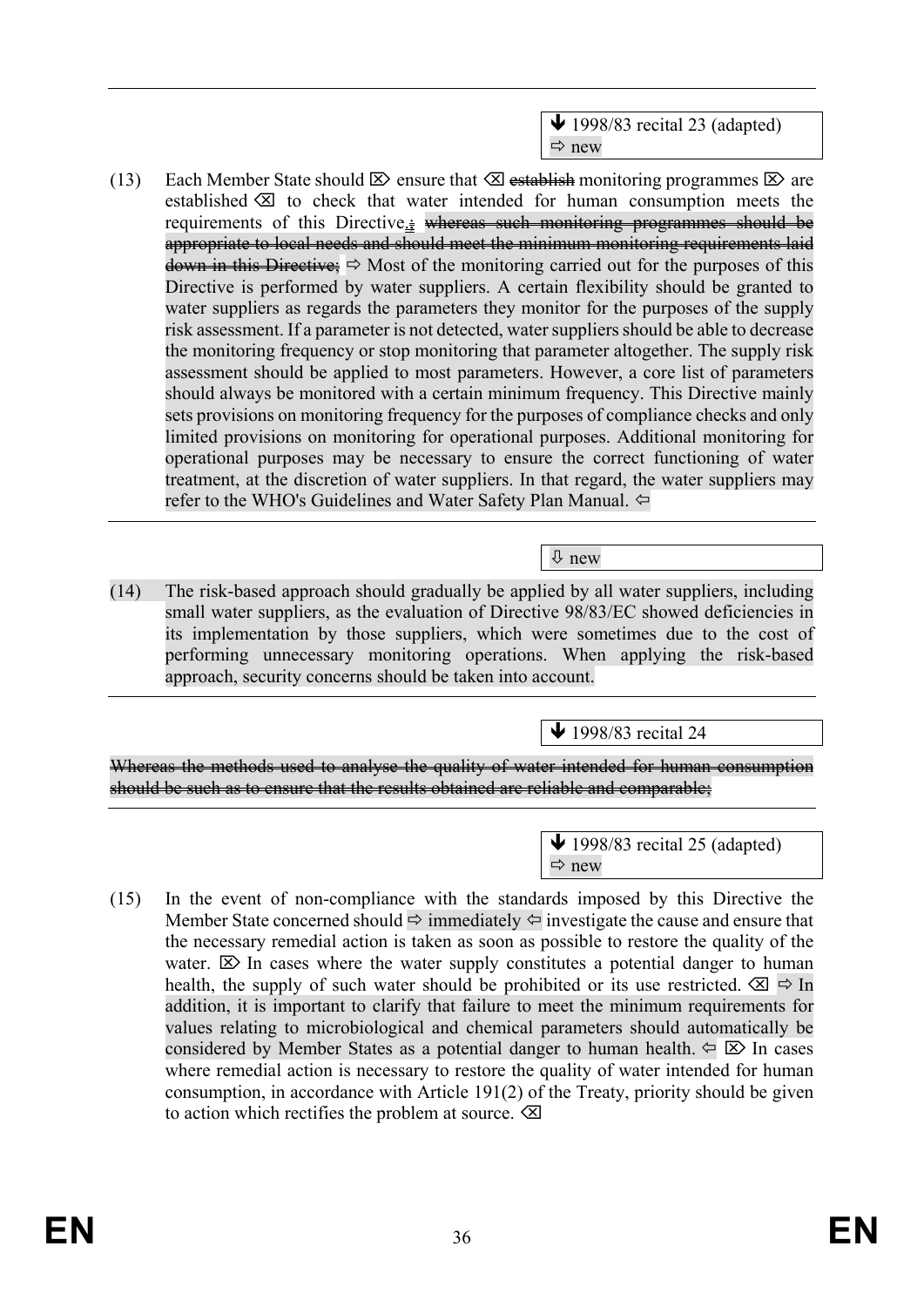$\bigvee$  1998/83 recital 26 (adapted)

Whereas it is important to prevent contaminated water causing a potential danger to human health; whereas the supply of such water should be prohibited or its use restricted;

 $\bigvee$  1998/83 recital 27

Whereas, in the event of non-compliance with a parameter that has an indicator function, the Member State concerned must consider whether that non-compliance poses any risk to human health; whereas it should take remedial action to restore the quality of the water where that is necessary to protect human health;

 $\bigvee$  1998/83 recital 28 (adapted)

Whereas, should such remedial action be necessary to restore the quality of water intended for human consumption, in accordance with Article 130r(2) of the Treaty, priority should be given to action which rectifies the problem at source;

> $\bigvee$  1998/83 recital 29  $\Rightarrow$  new

(16) Member States should  $\Rightarrow$  no longer  $\Leftrightarrow$  be authorised<del>, under certain conditions,</del> to grant derogations from this Directive<sub> $\dot{z}$ </sub>  $\Rightarrow$  Derogations were initially used to allow Member States up to nine years to resolve a non-compliance with a parametric value. This procedure proved to be burdensome for Member States and Commission alike. In addition, in some cases, it led to delays in remedial actions being taken, as the possibility for derogation was considered as a transitional period. The provision on derogations should therefore be deleted. For reasons of protection of human health, when parametric values are exceeded, the provisions related to remedial actions should apply immediately without the possibility of granting a derogation from the parametric value. Derogations granted by Member States pursuant to Article 9 of Directive 98/83/EC and still applicable at the date of entry into force of this Directive should, however, continue to apply until the end of the derogation but should not be renewed.  $\Leftrightarrow$  whereas, furthermore, it is necessary to establish a proper framework for such derogations, provided that they must not constitute a potential danger to human health and provided that the supply of water intended for human consumption in the area concerned cannot otherwise be maintained by any other reasonable means;

new

(17) The Commission, in its reply to the European citizens' initiative 'Right2Water' in  $2014^{23}$ , invited Member States to ensure access to a minimum water supply for all citizens, in accordance with the WHO recommendations. It also committed to continue to "*improve access to safe drinking water […] for the whole population through environmental policies*"[24](#page-38-1). This is in line with UN Sustainable Development Goal 6 and the associated target to "*achieve universal and equitable access to safe and affordable* 

 $23$  COM(2014)177 final<br>  $24$  COM(2014)177 final

<span id="page-38-1"></span><span id="page-38-0"></span>COM(2014)177 final, p. 12.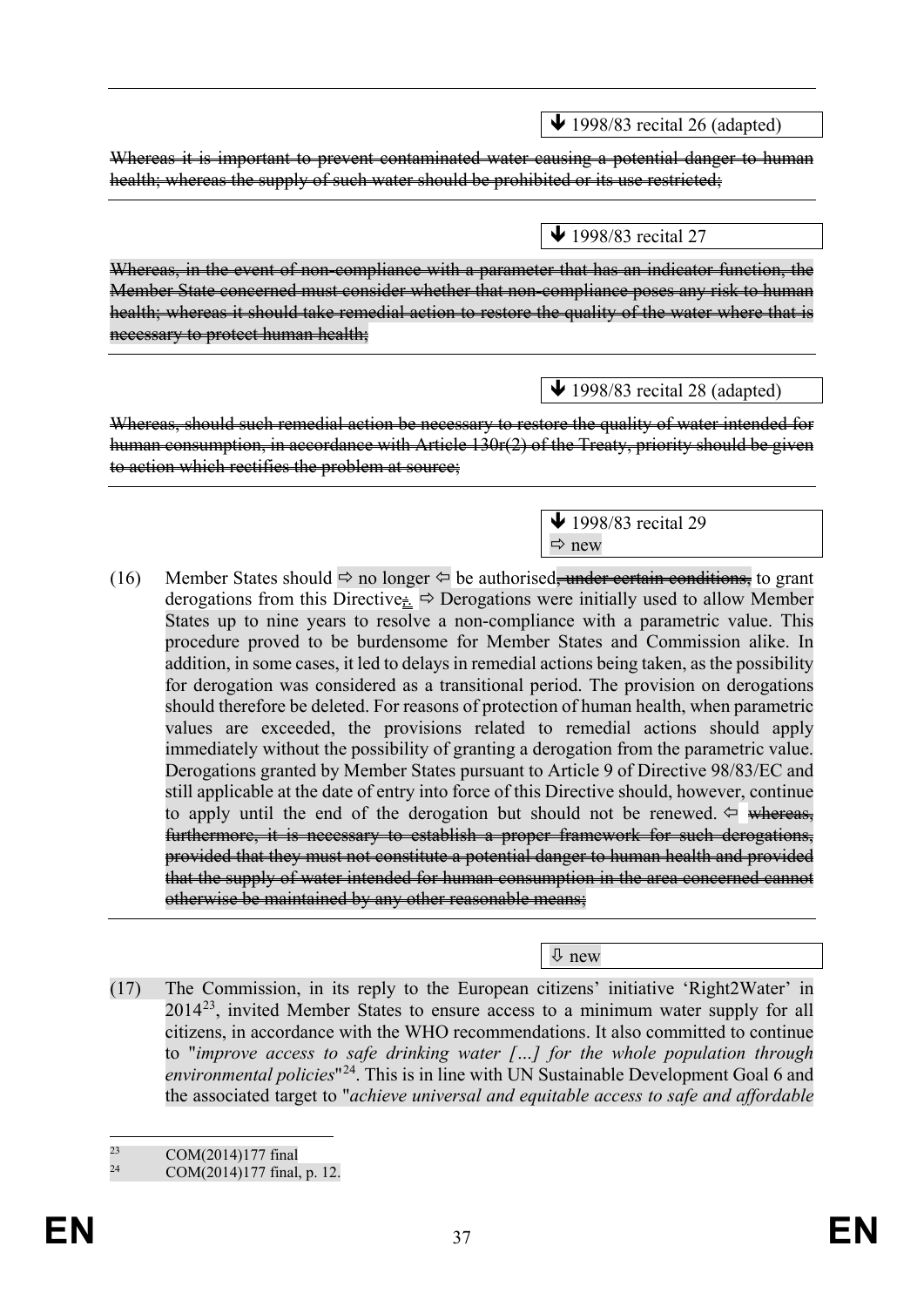*drinking water for all*". The concept of equitable access covers a wide array of aspects such as availability (due for instance to geographic reasons, lack of infrastructure or the specific situation of certain parts of the populations), quality, acceptability, or financial affordability. Concerning affordability of water, it is important to recall that, when setting water tariffs in accordance with the principle of recovery of costs set out in Directive 2000/60/EC, Member States may have regard to the variation in the economic and social conditions of the population and may therefore adopt social tariffs or take measures safeguarding populations at a socio-economic disadvantage. This Directive deals, in particular, with the aspects of access to water which are related to quality and availability. To address those aspects, as part of the reply to the European citizens' initiative and to contribute to the implementation of Principle 20 of the European Pillar of Social Rights<sup>[25](#page-39-0)</sup> that states that "everyone has the right to access essential services of good quality, including water", Member States should be required to tackle the issue of access to water at national level whilst enjoying some discretion as to the exact type of measures to be implemented. This can be done through actions aimed, *inter alia*, at improving access to water intended for human consumption for all, for instance with freely accessible fountains in cities, and promoting its use by encouraging the free provision of water intended for human consumption in public buildings and restaurants.

(18) The European Parliament, in its Resolution on the "follow-up to the European citizens' initiative Right2Water"[26](#page-39-1), "requested *that Member States should pay special attention to the needs of vulnerable groups in society*"[27.](#page-39-2) The specific situation of minority cultures, such as Roma, Sinti, Travellers, Kalé, Gens du voyage etc., whether sedentary or not – in particular their lack of access to drinking water – was also acknowledged in the Commission Report on the implementation of the EU Framework for National Roma Integration Strategies<sup>[28](#page-39-3)</sup> and the Council Recommendation on effective Roma integration measures in the Member States<sup>29</sup>. In light of that general context, it is appropriate that Member States pay particular attention to vulnerable and marginalised groups by taking the necessary measures to ensure that those groups have access to water. Without prejudice to the right of the Member States to define those groups, they should at least include refugees, nomadic communities, homeless people and minority cultures such as Roma, Sinti, Travellers, Kalé, Gens du voyage, etc., whether sedentary or not. Such measures to ensure access, left to the appreciation of the Member States, might for example include providing alternative supply systems (individual treatment devices), providing water via tankers (trucks and cisterns) and ensuring the necessary infrastructure for camps.

 $\bigvee$  1998/83 recital 30

Whereas, since the preparation or distribution of water intended for human consumption may involve the use of certain substances or materials, rules are required to govern the use thereof in order to avoid possible harmful effects on human health;

<span id="page-39-0"></span><sup>&</sup>lt;sup>25</sup> Interinstitutional Proclamation on the European Pillar of Social Rights (2017/C 428/09) of 17 November 2017 (OJ C 428, 13.12.2017, p. 10).<br>
<sup>26</sup> P8\_TA(2015)0294<br>
<sup>27</sup> P8\_TA(2015)0294 personab 62

<span id="page-39-2"></span><span id="page-39-1"></span><sup>&</sup>lt;sup>27</sup> P8\_TA(2015)0294, paragraph 62.<br>
COM(2014) 209 final

<span id="page-39-3"></span> $\frac{28}{29}$  COM(2014) 209 final

<span id="page-39-4"></span><sup>29</sup> Council Recommendation (2013/C 378/01) of 9 December 2013 on effective Roma integration measures in the Member States (OJ C 378, 24.12.2013, p. 1).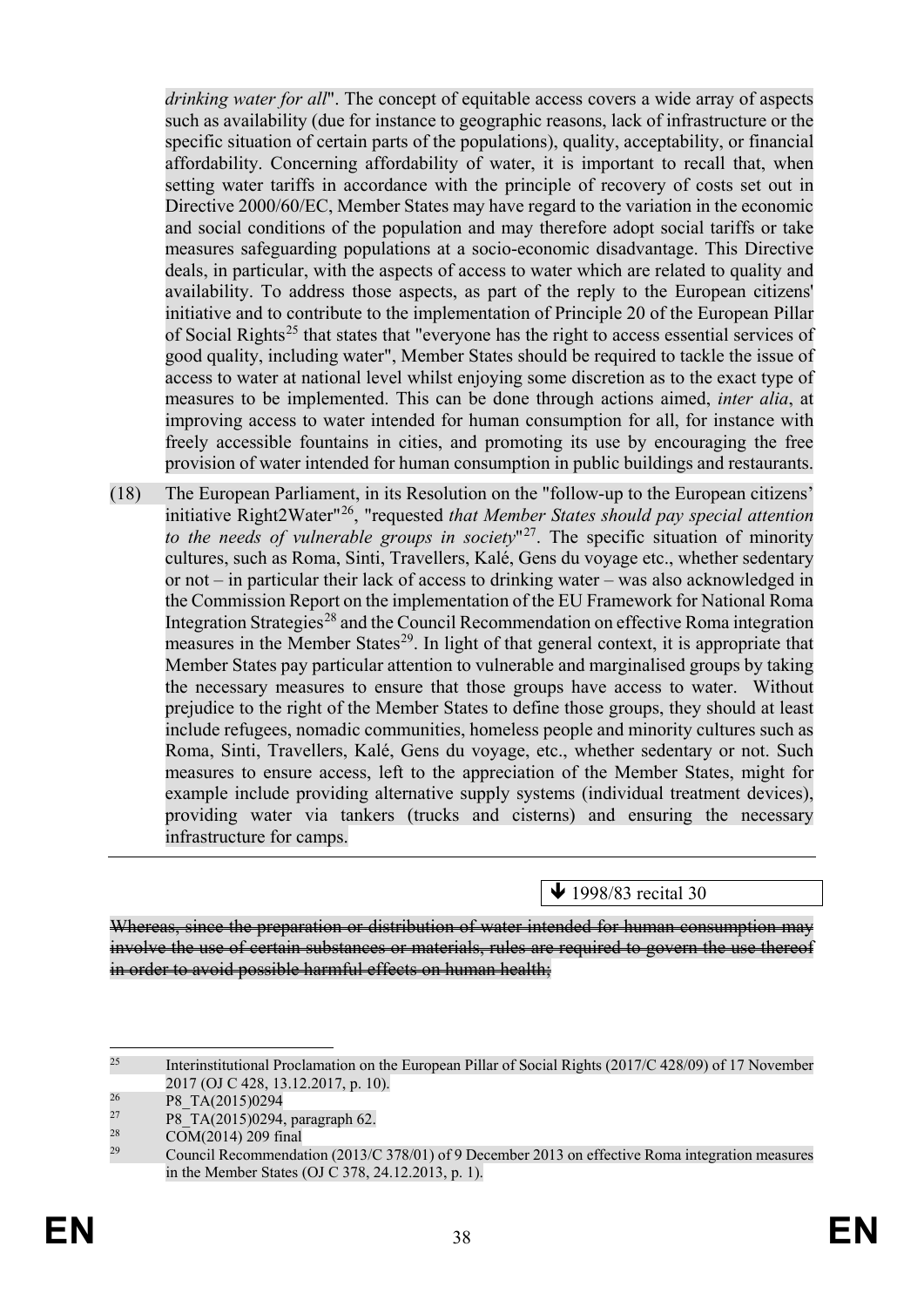$\bigvee$  1998/83 recital 31

Whereas scientific and technical progress may necessitate rapid adaptation of the technical requirements laid down in Annexes II and III; whereas, furthermore, in order to facilitate application of the measures required for that purpose, provision should be made for a procedure under which the Commission can adopt such adaptations with the assistance of a committee composed of representatives of the Member States;

 $\bigvee$  1998/83 recital 32

 $\bigvee$  1998/83 recital 33

Whereas consumers should be adequately and appropriately informed of the quality of water intended for human consumption, of any derogations granted by the Member States and of any remedial action taken by the competent authorities; whereas, furthermore, consideration should be given both to the technical and statistical needs of the Commission, and to the rights of the individual to obtain adequate information concerning the quality of water intended for human eonsumption;

Whereas, in exceptional circumstances and for geographically defined areas, it may be necessary to allow Member States a more extensive timescale for compliance with certain provisions of this Directive:

 $\bigvee$  1998/83 recital 34 (adapted)

Whereas this Directive should not affect the obligations of the Member States as to the time limit for transposition into national law, or as to application, as shown in Annex IV,

new

(19) The  $7<sup>th</sup>$  Environment Action Programme to 2020 'Living well, within the limits of our planet'[30](#page-40-0), requires that the public have access to clear environmental information at national level. Directive 98/83/EC only provided for passive access to information, meaning that Member States merely had to ensure that information was available. Those provisions should therefore be replaced to ensure that up-to-date information is easily accessible, for instance on a website whose link should be actively distributed. The upto-date information should not only include results from the monitoring programmes, but also additional information that the public may find useful, such as information on indicators (iron, hardness, minerals, etc.), which often influence consumers' perception of tap water. To that end, the indicator parameters of Directive 98/83/EC that did not provide health-related information should be replaced by on-line information on those parameters. For very large water suppliers, additional information on, *inter alia*, energy efficiency, management, governance, cost structure, and treatment applied, should also be available on-line. It is assumed that better consumer knowledge and improved transparency will contribute to increasing citizens' confidence in the water supplied to

<span id="page-40-0"></span><sup>&</sup>lt;sup>30</sup> Decision No 1386/2013/EU of the European Parliament and of the Council of 20 November 2013 on a General Union Environment Action Programme to 2020 'Living well, within the limits of our planet' (OJ L 354, 28.12.2013, p. 171).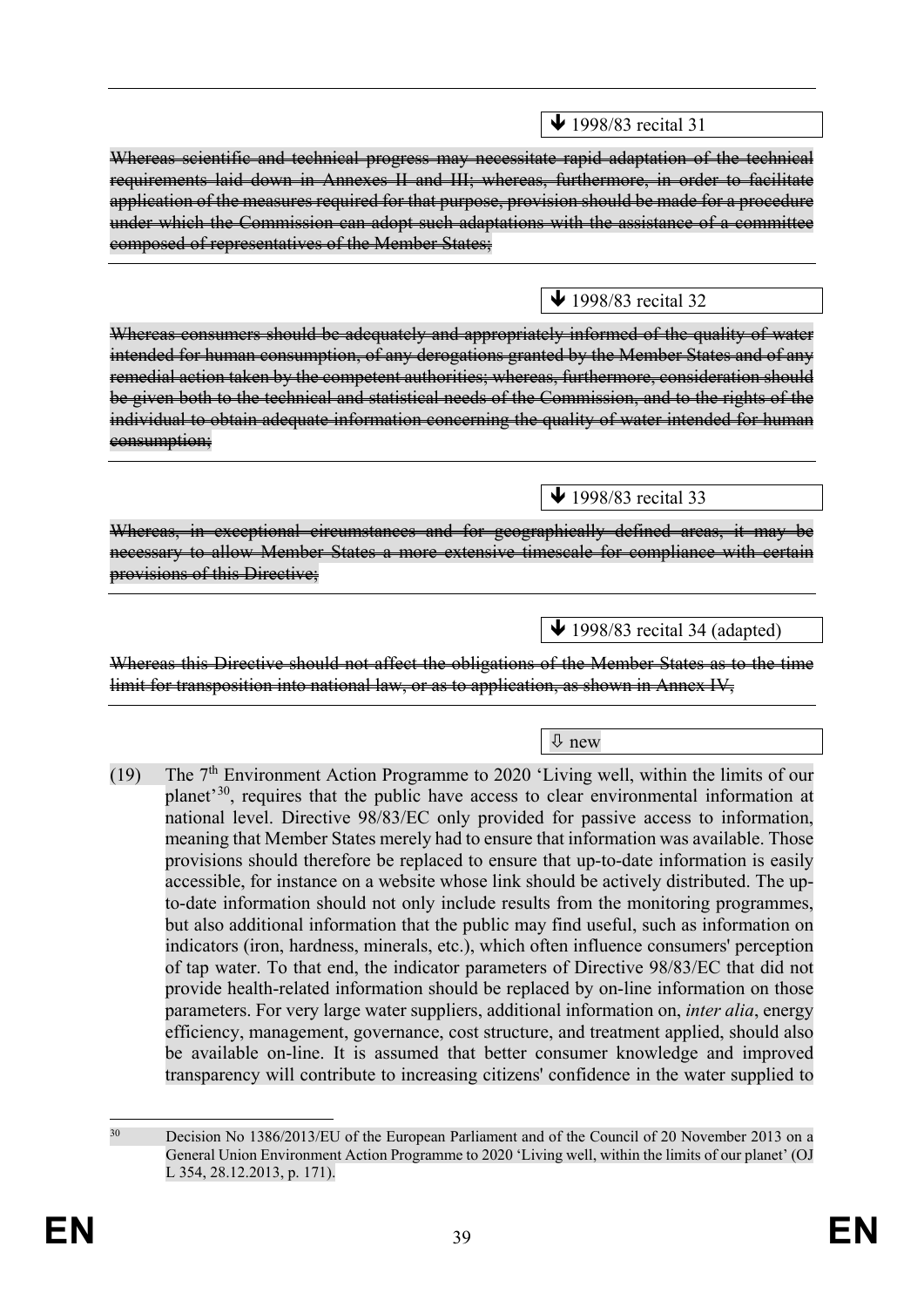them. This in turn is expected to lead to increased use of tap water, thereby contributing to reduced plastic litter and greenhouse gas emissions, and a positive impact on climate change mitigation and the environment as a whole.

- (20) For the same reasons, and in order to make consumers more aware of the implications of water consumption, they should also receive information (for instance on their invoice or by smart applications) on the volume consumed, the cost structure of the tariff charged by the water supplier, including variable and fixed costs, as well as on the price per litre of water intended for human consumption, thereby allowing a comparison with the price of bottled water.
- (21) The principles to be considered in the setting of water tariffs, namely recovery of costs for water services and polluter pays, are set out in Directive 2000/60/EC. However, the financial sustainability of the provision of water services is not always ensured, sometimes leading to under-investment in the maintenance of water infrastructure. With the improvement of monitoring techniques, leakage rates – mainly due to such underinvestment – have become increasingly apparent and reduction of water losses should be encouraged at Union level to improve the efficiency of water infrastructure. In line with the principle of subsidiarity, that issue should be addressed by increasing transparency and consumer information on leakage rates and energy efficiency.
- (22) Directive  $2003/4/EC$  of the European Parliament and of the Council<sup>[31](#page-41-0)</sup> aims at guaranteeing the right of access to environmental information in the Member States in line with the Aarhus Convention. It encompasses broad obligations related both to making environmental information available upon request and actively disseminating such information. Directive  $2007/2/EC$  of the European Parliament and of the Council<sup>[32](#page-41-1)</sup> is also of broad scope, covering the sharing of spatial information, including data-sets on different environmental topics. It is important that provisions of this Directive related to access to information and data-sharing arrangements complement those Directives and do not create a separate legal regime. Therefore, the provisions of this Directive on information to the public and on information on monitoring of implementation should be without prejudice to Directives 2003/4/EC and 2007/2/EC.
- (23) Directive 98/83/EC did not set out reporting obligations for small water suppliers. To remedy this, and to address the need for implementation and compliance information, a new system should be introduced, whereby Member States are required to set up, keep up-to-date and make accessible to the Commission and the European Environmental Agency data sets containing only relevant data, such as exceedances of parametric values and incidents of a certain significance. This should ensure that the administrative burden on all entities remains as limited as possible. To ensure the appropriate infrastructure for public access, reporting and data-sharing between public authorities, Member States should base the data specifications on Directive 2007/2/EC and its implementing acts.
- (24) Data reported by Member States is not only necessary for the purposes of compliance checking but is also essential to enable the Commission to monitor and assess the performance of the legislation against the objectives it pursues in order to inform any future evaluation of the legislation in accordance with paragraph 22 of the

<span id="page-41-0"></span><sup>&</sup>lt;sup>31</sup> Directive 2003/4/EC of the European Parliament and of the Council of 28 January 2003 on public access to environmental information and repealing Council Directive 90/313/EEC (OJ L 41, 14.2.2003, p. 26).

<span id="page-41-1"></span><sup>&</sup>lt;sup>32</sup> Directive 2007/2/EC of the European Parliament and of the Council of 14 March 2007 establishing an Infrastructure for Spatial Information in the European Community (INSPIRE) (OJ L 108, 25.4.2007, p. 1).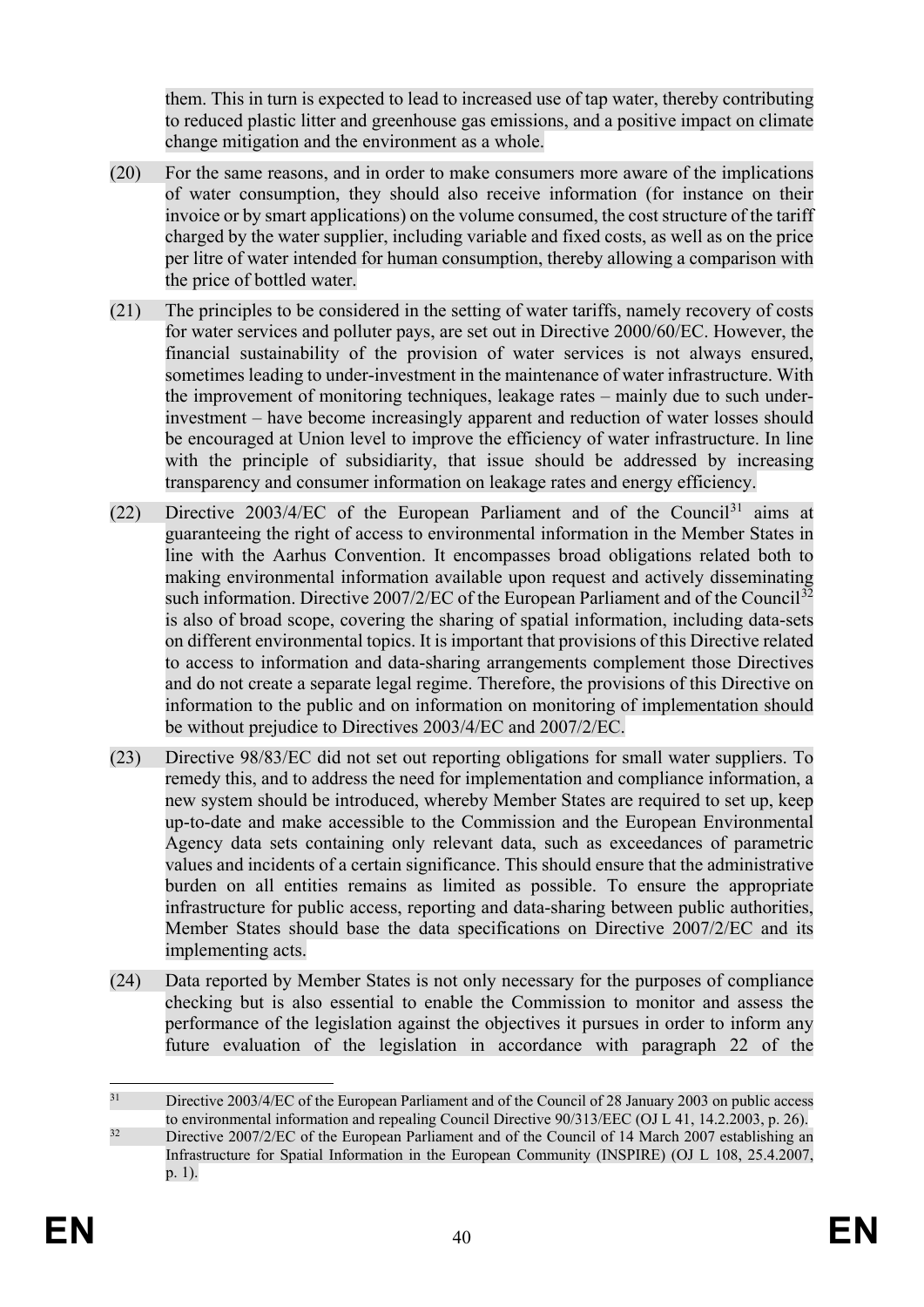Interinstitutional Agreement between the European Parliament, the Council of the European Union and the European Commission on Better Law-Making of 13 April  $2016<sup>33</sup>$ . In that context, there is a need for relevant data that will allow better assessment of the efficiency, effectiveness, relevance, and EU value added of the Directive, hence the necessity to ensure appropriate reporting mechanisms that can also serve as indicators for future evaluations of this Directive.

- (25) Pursuant to paragraph 22 of the Interinstitutional Agreement on Better Law-Making, the Commission should carry out an evaluation of this Directive within a certain period of time from the date set for its transposition. That evaluation should be based on experience gathered and data collected during the implementation of the Directive, on relevant scientific, analytical, epidemiological data, and on any available WHO recommendations.
- (26) This Directive respects the fundamental rights and observes the principles recognised by the Charter of Fundamental Rights of the European Union. In particular, this Directive seeks to promote the principles relating to health care, access to services of general economic interest, environmental protection and consumer protection.
- (27) As the Court of Justice has held on numerous occasions, it would be incompatible with the binding effect which the third paragraph of Article 288 of the Treaty ascribes to a Directive to exclude, in principle, the possibility of an obligation imposed by a Directive from being relied on by persons concerned. That consideration applies particularly in respect of a Directive which has the objective of protecting human health from the adverse effects of any contamination of water intended for human consumption. Therefore, in accordance with the Aarhus Convention on access to information, public participation in decision-making and access to justice in environmental matters<sup>34</sup>, members of the public concerned should have access to justice in order to contribute to the protection of the right to live in an environment which is adequate for personal health and well-being. In addition, where a large number of persons are in a 'mass harm situation', due to the same illegal practices relating to the violation of rights granted by this Directive, they should have the possibility to use collective redress mechanisms, where such mechanisms have been established by Member States in line with Commission Recommendation 2013/396/EU<sup>35</sup>.
- (28) In order to adapt this Directive to scientific and technical progress or to specify monitoring requirements for the purposes of the hazard and domestic distribution risk assessments, the power to adopt acts in accordance with Article 290 of the Treaty should be delegated to the Commission to amend Annexes I to IV to this Directive*.* It is of particular importance that the Commission carry out appropriate consultations during its preparatory work, including at expert level, and that those consultations be conducted in accordance with the principles laid down in the Interinstitutional Agreement of 13 April 2016 on Better Law-Making. In particular, to ensure equal participation in the preparation of delegated acts, the European Parliament and the Council receive all documents at the same time as Member States' experts, and their experts systematically have access to meetings of Commission expert groups dealing with the preparation of delegated acts. In addition, the empowerment laid down in Annex I, part C, Note 10, of Directive 98/83/EC, to set monitoring frequencies and monitoring methods for

<span id="page-42-1"></span><span id="page-42-0"></span><sup>33</sup> OJ L 123, 12.5.2016, p. 1.<br>
34 OJ L 124, 17.5.2005, p. 4.<br>
Commission Becommend

<span id="page-42-2"></span><sup>35</sup> Commission Recommendation of 11 June 2013 on common principles for injunctive and compensatory collective redress mechanisms in the Member States concerning violations of rights granted under Union law (OJ L 201, 26.7.2013, p. 60).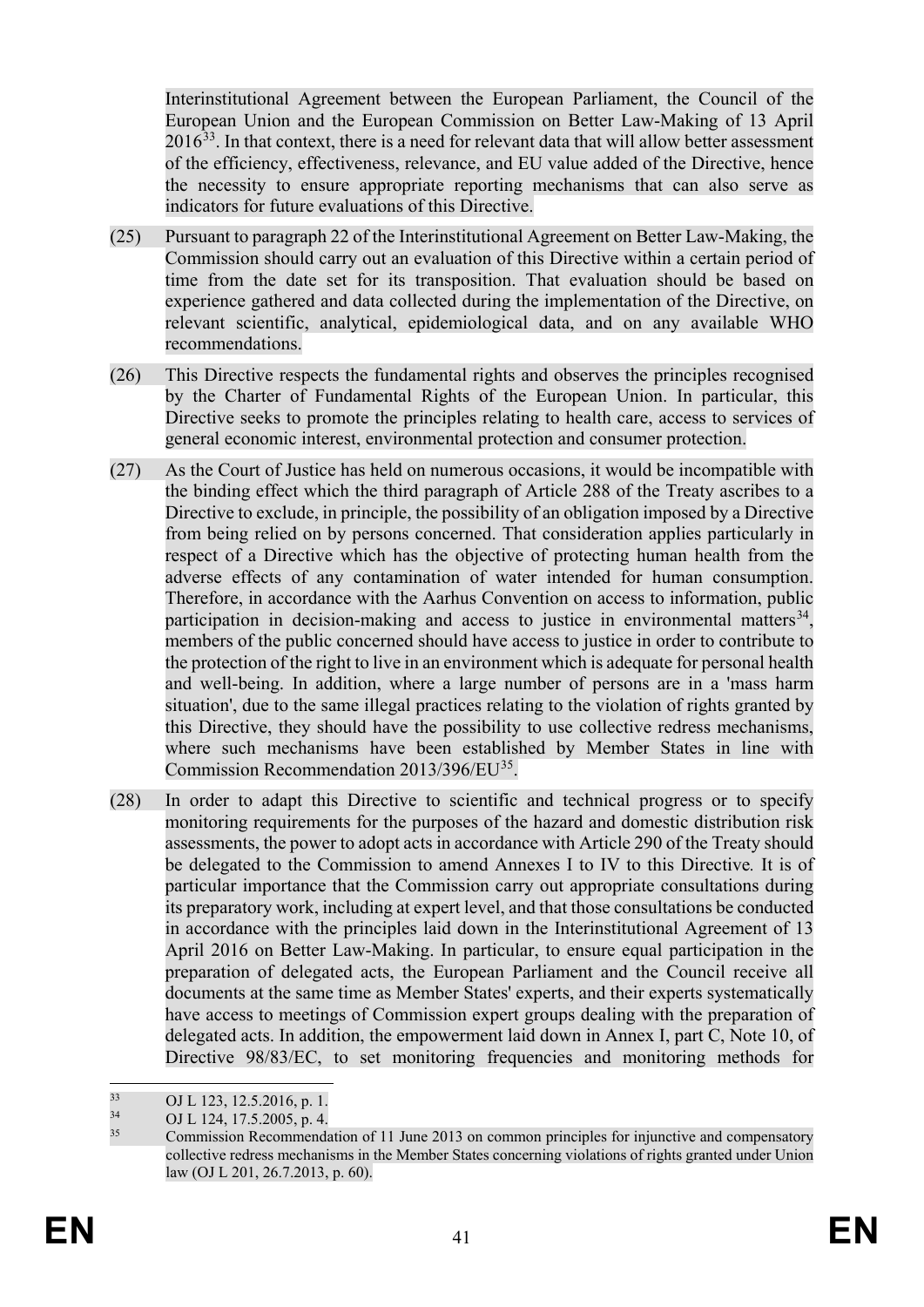radioactive substances has become obsolete due to the adoption of Council Directive  $2013/51/Eu$ ratom<sup>[36](#page-43-0)</sup> and should therefore be deleted. The empowerment laid down in the second subparagraph of part A of Annex III to Directive 98/83/EC concerning amendments of the Directive is no longer necessary and should be deleted.

- (29) In order to ensure uniform conditions for the implementation of this Directive, implementing powers should be conferred on the Commission for the adoption of the format of, and modalities to present, the information on water intended for human consumption to be provided to all persons supplied, as well as for the adoption of the format of, and modalities to present, the information to be provided by Member States and compiled by the European Environmental Agency on the implementation of this Directive. Those powers should be exercised in accordance with Regulation (EU) No 182/2011 of the European Parliament and of the Council<sup>37</sup>.
- (30) Without prejudice to the requirements of Directive 2008/99/EC of the European Parliament and of the Council<sup>38</sup>, Member States should lay down rules on penalties applicable to infringements of the provisions of this Directive and ensure that they are implemented. The penalties should be effective, proportionate and dissuasive.
- (31) Directive 2013/51/Euratom lays down specific arrangements for the monitoring of radioactive substances in water intended for human consumption. Therefore, this Directive should not set out parametric values on radioactivity.
- (32) Since the objective of this Directive, namely the protection of human health, cannot be sufficiently achieved by the Member States but can rather, by reason of the scale and effects of the action, be better achieved at Union level, the Union may adopt measures, in accordance with the principle of subsidiarity as set out in Article 5 of the Treaty on the European Union. In accordance with the principle of proportionality as set out in that Article, this Directive does not go beyond what is necessary in order to achieve those objectives.
- (33) The obligation to transpose this Directive into national law should be confined to those provisions which represent a substantive amendment as compared to the earlier Directives. The obligation to transpose the provisions which are unchanged arises under the earlier Directives.
- (34) This Directive should be without prejudice to the obligations of the Member States relating to the time-limits for the transposition into national law of the Directives set out in Annex V, Part B,

<span id="page-43-0"></span><sup>&</sup>lt;sup>36</sup> Council Directive 2013/51/Euratom of 22 October 2013 laying down requirements for the protection of the health of the general public with regard to radioactive substances in water intended for human consumption (OJ L 296, 7.11.2013, p. 12).

<span id="page-43-1"></span><sup>&</sup>lt;sup>37</sup> Regulation (EU) No 182/2011 of the European Parliament and of the Council of 16 February 2011 laying down the rules and general principles concerning mechanisms for control by the Member States of the Commission's exercise of implementing powers (OJ L 55, 28.2.2011, p. 13).

<span id="page-43-2"></span><sup>&</sup>lt;sup>38</sup> Directive 2008/99/EC of the European Parliament and of the Council of 19 November 2008 on the protection of the environment through criminal law (OJ L 328, 6.12.2008, p. 28).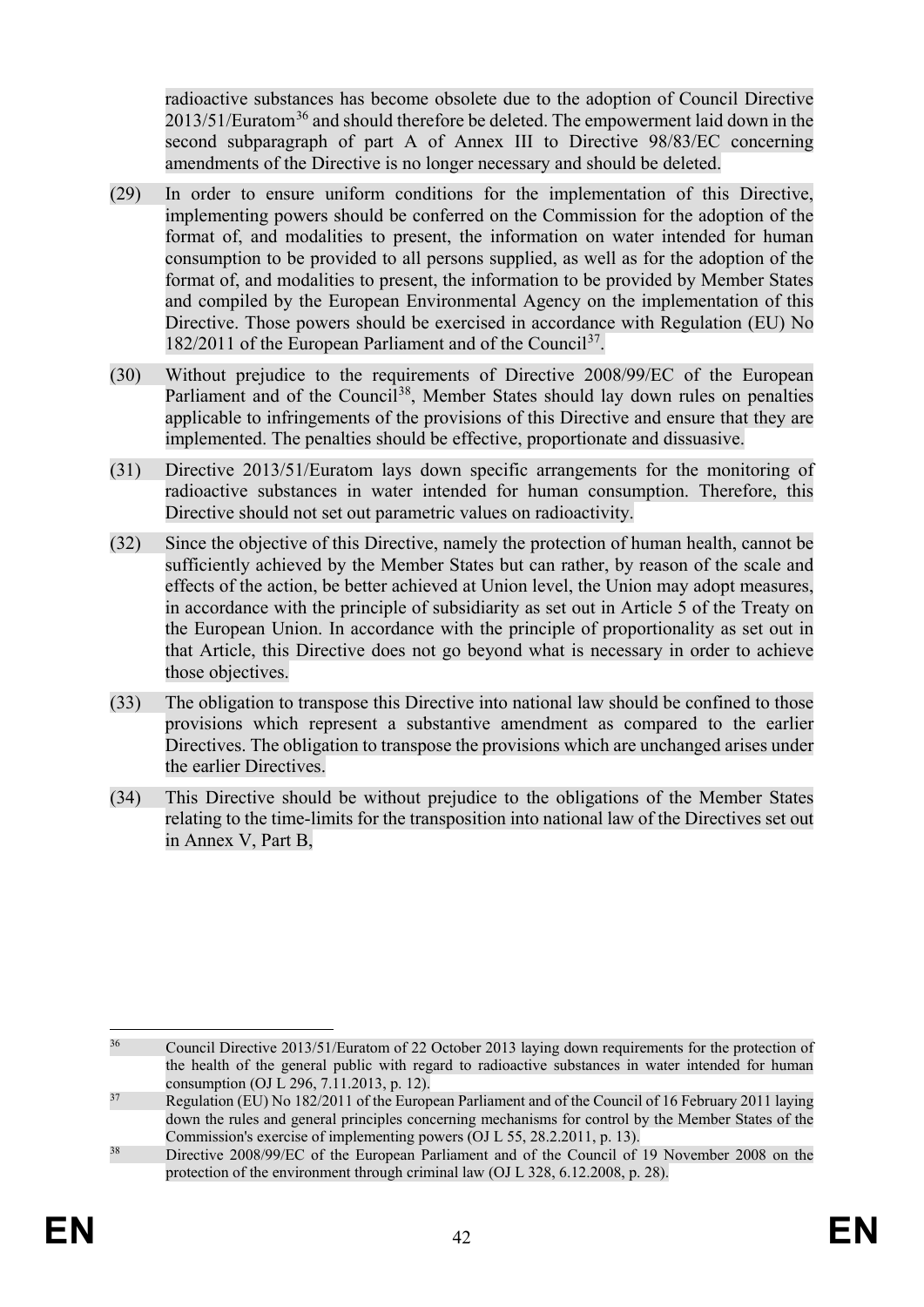$\blacklozenge$  1998/83 (adapted)  $\Rightarrow$  new

#### HAVE ADOPTED THIS DIRECTIVE:

#### *Article 1*

#### *Objective*

- 1. This Directive concerns the quality of water intended for human consumption.
- 2. The objective of this Directive shall be to protect human health from the adverse effects of any contamination of water intended for human consumption by ensuring that it is wholesome and clean.

#### *Article 2*

#### *Definitions*

For the purposes of this Directive:

1. 'water intended for human consumption' shall mean $\frac{1}{2}(a)$  all water either in its original state or after treatment, intended for drinking, cooking, food preparation  $\Rightarrow$  or production,  $\Leftarrow$  or other domestic purposes  $\Rightarrow$  in both public and private premises  $\Leftarrow$ . regardless of its origin and whether it is supplied from a distribution network,  $\boxtimes$  supplied  $\boxtimes$  from a tanker or,  $\Rightarrow$  for spring waters, put  $\Leftarrow$  in bottles or containers.

(b) all water used in any food-production undertaking for the manufacture, processing, preservation or marketing of products or substances intended for human consumption unless the competent national authorities are satisfied that the quality of the water cannot affect the wholesomeness of the foodstuff in its finished form;

2. 'domestic distribution system' shall mean the pipework, fittings and appliances which are installed between the taps that are normally used for human consumption  $\Rightarrow$  in both public and private premises  $\Leftarrow$  and the distribution network but only if they are not the responsibility of the water supplier, in its capacity as a water supplier, according to the relevant national law.

 $\theta$  new

- 3. 'water supplier' shall mean an entity supplying at least  $10 \text{ m}^3$  of water intended for human consumption a day as an average.
- 4. 'small water supplier' shall mean a water supplier supplying less than 500  $m<sup>3</sup>$  per day or serving less than 5 000 people.
- 5. 'large water supplier' shall mean a water supplier supplying at least  $500 \text{ m}^3$  per day or serving at least 5 000 people.
- 6. 'very large water supplier' shall mean a water supplier supplying at least  $5\,000\,\mathrm{m}^3$  per day or serving at least 50 000 people.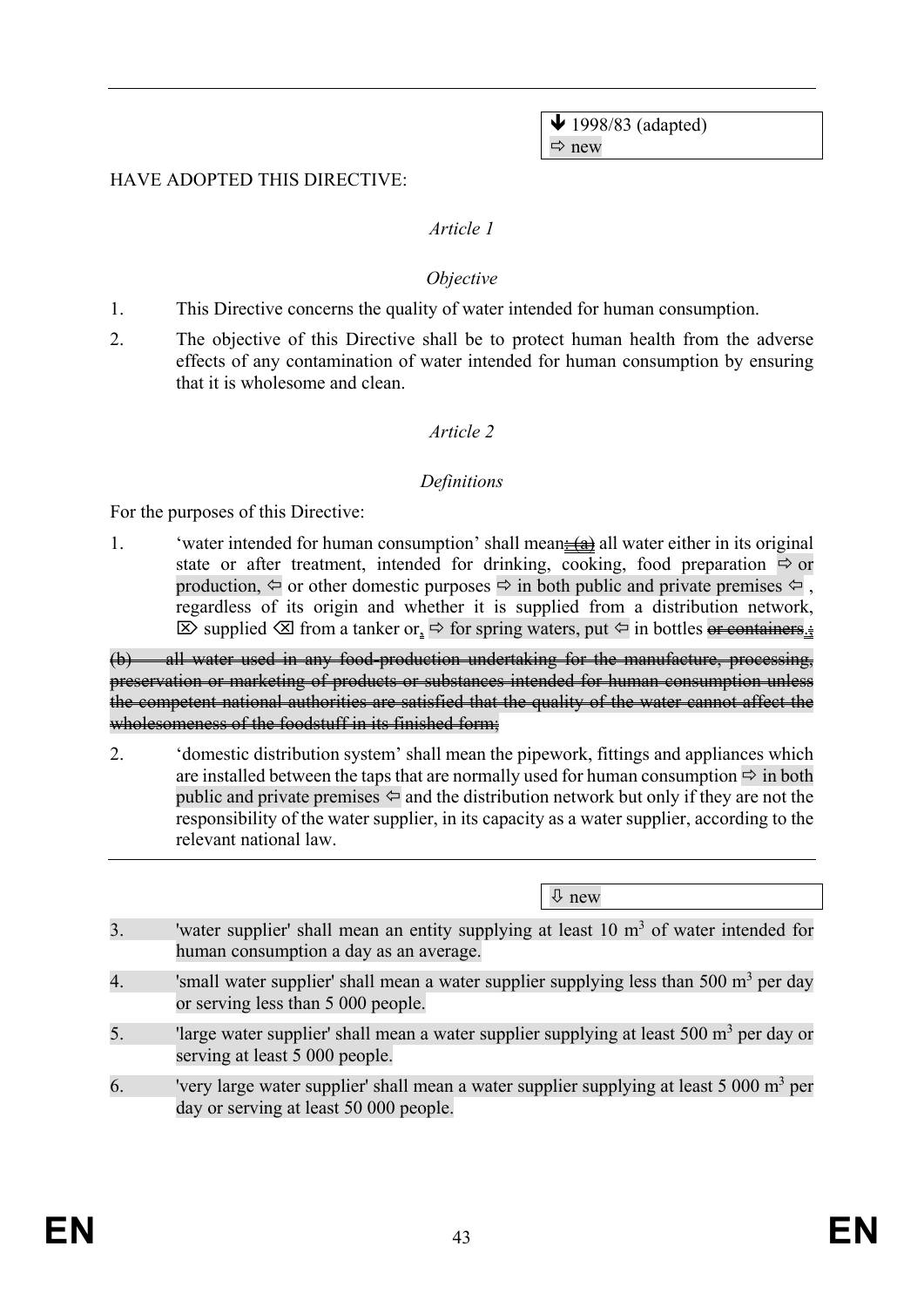- 7. 'priority premises' shall mean large premises with many users potentially exposed to water-related risks, such as hospitals, healthcare institutions, buildings with a lodging facility, penal institutions and campgrounds, as identified by Member States.
- 8. 'vulnerable and marginalised groups' shall mean people isolated from society, as a result of discrimination or of a lack of access to rights, resources, or opportunities, and who are more exposed to a range of possible risks relating to their health, safety, lack of education, engagement in harmful practices, or other risks, compared to the rest of society.

 $\blacklozenge$  1998/83 (adapted)

### *Article 3*

### *Exemptions*

- 1. This Directive shall not apply to:
	- (a) natural mineral waters recognised as such by the  $\boxtimes$  responsible authority, as referred to in  $\boxtimes$  competent national authorities, in accordance with Council Directive 80/777/EEC of 15 July 1980 on the approximation of the laws of the Member States relating to the exploitation and marketing of natural mineral  $\frac{29}{2009/54/EC}$

 $\bigvee$  1998/83

(b) waters which are medicinal products within the meaning of  $\overline{\text{Count}}$  Directive 65/65/EEC of 26 January 1965 on the approximation of provisions laid down by law, regulation or administrative action relating to medicinal products Directive 2001/83/EC.

### $\bigvee$  1998/83

- 2. Member States may exempt from the provisions of this Directive:
	- (a) water intended exclusively for those purposes for which the competent authorities are satisfied that the quality of the water has no influence, either directly or indirectly, on the health of the consumers concerned;
	- (b) water intended for human consumption from an individual supply providing less than 10  $\frac{\text{m}^3 \text{m} \text{Z} \cdot \text{A}}{2}$  a day as an average or serving fewer than 50 persons, unless the water is supplied as part of a commercial or public activity.
- 3. Member States that have recourse to the exemptions provided for in paragraph 2(b) shall ensure that the population concerned is informed thereof and of any action that can be taken to protect human health from the adverse effects resulting from any contamination of water intended for human consumption. In addition, when a potential

<span id="page-45-1"></span> $\frac{10}{\text{OJ}}$  22 9.2.1965, p. 369. Directive as last amended by Directive 93/39/EEC (OJ L 214, 24.8.1993, p. 22).

<span id="page-45-0"></span> $39$  OJ L 229, 30.8.1980, p. 1. Directive as last amended by Directive 96/70/EC (OJ L 299, 23.11.1996, p. <u>26).</u>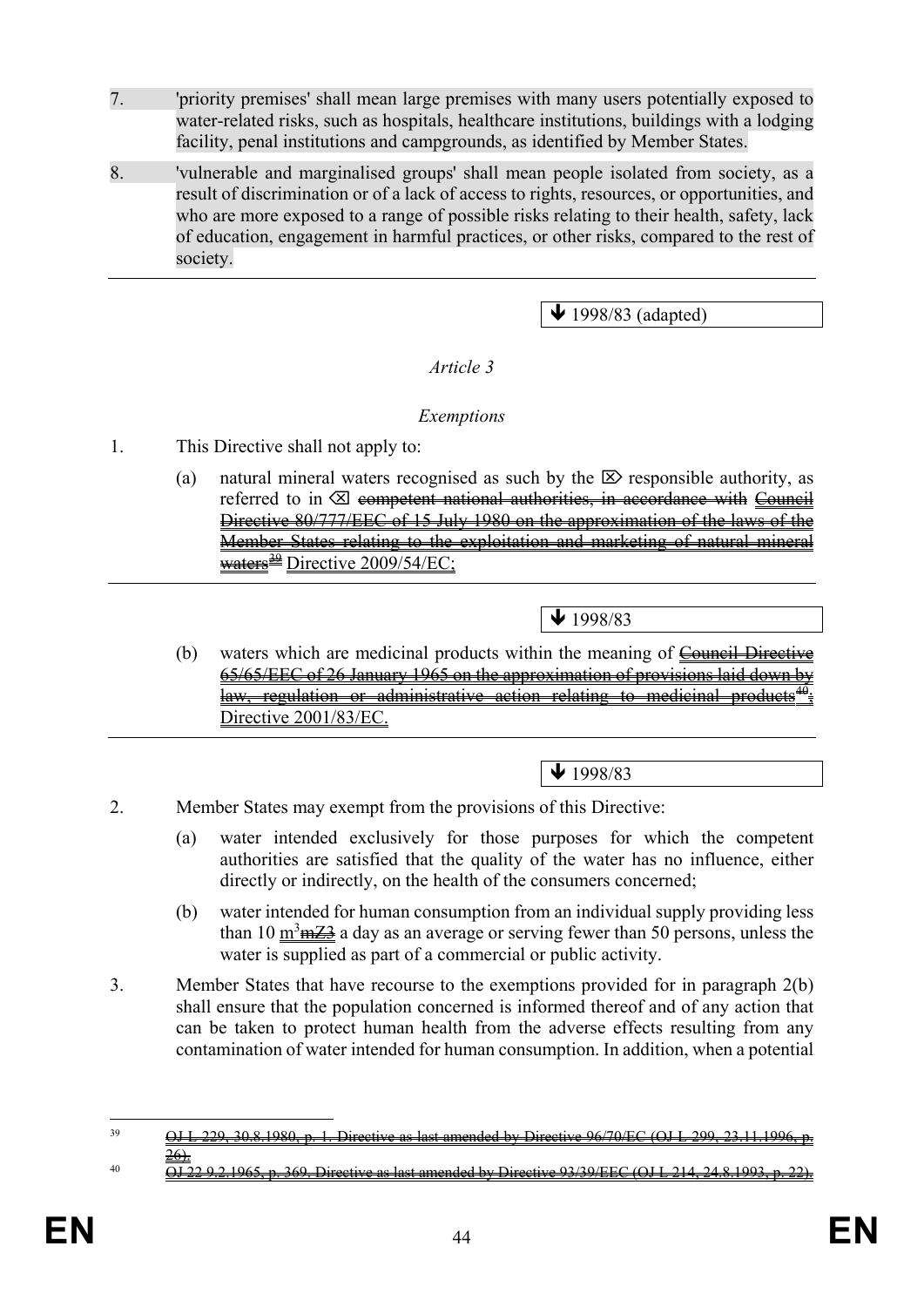danger to human health arising out of the quality of such water is apparent, the population concerned shall promptly be given appropriate advice.

> $\blacktriangleright$  1998/83 (adapted)  $Arr$  new

### *Article 4*

## *General obligations*

- 1. Without prejudice to their obligations under other Community  $\boxtimes$  Union  $\boxtimes$ provisions, Member States shall take the measures necessary to ensure that water intended for human consumption is wholesome and clean. For the purposes of the minimum requirements of this Directive, water intended for human consumption shall be wholesome and clean if it  $\boxtimes$  meets all the following conditions  $\boxtimes$ :
	- (a)  $\boxtimes$  it  $\boxtimes$  is free from any micro-organisms and parasites and from any substances which, in numbers or concentrations, constitute a potential danger to human health: and
	- (b)  $\boxtimes$  it  $\boxtimes$  meets the minimum requirements set out in Annex I, Parts A and B;

and if, in accordance with the relevant provisions of Articles 5 to 8 and 10 and in accordance with the Treaty-

- (c) Member States  $\boxtimes$  have taken  $\boxtimes$  take all other measures necessary to ensure that water intended for human consumption complies  $\boxtimes$  comply  $\boxtimes$  with the requirements  $\Rightarrow$  set out in Articles 5 to 12  $\Leftrightarrow$  of this Directive.
- 2. Member States shall ensure that the measures taken to implement this Directive in no circumstances have the effect of allowing, directly or indirectly, either any deterioration of the present quality of water intended for human consumption so far as that is relevant for the protection of human health or any increase in the pollution of waters used for the production of  $\frac{1}{\text{drinking}}$  water  $\Rightarrow$  intended for human consumption  $\Leftrightarrow$ .

# *Article 5*

# *Quality standards*

1. Member States shall set values applicable to water intended for human consumption for the parameters set out in Annex  $I \boxtimes$ , which shall not be less stringent than the values set out therein  $\otimes$ .

2. The values set in accordance with paragraph 1 shall not be less stringent than those set out in Annex I. As regards the parameters set out in Annex I, Part C, the values need be fixed only for monitoring purposes and for the fulfilment of the obligations imposed in Article 8.

2.<del>3.</del> A Member State shall set values for additional parameters not included in Annex I where the protection of human health within its national territory or part of it so requires. The values set should  $\boxtimes$  shall  $\boxtimes$ , as a minimum, satisfy the requirements of Article 4(1)(a).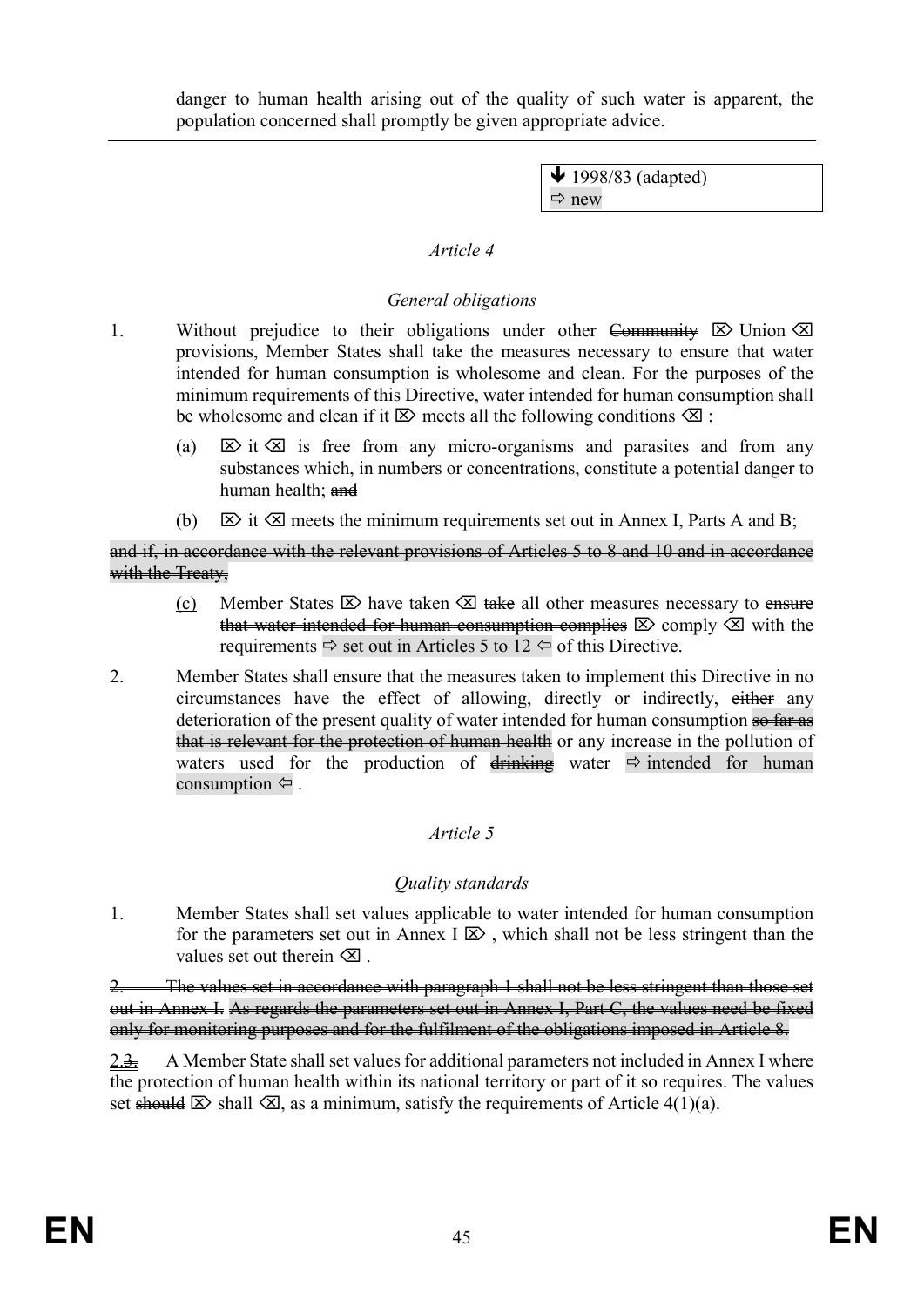### *Article 6*

### *Point of compliance*

- $\frac{1}{2}$  The parametric values set in accordance with Article 5  $\Rightarrow$  for the parameters listed in Annex I, parts A and B,  $\Leftrightarrow$  shall be complied with:
	- (a) in the case of water supplied from a distribution network, at the point, within premises or an establishment, at which it emerges from the taps that are normally used for human consumption;
	- (b) in the case of water supplied from a tanker, at the point at which it emerges from the tanker;
	- (c) in the case of  $\Rightarrow$  spring waters  $\Leftrightarrow$  water put into bottles or containers intended for sale, at the point at which the water is put into the bottles or containers.

(d) in the case of water used in a food-production undertaking, at the point where the water is used in the undertaking.

In the case of water covered by paragraph  $1(a)$ , Member States shall be deemed to have fulfilled their obligations under this Article and under Articles 4 and 8(2) where it can be established that non-compliance with the parametric values set in accordance with Article 5 is due to the domestic distribution system or the maintenance thereof except in premises and establishments where water is supplied to the public, such as schools, hospitals and restaurants.

Where paragraph 2 applies and there is a risk that water covered by paragraph  $1(a)$ would not comply with the parametric values established in accordance with Article 5, Member States shall nevertheless ensure that:

(a) appropriate measures are taken to reduce or eliminate the risk of non-compliance with the parametric values, such as advising property owners of any possible remedial action they could take, and/or

other measures, such as appropriate treatment techniques, are taken to change the nature or properties of the water before it is supplied so as to reduce or eliminate the risk of the water not complying with the parametric values after supply;

and

(b) the consumers concerned are duly informed and advised of any possible additional remedial action that they should take.

new

### *Article 7*

### *Risk-based approach to water safety*

- 1. Member States shall ensure that the supply, treatment and distribution of water intended for human consumption is subject to a risk-based approach, composed of the following elements:
	- (a) a hazard assessment of bodies of water used for the abstraction of water intended for human consumption, in accordance with Article 8;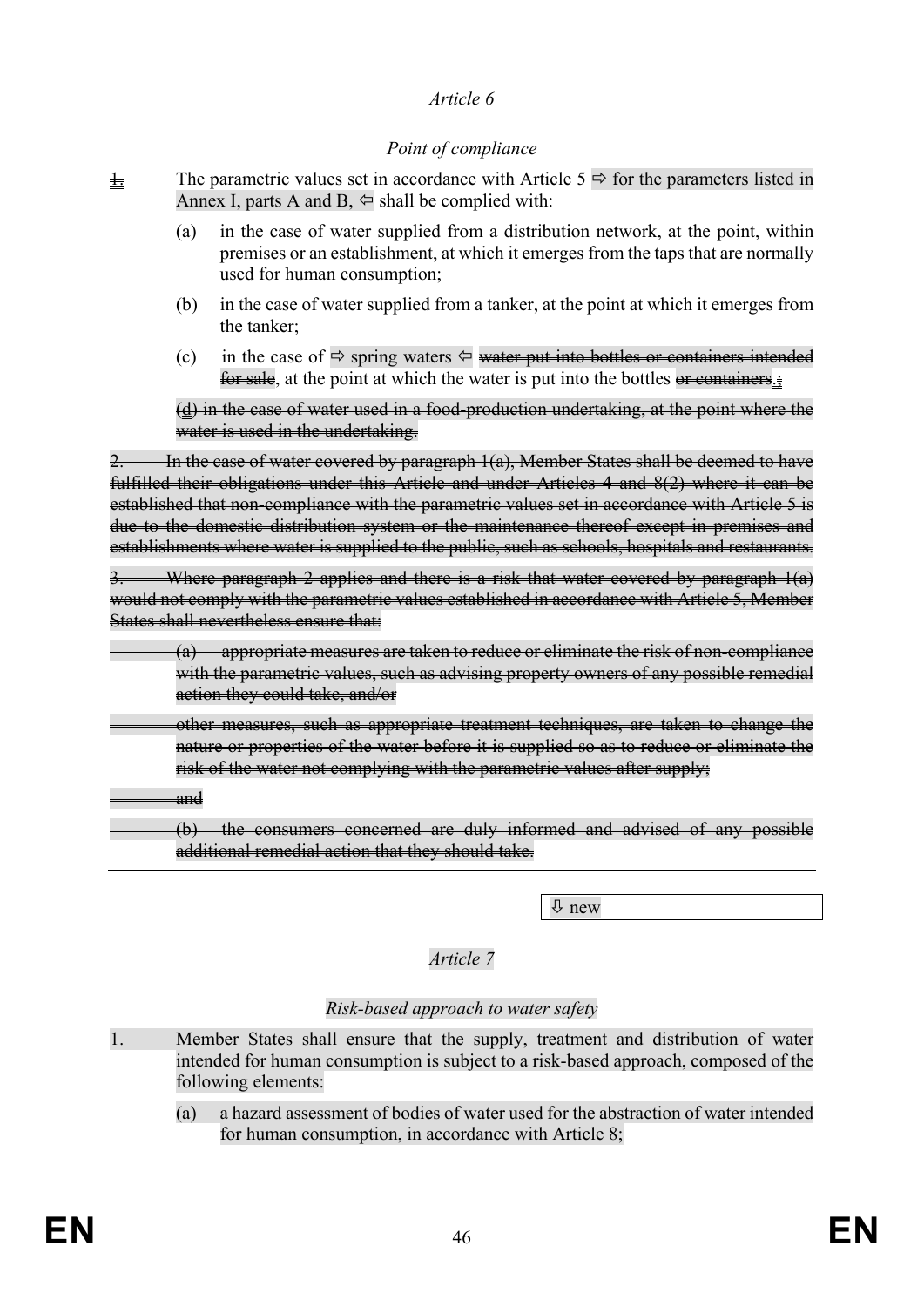- (b) a supply risk assessment carried out by the water suppliers for the purposes of monitoring the quality of the water they supply, in accordance with Article 9 and Annex II, part C;
- (c) a domestic distribution risk assessment, in accordance with Article 10.
- 2. Hazard assessments shall be carried out by [3 years after the end-date for transposition of this Directive]. They shall be reviewed every 3 years, and updated where necessary.
- 3. Supply risk assessments shall be carried out by very large water suppliers and large water suppliers by [3 years after the end-date for transposition of this Directive], and by small water suppliers by [6 years after the end-date for transposition of this Directive]. They shall be reviewed at regular intervals of no longer than 6 years, and updated where necessary.
- 4. Domestic distribution risk assessments shall be carried out by [3 years after the enddate for transposition of this Directive]. They shall be reviewed every 3 years, and updated where necessary.

# *Article 8*

### *Hazard assessment of bodies of water used for the abstraction of water intended for human consumption*

- 1. Without prejudice to Articles 6 and 7 of Directive 2000/60/EC, Member States shall ensure that a hazard assessment is performed covering the bodies of water used for the abstraction of water intended for human consumption that provide more than  $10 \text{ m}^3$  a day as an average. The hazard assessment shall include the following elements:
	- (a) identification of and geo-references for all abstraction points in the bodies of water covered by the hazard assessment;
	- (b) mapping of the safeguard zones, where those zones have been established in accordance with Article 7(3) of Directive 2000/60/EC, and the protected areas referred to in Article 6 of that Directive;
	- (c) identification of hazards and possible pollution sources affecting the bodies of water covered by the hazard assessment. To that end, Member States may use the review of the impact of human activity undertaken in accordance with Article 5 of Directive 2000/60/EC and information on significant pressures collected in accordance with point 1.4 of Annex II to that Directive;
	- (d) regular monitoring in the bodies of water covered by the hazard assessment of relevant pollutants selected from the following lists:
		- (i) parameters listed in parts A and B of Annex I to this Directive;
		- (ii) groundwater pollutants listed in Annex I to Directive 2006/118/EC of the European Parliament and of the Council<sup>[41](#page-48-0)</sup>, and pollutants and indicators of pollution for which threshold values have been established by Member States in accordance with Annex II to that Directive;

<span id="page-48-0"></span><sup>&</sup>lt;sup>41</sup> Directive 2006/118/EC of the European Parliament and of the Council of 12 December 2006 on the protection of groundwater against pollution and deterioration (OJ L 372, 27.12.2006, p. 19).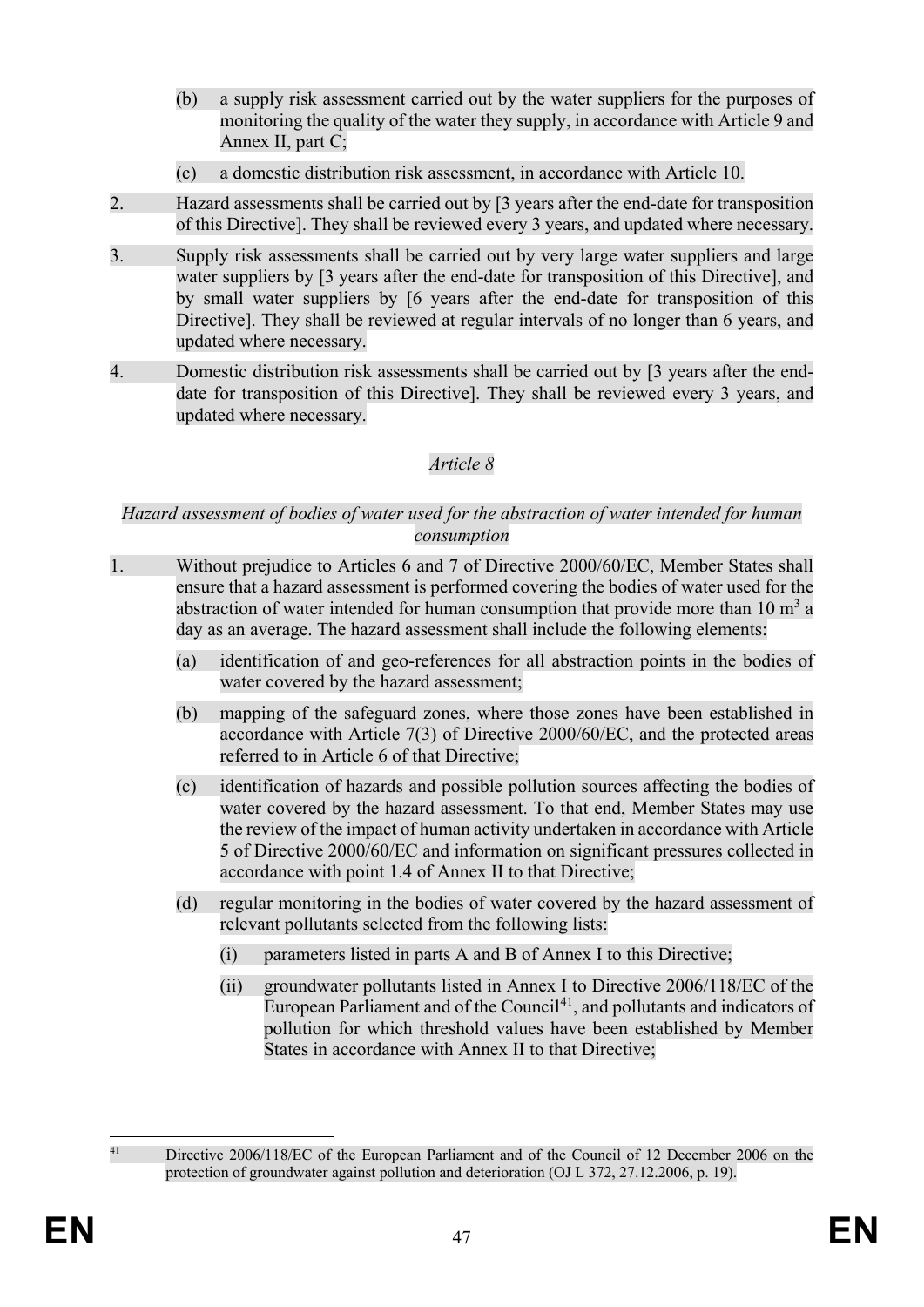- (iii) priority substances and certain other pollutants listed in Annex I to Directive  $2008/105/EC$  of the European Parliament and of the Council<sup>42</sup>;
- (iv) other relevant pollutants, such as microplastics, or river basin specific pollutants established by Member States on the basis of the review of the impact of human activity undertaken in accordance with Article 5 of Directive 2000/60/EC and information on significant pressures collected in accordance with point 1.4 of Annex II to that Directive.

Member States shall select from points (i) to (iv) for monitoring the parameters, substances or pollutants that are considered relevant in light of the hazards identified under point (c) or in light of the information provided by the water suppliers in accordance with paragraph 2.

For the purpose of the regular monitoring, Member States may use the monitoring carried out in accordance with other Union legislation.

- 2. Those water suppliers that monitor their raw water for the purposes of operational monitoring shall be required to inform the competent authorities of trends and of unusual concentrations of monitored parameters, substances or pollutants.
- 3. Member States shall inform water suppliers using the body of water covered by the hazard assessment of the results of the monitoring carried out under paragraph 1(d) and may, on the basis of those monitoring results:
	- (a) require water suppliers to carry out additional monitoring or treatment of certain parameters;
	- (b) allow water suppliers to decrease the monitoring frequency of certain parameters, without being required to carry out a supply risk assessment, provided that they are not core parameters within the meaning of Annex II, part B, point 1, and provided that no factor that can be reasonably anticipated is likely to cause deterioration of the quality of the water.
- 4. In such cases where a water supplier is allowed to decrease the monitoring frequency as referred to in paragraph 2(b), Member States shall continue to regularly monitor those parameters in the body of water covered by the hazard assessment.
- 5. On the basis of the information collected under paragraphs 1 and 2 and gathered under Directive 2000/60/EC, Member States shall take the following measures in cooperation with water suppliers and other stakeholders, or ensure that those measures are taken by the water suppliers:
	- (a) prevention measures to reduce the level of treatment required and to safeguard the water quality, including measures referred to in Article 11(3)(d) of Directive 2000/60/EC;
	- (b) mitigating measures, which are considered necessary on the basis of the monitoring carried out under paragraph 1(d), in order to identify and address the pollution source.

Member States shall regularly review any such measure.

<span id="page-49-0"></span><sup>&</sup>lt;sup>42</sup> Directive 2008/105/EC of the European Parliament and of the Council of 16 December 2008 on environmental quality standards in the field of water policy, amending and subsequently repealing Council Directives 82/176/EEC, 83/513/EEC, 84/156/EEC, 84/491/EEC, 86/280/EEC and amending Directive 2000/60/EC of the European Parliament and of the Council (OJ L 348, 24.12.2008, p. 84).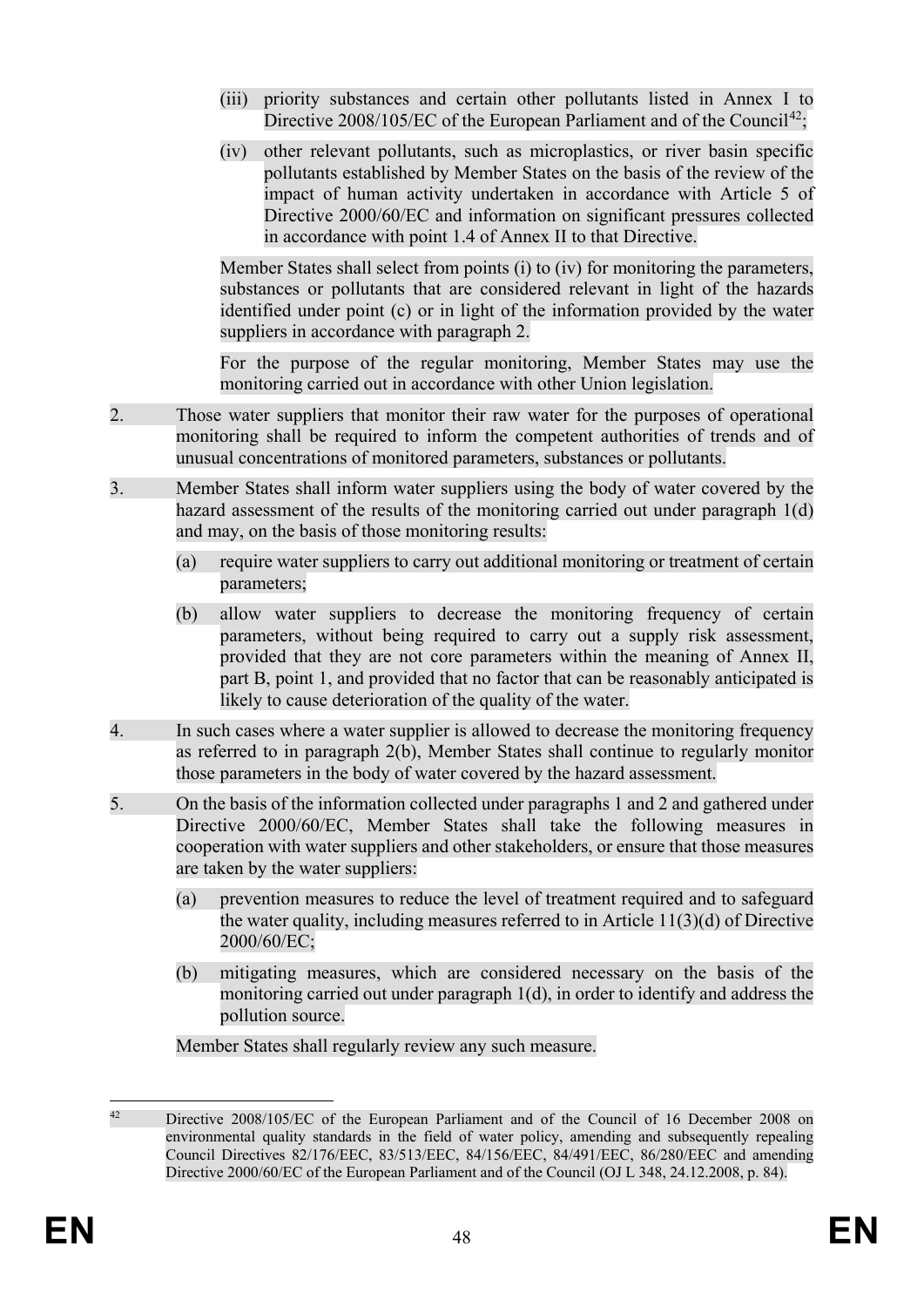### *Article 9*

### *Supply risk assessment*

1. Member States shall ensure that water suppliers perform a supply risk assessment providing for the possibility to adjust the monitoring frequency for any parameter listed in Annex I, parts A and B that are not core parameters according to part B of Annex II, depending on their occurrence in the raw water.

For those parameters Member States shall ensure that water suppliers can deviate from the sampling frequencies set out in Annex II, part B, in accordance with the specifications set out in Annex II, part C.

To that end, water suppliers shall be required to take into account the results of the hazard assessment carried out in accordance with Article 8 of this Directive and of the monitoring carried out pursuant to Article 7(1) and Article 8 of Directive 2000/60/EC.

2. Supply risk assessments shall be approved by the competent authorities.

# *Article 10*

### *Domestic Distribution Risk Assessment*

- 1. Member States shall ensure that a domestic distribution risk assessment is performed, comprising the following elements:
	- (a) an assessment of the potential risks associated with the domestic distribution systems, and with the related products and materials, and whether they affect the quality of water at the point where it emerges from the taps normally used for human consumption, in particular where water is supplied to the public in priority premises;
	- (b) regular monitoring of the parameters listed in Annex I, part C, in premises where the potential danger to human health is considered highest. Relevant parameters and premises for monitoring shall be selected on the basis of the assessment performed under point (a).

With regard to the regular monitoring referred to in the first subparagraph, Member States may set up a monitoring strategy focusing on priority premises;

- (c) a verification of whether the performance of construction products in contact with water intended for human consumption is adequate in relation to the essential characteristics linked to the basic requirement for construction works specified in point 3(e) of Annex I to Regulation (EU) No 305/2011.
- 2. Where Member States consider, on the basis of the assessment carried out under paragraph 1(a), that there is a risk to human health stemming from the domestic distribution system or from the related products and materials, or where monitoring carried out in accordance with paragraph 1(b) demonstrates that the parametric values set out in Annex I, part C, are not met, Member States shall:
	- (a) take appropriate measures to eliminate or reduce the risk of non-compliance with the parametric values set out in Annex I, part C;
	- (b) take all necessary measures to ensure that the migration of substances or chemicals from construction products used in the preparation or distribution of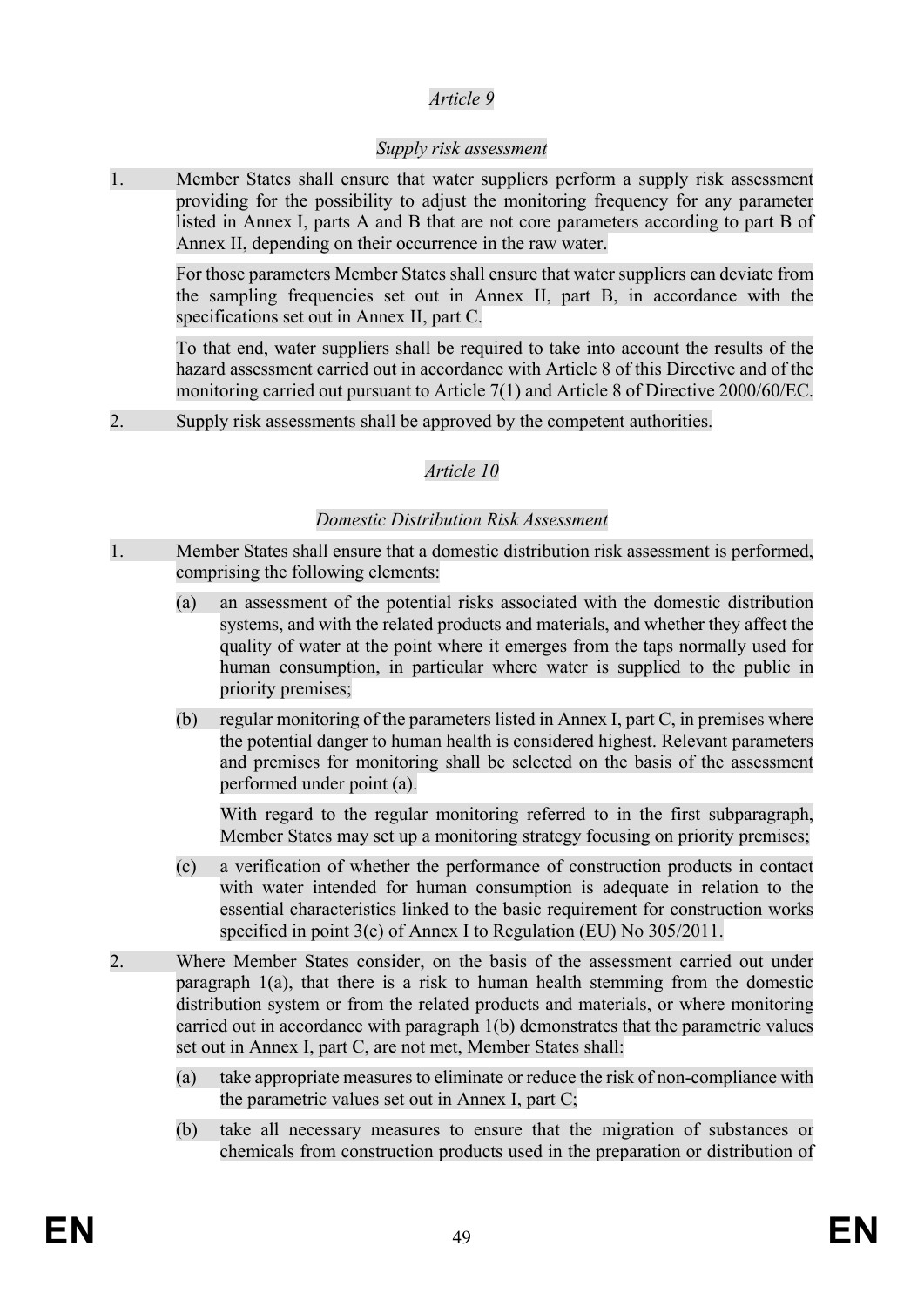water intended for human consumption does not, either directly or indirectly. endanger human health;

- (c) take other measures, such as appropriate conditioning techniques, in cooperation with water suppliers, to change the nature or properties of the water before it is supplied so as to eliminate or reduce the risk of non-compliance with the parametric values after supply;
- (d) duly inform and advise consumers about the conditions of consumption and use of the water and about possible action to avoid the risk from reoccurring;
- (e) organise training for plumbers and other professionals dealing with domestic distribution systems and the installation of construction products;
- (f) for *Legionella*, ensure that effective control and management measures are in place to prevent and address possible disease outbreaks.

 $\blacktriangleright$  1998/83 (adapted)

### *Article 117*

### *Monitoring*

1. Member States shall take all measures necessary to ensure that regular monitoring of the quality of water intended for human consumption is carried out, in order to check that the water available to consumers meets the requirements of this Directive and in particular the parametric values set in accordance with Article 5. Samples should  $\boxtimes$  shall  $\boxtimes$  be taken so that they are representative of the quality of the water consumed throughout the year. In addition, Member States shall take all measures necessary to ensure that, where disinfection forms part of the preparation or distribution of water intended for human consumption, the efficiency of the disinfection treatment applied is verified, and that any contamination from disinfection by-products is kept as low as possible without compromising the disinfection.

> $\bigvee$  1998/83  $\Rightarrow$  new

2. To meet the obligations imposed in paragraph 1, appropriate monitoring programmes shall be established  $\Rightarrow$  in accordance with Annex II, Part A  $\Leftrightarrow$  by the competent **authorities** for all water intended for human consumption. Those monitoring programmes shall meet the minimum requirements set out in Annex II.  $\Rightarrow$  consist of the following elements:  $\Leftrightarrow$ 

new

- (a) monitoring of the parameters listed in Annex I, parts A and B, and of the parameters set in accordance with Article 5(2), in accordance with Annex II, and, where a supply risk assessment is performed, in accordance with Article 9;
- (b) monitoring of the parameters listed in Annex I, part C, for the purposes of the domestic distribution risk assessment, as provided for under Article 10(1)(b);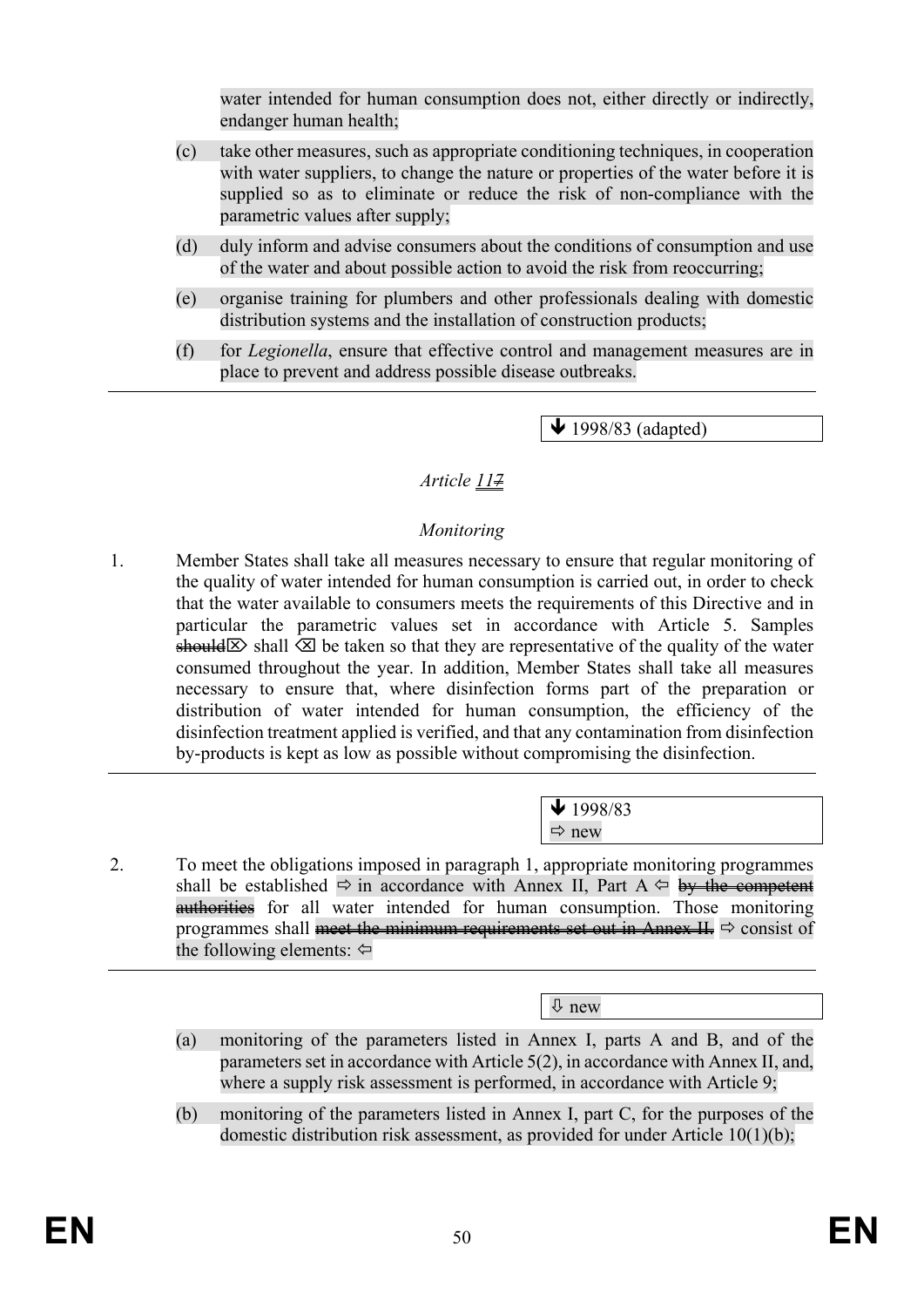(c) monitoring, for the purposes of the hazard assessment, as provided for under Article  $8(1)(d)$ .

 $\blacktriangleright$  1998/83

3. The sampling points shall be determined by the competent authorities and shall meet the relevant requirements set out in Annex II, part D.

> $\bigvee$  596/2009 Art. 1 and Annex .2(2)

4. Community guidelines for the monitoring prescribed in this Article may be drawn up in accordance with the management procedure referred to in Article 12(2).

 $\bigvee$  1998/83 (adapted)

 $4\frac{2}{3}$ . (a) Member States shall comply with the specifications for the analyses of parameters set out in Annex III  $\boxtimes$ , in accordance with the following principles:  $\boxtimes$ 

(a)(b)mMethods  $\boxtimes$  of analysis  $\boxtimes$  other than those specified in Annex III, Part  $A\pm$ , may be used,  $\boxtimes$  provided that  $\boxtimes$  providing it can be demonstrated that the results obtained are at least as reliable as those produced by the methods specified  $\boxtimes$  by providing  $\boxtimes$  -Member States which have recourse to alternative methods shall provide the Commission with all relevant information concerning such methods and their equivalence;

(b) $\leftrightarrow$  fFor those parameters listed in Annex III, Parts  $\frac{2 \text{ and } 3}{2}$  B, any method of analysis may be used provided that it meets the requirements set out therein.

 $56.$  Member States shall ensure that additional monitoring is carried out on a case-by-case basis of substances and micro-organisms for which no parametric value has been set in accordance with Article 5, if there is reason to suspect that they may be present in amounts or numbers which constitute a potential danger to human health.

 $\sqrt{1998/83}$ 

### *Article 128*

#### *Remedial action and restrictions in use*

- 1. Member States shall ensure that any failure to meet the parametric values set in accordance with Article 5 is immediately investigated in order to identify the cause.
- 2. If, despite the measures taken to meet the obligations imposed in Article 4(1), water intended for human consumption does not meet the parametric values set in accordance with Article 5, and subject to Article  $6(2)$ , the Member State concerned shall ensure that the necessary remedial action is taken as soon as possible to restore its quality and shall give priority to their enforcement action, having regard *inter alia* to the extent to which the relevant parametric value has been exceeded and to the potential danger to human health..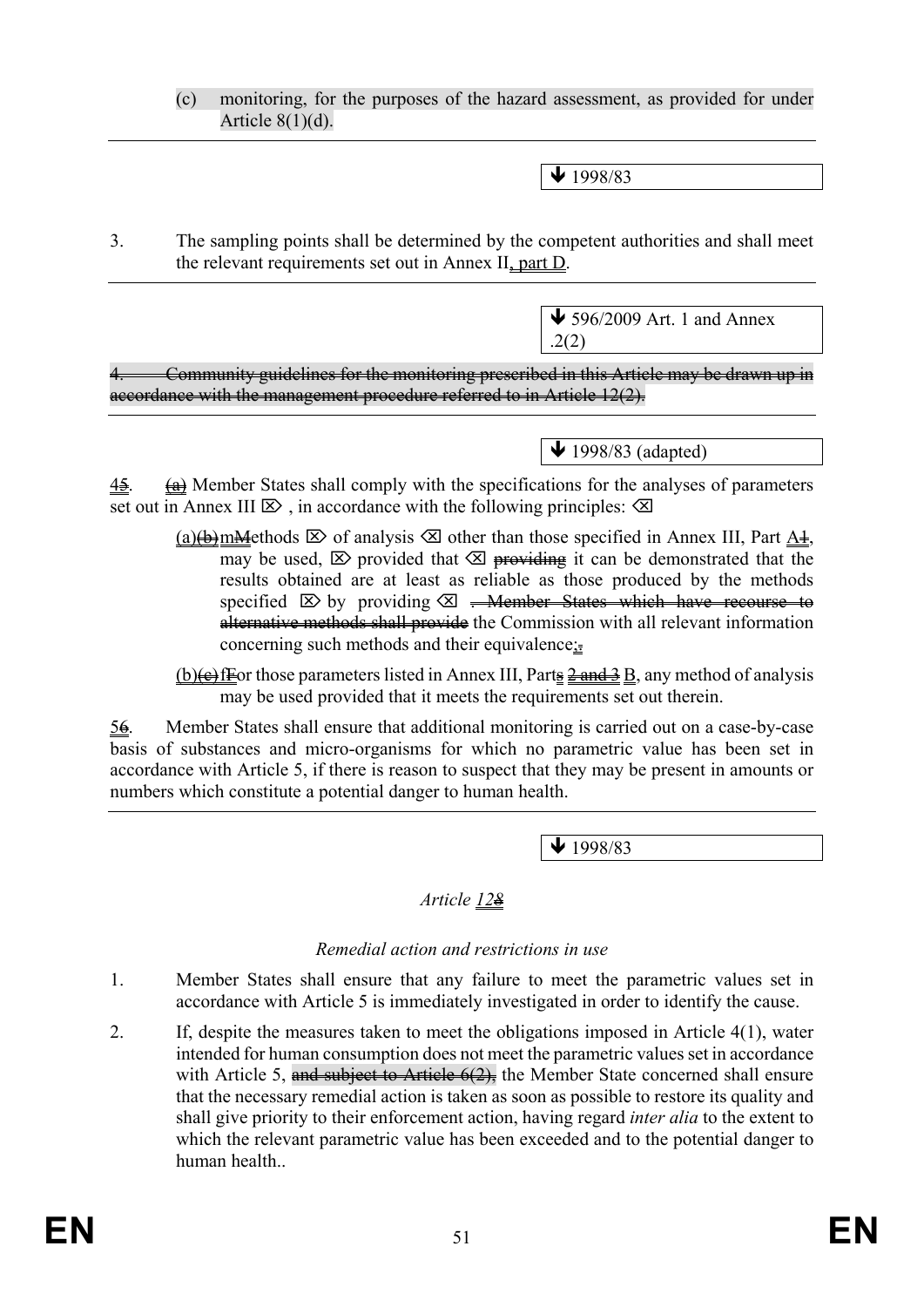new

In case of non-compliance with the parametric values set out in Annex I, part C, remedial action shall include the measures set out in points (a) to (f) of Article 10(2).

- $\bigvee$  1998/83 (adapted)  $\Rightarrow$  new
- 3.  $\boxtimes$  Regardless of  $\boxtimes$  wWhether or not any failure to meet the parametric values has occurred, Member States shall ensure that any supply of water intended for human consumption which constitutes a potential danger to human health is prohibited or its use restricted  $\overline{or}$  such  $\boxtimes$  and that any  $\boxtimes$  other  $\boxtimes$  remedial  $\boxtimes$  action is taken  $\triangleright$  that  $\triangleright$  as is necessary to protect human health. In such cases consumers shall be informed promptly thereof and given the necessary advice.

Member States shall automatically consider any failure to meet the minimum requirements for parametric values set out in Annex I, parts A and B, as a potential danger to human health.

- 4. In the cases described in paragraphs 2 and 3, Member States shall as soon as possible take all of the following measures:
	- (a) notify all affected consumers of the potential danger to human health and its cause, of the exceedance of a parametric value and of the remedial actions taken, including prohibition, restriction or other action;
	- (b) give, and regularly update, the necessary advice to consumers on conditions of consumption and use of the water, taking particular account of potential vulnerable groups;
	- (c) inform consumers once it has been established that there is no longer a potential danger to human health and inform them that the service has resumed back to normal.

 $\bigvee$  1998/83 (adapted)

- 45. The competent authorities or other relevant bodies shall decide what action under paragraph 3  $\boxtimes$  shall  $\boxtimes$  should be taken, bearing in mind the risks to human health which would be caused by an interruption of the supply or a restriction in the use of water intended for human consumption.
- 5. Member States may establish guidelines to assist the competent authorities to fulfil their obligations under paragraph 4.
- In the event of non-compliance with the parametric values or with the specifications set out in Annex I, Part C, Member States shall consider whether that non-compliance poses any risk to human health. They shall take remedial action to restore the quality of the water where that is necessary to protect human health.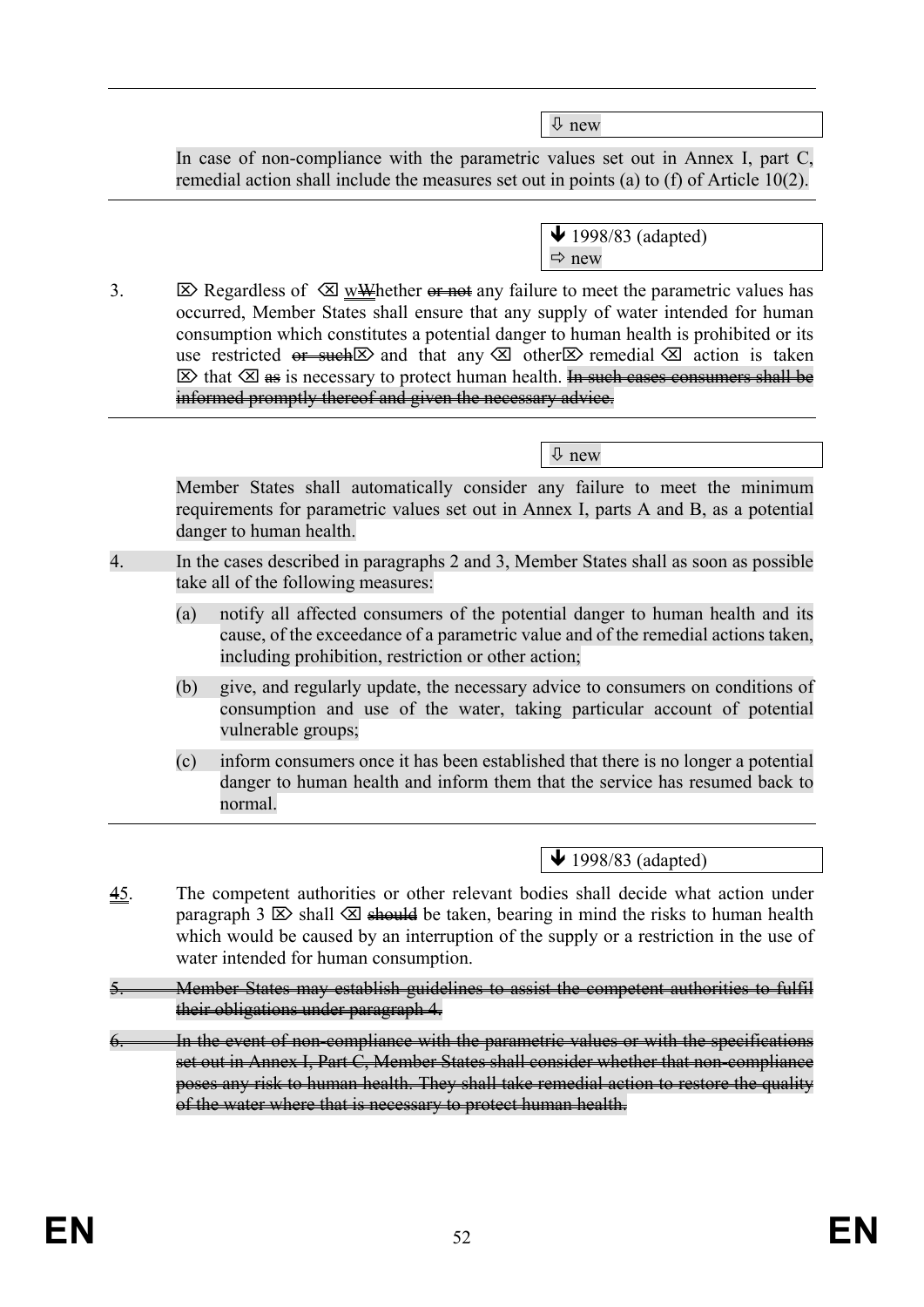7. Member States shall ensure that, where remedial action is taken, consumers are notified except where the competent authorities consider the non-compliance with the parametric value to be trivial.

#### *Article 9*

#### *Derogations*

Member States may provide for derogations from the parametric values set out in Annex I, Part B, or set in accordance with Article 5(3), up to a maximum value to be determined by them, provided no derogation constitutes a potential danger to human health; and provided that the supply of water intended for human consumption in the area concerned cannot otherwise be maintained by any other reasonable means.

Derogations shall be limited to as short a time as possible and shall not exceed three years, towards the end of which a review shall be conducted to determine whether sufficient progress has been made. Where a Member State intends to grant a second derogation, it shall communicate the review, along with the grounds for its decision on the second derogation, to the Commission. No such second derogation shall exceed three vears.

- In exceptional circumstances, a Member State may ask the Commission for a third derogation for a period not exceeding three years. The Commission shall take a decision on any such request within three months.
- **3. Any derogation granted in accordance with paragraphs 1 or 2 shall specify the** following:
	- $(a)$  the grounds for the derogation;
	- (b) the parameter concerned, previous relevant monitoring results, and the maximum permissible value under the derogation;
	- (c) the geographical area, the quantity of water supplied each day, the population concerned and whether or not any relevant food-production undertaking would be affected;
	- (d) an appropriate monitoring scheme, with an increased monitoring frequency where necessary;
	- (e) a summary of the plan for the necessary remedial action, including a timetable for the work and an estimate of the cost and provisions for reviewing;
	- $(f)$  the required duration of the derogation.
- 4. If the competent authorities consider the non-compliance with the parametric value to be trivial, and if action taken in accordance with Article 8(2) is sufficient to remedy the problem within 30 days, the requirements of paragraph 3 need not be applied.

In that event, only the maximum permissible value for the parameter concerned and the time allowed to remedy the problem shall be set by the competent authorities or other relevant bodies.

Recourse may no longer be had to paragraph 4 if failure to comply with any one parametric value for a given water supply has occurred on more than 30 days on aggregate during the previous 12 months.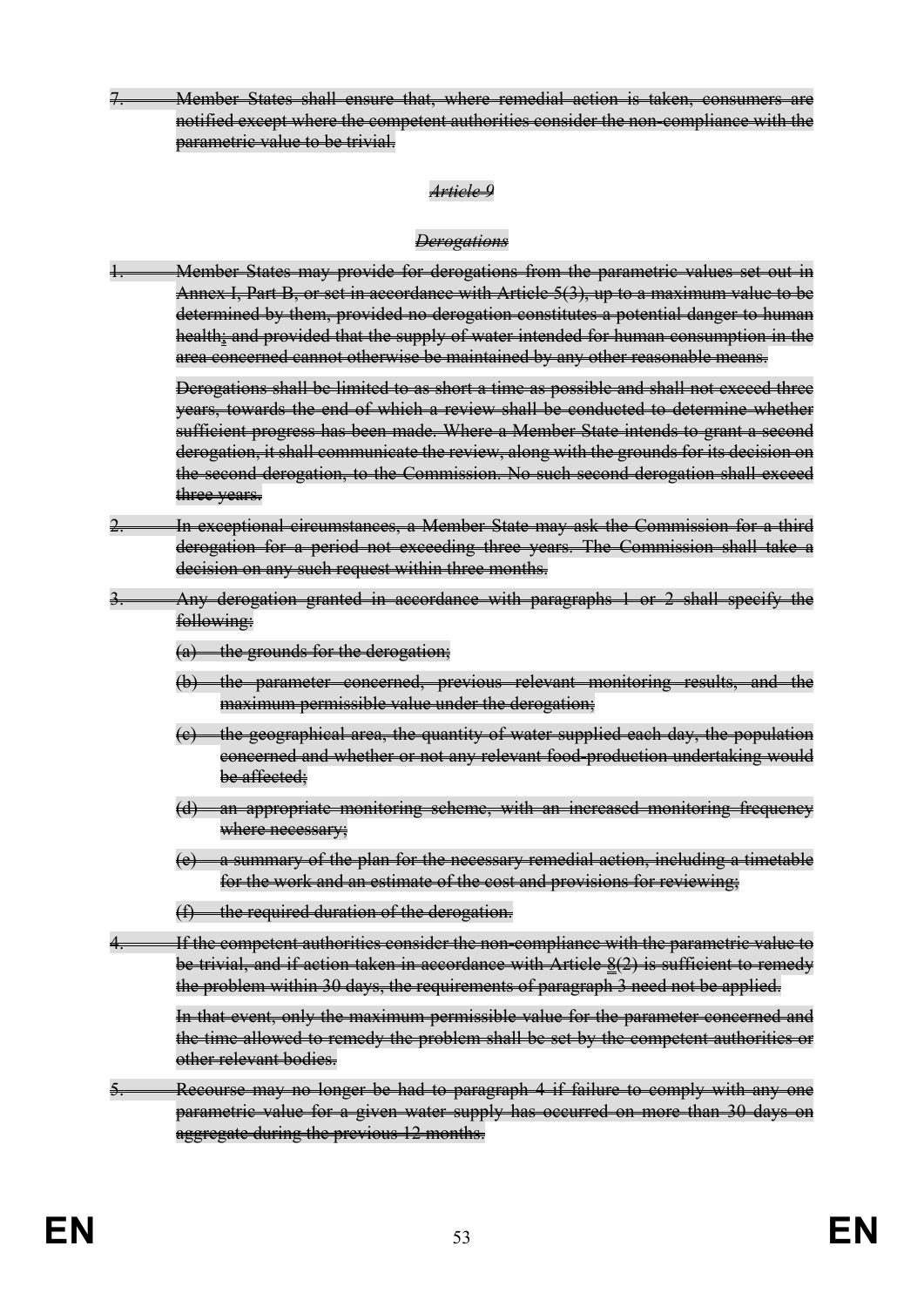6. Any Member State which has recourse to the derogations provided for in this Article shall ensure that the population affected by any such derogation is promptly informed in an appropriate manner of the derogation and of the conditions governing it. In addition the Member State shall, where necessary, ensure that advice is given to particular population groups for which the derogation could present a special risk.

These obligations shall not apply in the circumstances described in paragraph 4 unless the competent authorities decide otherwise.

- With the exception of derogations granted in accordance with paragraph 4 a Member State shall inform the Commission within two months of any derogation concerning an individual supply of water exceeding 1000 m3 a day as an average or serving more than 5000 persons, including the information specified in paragraph 3.
- This Article shall not apply to water intended for human consumption offered for sale in bottles or containers.

#### *Article 10*

#### *Quality assurance of treatment, equipment and materials*

Member States shall take all measures necessary to ensure that no substances or materials for new installations used in the preparation or distribution of water intended for human consumption or impurities associated with such substances or materials for new installations remain in water intended for human consumption in concentrations higher than is necessary for the purpose of their use and do not, either directly or indirectly, reduce the protection of human health provided for in this Directive; the interpretative document and technical specifications pursuant to Article 3 and Article 4 (1) of Council Directive 89/106/EEC of 21 December 1988 on the approximation of laws, regulations and administrative provisions of the Member States relating to construction products<sup>[43](#page-55-0)</sup> shall respect the requirements of this Directive.

 $\sqrt{2}$  new

# *Article 13*

### *Access to water intended for human consumption*

- 1. Without prejudice to Article 9 of Directive 2000/60/EC, Member States shall take all necessary measures to improve access for all to water intended for human consumption and promote its use on their territory. This shall include all of the following measures:
	- (a) identifying people without access to water intended for human consumption and reasons for lack of access (such as belonging to a vulnerable and marginalised group), assessing possibilities to improve access for those people and informing them about possibilities of connecting to the distribution network or about alternative means to have access to such water;
	- (b) setting up and maintaining outdoors and indoors equipment for free access to water intended for human consumption in public spaces;

<span id="page-55-0"></span> $^{43}$  OJ L 40, 11.2.1989, p. 12. Directive as last amended by Directive 93/68/EEC (OJ L 220, 30.8.1993, p.  $\rightarrow$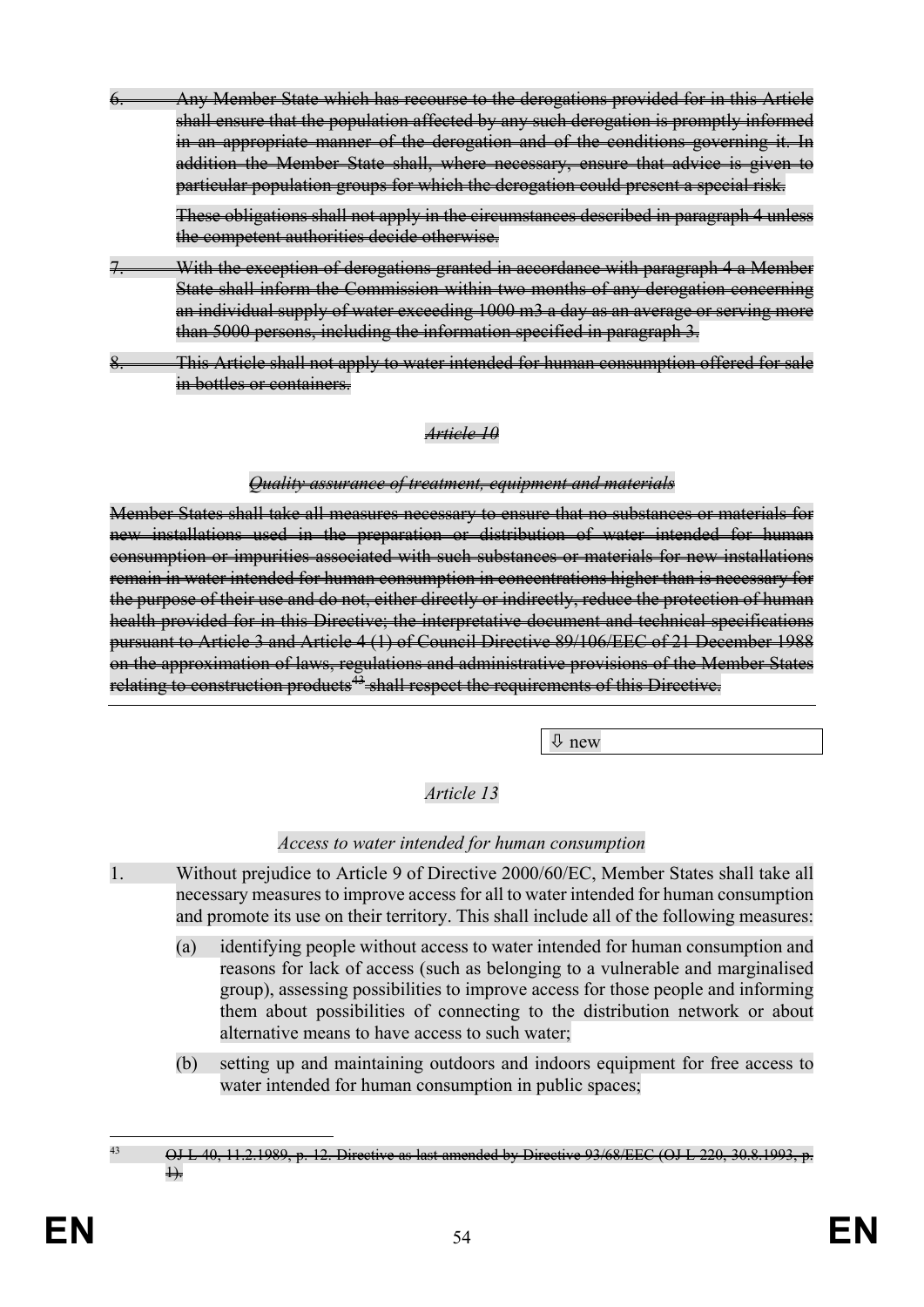- (c) promoting water intended for human consumption by:
	- (i) launching campaigns to inform citizens about the quality of such water;

(ii) encouraging the provision of such water in administrations and public buildings;

(iii) encouraging the free provision of such water in restaurants, canteens, and catering services.

2. On the basis of the information gathered under paragraph 1(a), Member States shall take all necessary measures to ensure access to water intended for human consumption for vulnerable and marginalised groups.

In case those groups do not have access to water intended for human consumption, Member States shall immediately inform them of the quality of the water they are using and of any action that can be taken to avoid adverse effects on human health resulting from any contamination of that water.

# *Article 14*

### *Information to the public*

- 1. Member States shall ensure that adequate and up-to-date information on water intended for human consumption is available online to all persons supplied, in accordance with Annex IV.
- 2. Member States shall ensure that all persons supplied receive regularly and at least once a year, and in the most appropriate form (for instance on their invoice or by smart applications) without having to request it, the following information:
	- (a) information on the cost structure of the tariff charged per cubic metre of water intended for human consumption, including fixed and variable costs, presenting at least costs related to the following elements:
		- (i) measures taken by water suppliers for the purposes of the hazard assessment pursuant to Article 8(5);
		- (ii) treatment and distribution of water intended for human consumption;
		- (iii) waste water collection and treatment;
		- (iv) measures taken pursuant to Article 13, in case such measures have been taken by water suppliers;
	- (b) the price of water intended for human consumption supplied per litre and cubic metre;
	- (c) the volume consumed by the household, at least per year or per billing period*,*  together with yearly trends of consumption;
	- (d) comparisons of the yearly water consumption of the household with an average consumption for a household in the same category;
	- (e) a link to the website containing the information set out in Annex IV.

The Commission may adopt implementing acts specifying the format of, and modalities to present, the information to be provided under the first subparagraph. Those implementing acts shall be adopted in accordance with the examination procedure referred to in Article 20(2).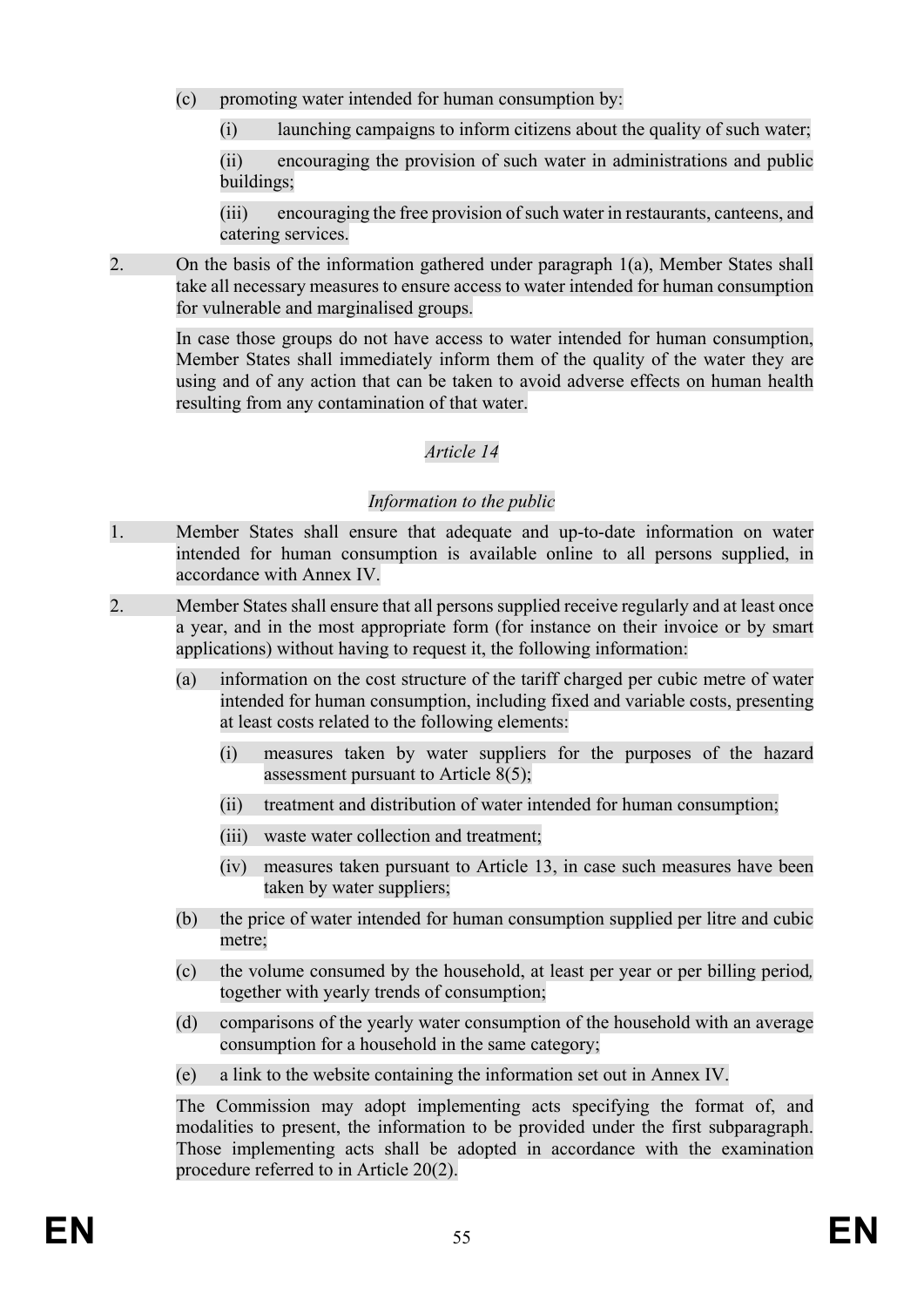## *Article 15*

### *Information on monitoring of implementation*

- 1. Without prejudice to Directive 2003/4/EC and Directive 2007/2/EC, Member States, assisted by the European Environment Agency, shall:
	- (a) set up by … [6 years after the end-date for transposition of this Directive], and update every 6 years thereafter, a data set containing information on the measures taken under Article 13, and on the share of their population that has access to water intended for human consumption;
	- (b) set up by … [3 years after the end-date for transposition of this Directive], and update every 3 years thereafter, a data set containing the hazard and domestic distribution risk assessments performed in accordance with Articles 8 and 10, respectively, including the following elements:
		- (i) the abstraction points identified under Article  $8(1)(a)$ ;
		- (ii) the monitoring results collected in accordance with Article  $8(1)(d)$  and Article 10(1)(b); and
		- (iii) concise information on measures taken pursuant to Article 8(5) and Article  $10(2)$
	- (c) set up, and update annually thereafter, a data set containing monitoring results, in cases of exceedances of the parametric values set in Annex I, parts A and B, collected in accordance with Articles 9 and 11 and information about the remedial actions taken in accordance with Article 12;
	- (d) set up, and update annually thereafter, a data set containing information on drinking water incidents that have caused potential danger to human health, regardless of whether any failure to meet the parametric values occurred, that lasted for more than 10 consecutive days and that affected at least 1 000 people, including the causes of those incidents and remedial actions taken in accordance with Article 12

Where possible, spatial data services as defined in Article 3(4) of Directive 2007/2/EC shall be used to present those data sets.

- 2. Member States shall ensure that the Commission, the European Environment Agency and the European Centre for Disease Prevention and Control have access to the data sets referred to in paragraph 1.
- 3. The European Environment Agency shall publish and update a Union-wide overview on the basis of the data collected by the Member States on a regular basis or following receipt of a request from the Commission.

The Union-wide overview shall include, as appropriate, indicators for outputs, results and impacts of this Directive, Union-wide overview maps and Member State overview reports.

4. The Commission may adopt implementing acts specifying the format of, and modalities to present, the information to be provided in accordance with paragraphs 1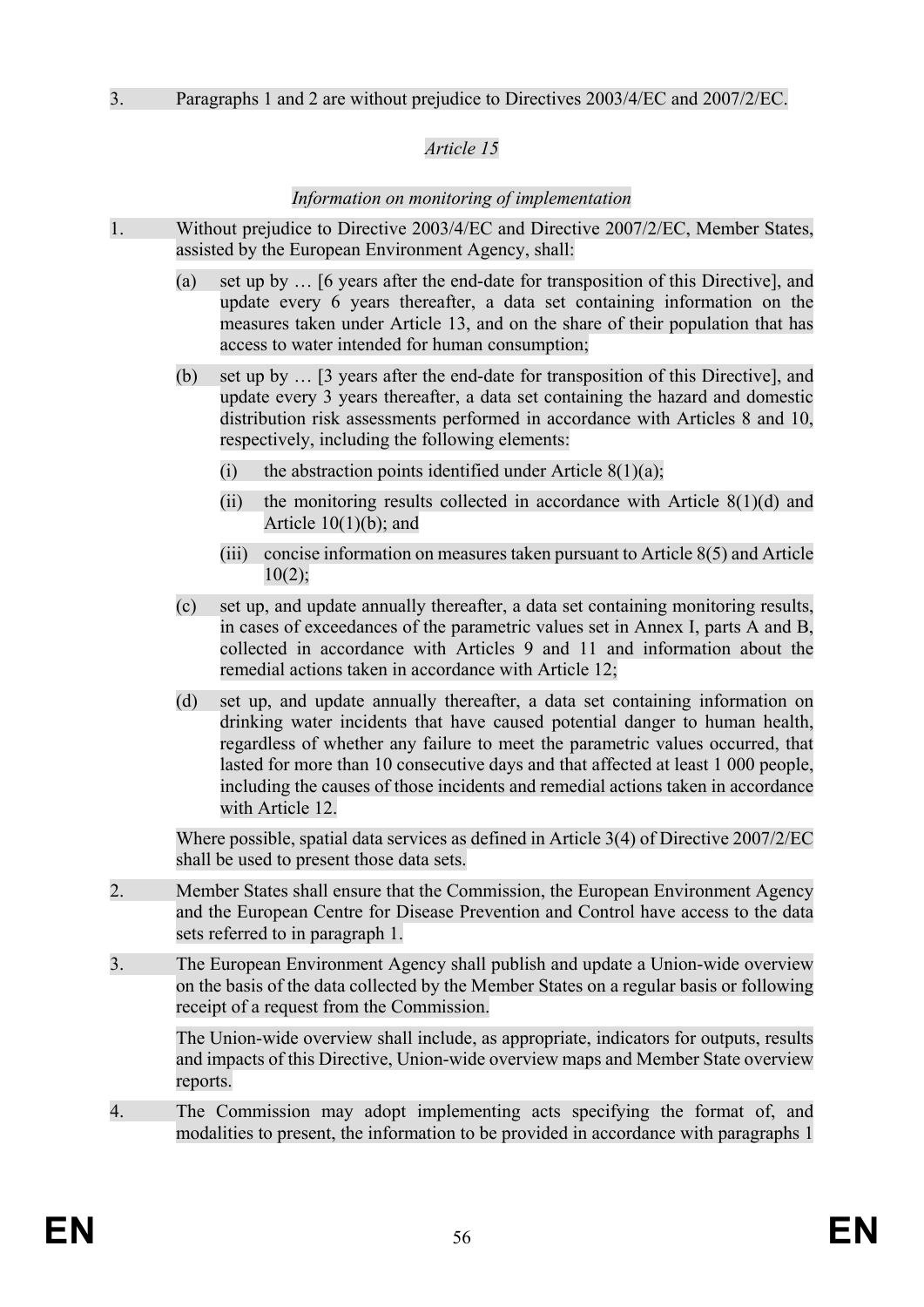and 3, including detailed requirements regarding the indicators, the Union-wide overview maps and the Member State overview reports referred to in paragraph 3.

The implementing acts referred to in the first subparagraph shall be adopted in accordance with the examination procedure referred to in Article 20(2).

### *Article 16*

### *Access to justice*

- 1. Member States shall ensure that, natural or legal persons or their associations, organisations or groups, in accordance with national legislation or practice, have access to a review procedure before a court of law or another independent and impartial body established by law to challenge the substantive or procedural legality of decisions, actions or omissions related to the implementation of Articles 4, 5, 12, 13, and 14, when one of the following conditions is fulfilled:
	- (a) they have a sufficient interest;
	- (b) they maintain the impairment of a right, where the administrative procedural law of the relevant Member State requires this as a precondition.
- 2. Member States shall determine at what stage decisions, acts or omissions may be challenged.
- 3. What constitutes a sufficient interest and impairment of a right shall be determined by Member States, consistently with the objective of giving the public concerned wide access to justice.

To that end, the interest of any non-governmental organisation promoting environmental protection and meeting the requirements under national law shall be deemed sufficient for the purposes of paragraph 1(a).

Such organisations shall also be deemed to have rights capable of being impaired for the purposes of paragraph 1(b).

- 4. Paragraphs 1, 2 and 3 shall not exclude the possibility of a preliminary review procedure before an administrative authority and shall not affect the requirement of exhaustion of administrative review procedures prior to recourse to judicial review procedures, where such a requirement exists under national law.
- 5. Any such review procedure referred to in paragraph 1 and 4 shall be fair, equitable, timely and not prohibitively expensive.
- 6. Member States shall ensure that information is made available to the public on access to administrative and judicial review procedures.

### *Article 17*

### *Evaluation*

- 1. The Commission shall, by [12 years after the end-date for transposition of this Directive], carry out an evaluation of this Directive. The evaluation shall be based, *inter alia*, on the following elements:
	- (a) the experience gathered with the implementation of this Directive;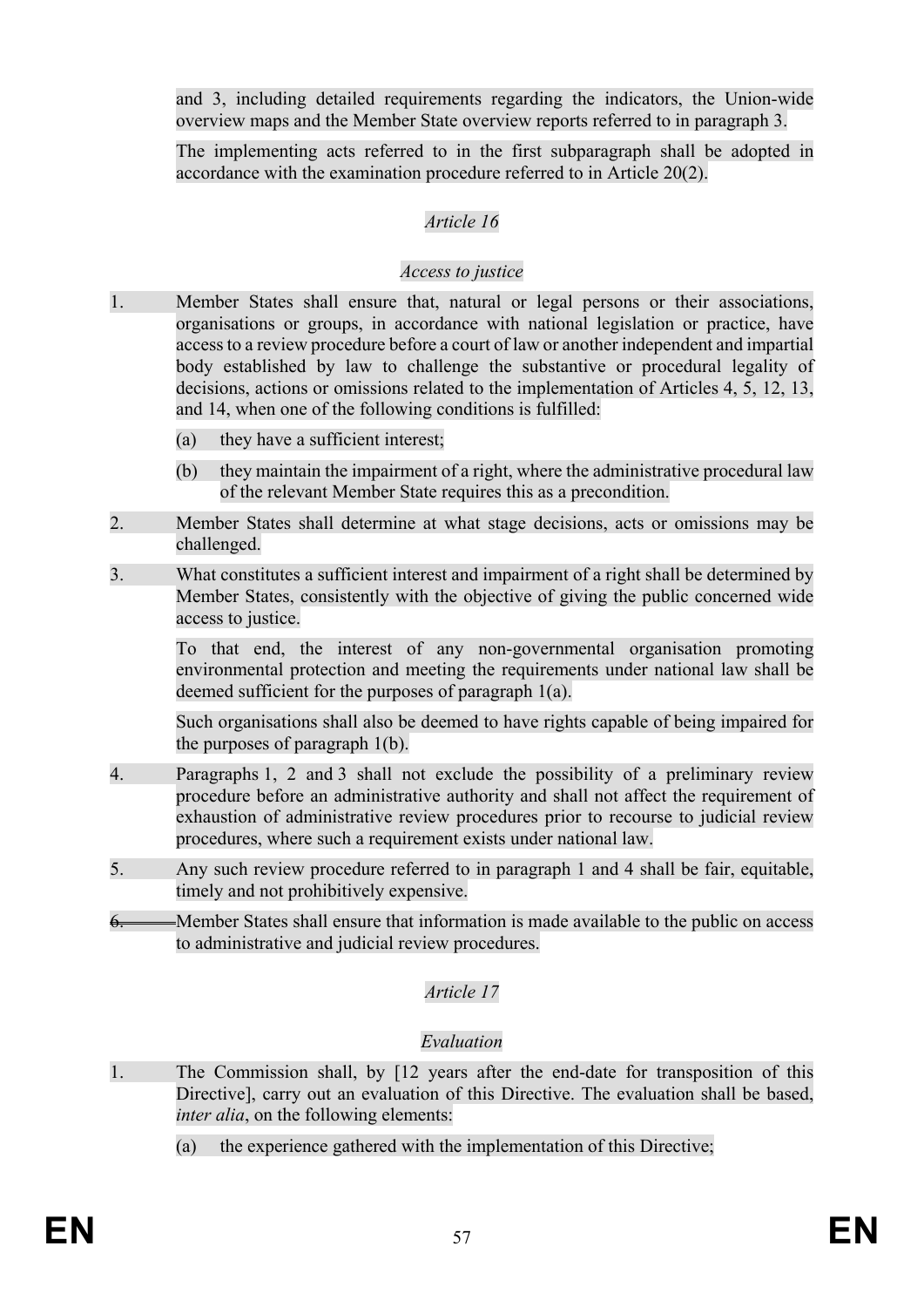- (b) the data sets from Member States set up in accordance with Article 15(1) and the Union-wide overviews compiled by the European Environment Agency in accordance with Article 15(3);
- (c) relevant scientific, analytical and epidemiological data;
- (d) World Health Organisation recommendations, where available.
- 2. In the context of the evaluation, the Commission shall pay particular regard to the performance of this Directive concerning the following aspects:
	- (a) the risk-based approach set out in Article 7;
	- (b) provisions related to access to water set out in Article 13;
	- (c) provisions concerning the information to be provided to the public under Article 14 and Annex IV.

 $\overline{\text{4}}$  1998/83 (adapted)

### *Article* 18<sup>11</sup>

### *Review and amendment of Annexes*

1. At least every five years, the Commission shall review Annex I in the light of scientific and technical progress and shall make proposals for amendments, where necessary, under the procedure laid down in Article 189c of the Treaty.

new

The Commission shall, on the basis of Member States' hazard and domestic distribution risk assessments contained in the data sets set up pursuant to Article 15, review Annex II and assess whether there is a need to adapt it or to introduce new monitoring specifications for the purposes of those risk assessments.

> $\bigvee$  596/2009 Art. 1 and Annex .2(2)

2. At least every five years, the Commission shall amend Annexes II and III to make the necessary adaptations to scientific and technical progress.

Those measures, designed to amend non-essential elements of this Directive, shall be adopted in accordance with the regulatory procedure with scrutiny referred to in Artiele 12(3).

new

2. The Commission is empowered to adopt delegated acts in accordance with Article 19 amending Annexes I to IV where necessary, to adapt them to scientific and technical progress or to specify monitoring requirements for the purposes of the hazard and domestic distribution risk assessments pursuant to Article 8(1)(d) and Article 10(1)(b).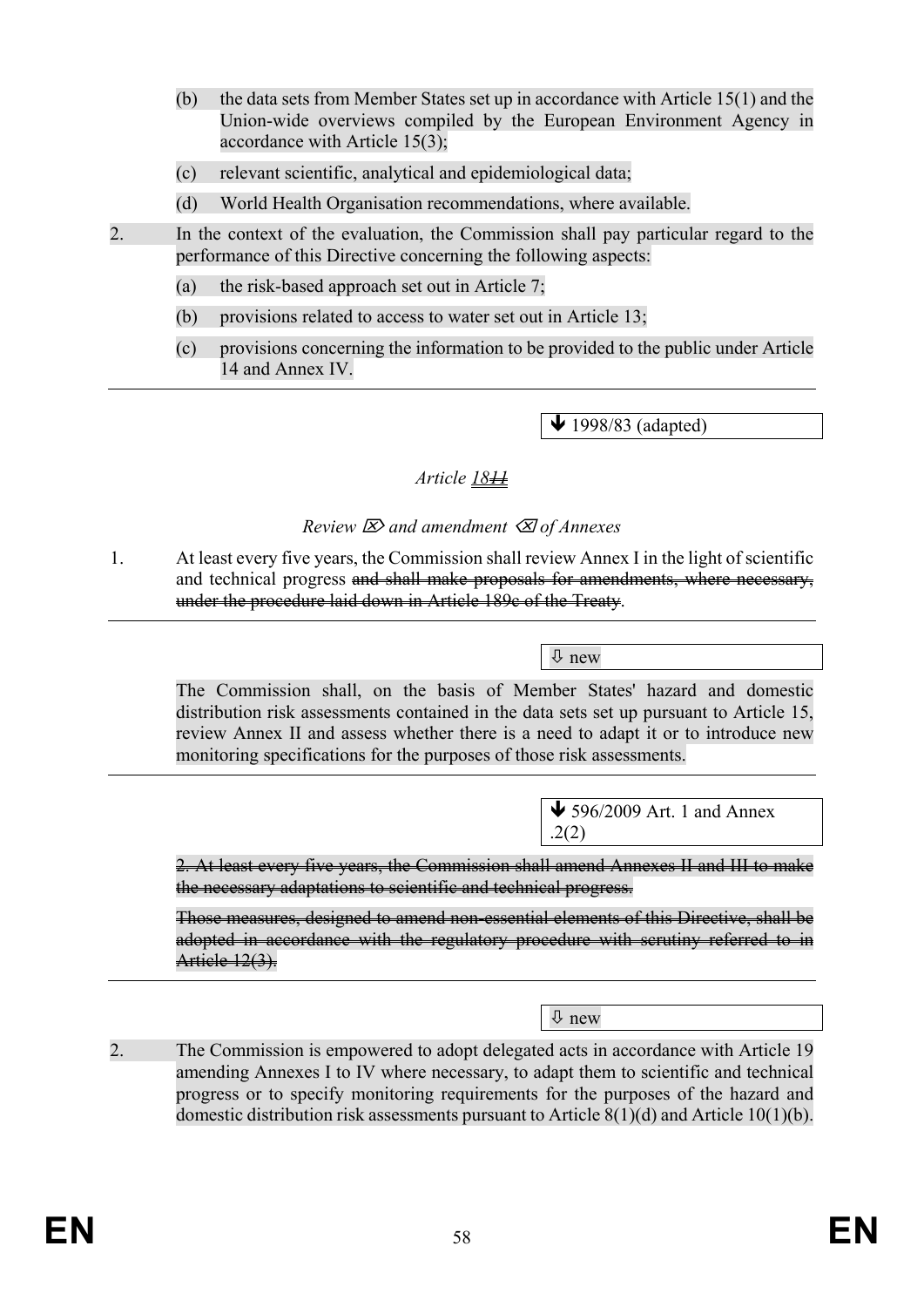### *Article 19*

### *Exercise of the delegation*

- 1. The power to adopt delegated acts is conferred on the Commission subject to the conditions laid down in this Article.
- 2. The power to adopt delegated acts referred to in Article 18(2) shall be conferred on the Commission for an indeterminate period of time from [date of entry into force of this Directive].
- 3. The delegation of power referred to in Article 18(2) may be revoked at any time by the European Parliament or by the Council. A decision to revoke shall put an end to the delegation of the power specified in that decision. It shall take effect the day following the publication of the decision in the Official Journal of the European Union or at a later date specified therein. It shall not affect the validity of any delegated acts already in force.
- 4. Before adopting a delegated act, the Commission shall consult experts designated by each Member State in accordance with the principles laid down in the Interinstitutional Agreement on Better Law-Making of 13 April 2016.
- 5. As soon as it adopts a delegated act, the Commission shall notify it simultaneously to the European Parliament and to the Council.
- 6. A delegated act adopted pursuant to Article 18(2) shall enter into force only if no objection has been expressed either by the European Parliament or by the Council within a period of two months of notification of that act to the European Parliament and the Council or if, before the expiry of that period, the European Parliament and the Council have both informed the Commission that they will not object. That period shall be extended by two months at the initiative of the European Parliament or of the Council.

 $\bigvee$  1882/2003 Art. 2 and Annex II.29 (adapted)  $Arr$  new

### *Article 2012*

### *Committee procedure*

- 1. The Commission shall be assisted by a committee.  $\boxtimes$  That committee shall be a committee within the meaning of Regulation (EU) No  $182/2011$ .  $\oslash$
- 2. Where reference is made to this Articleparagraph,  $\Rightarrow$  Article 5 of Regulation (EU) No  $182/2011 \Leftrightarrow$  Articles 4 and 7 of Decision 1999/468/EC<sup>[44](#page-60-0)</sup> shall apply<del>, having regard to</del> the provisions of Article 8 thereof.

The period laid down in Article 4(3) of Decision 1999/468/EC shall be set at three months.

<span id="page-60-0"></span><sup>&</sup>lt;sup>44</sup> Council Decision 1999/468/EC of 28 June 1999 laying down the conferred on the Commission (OJ L 184, 17.7.1999, p.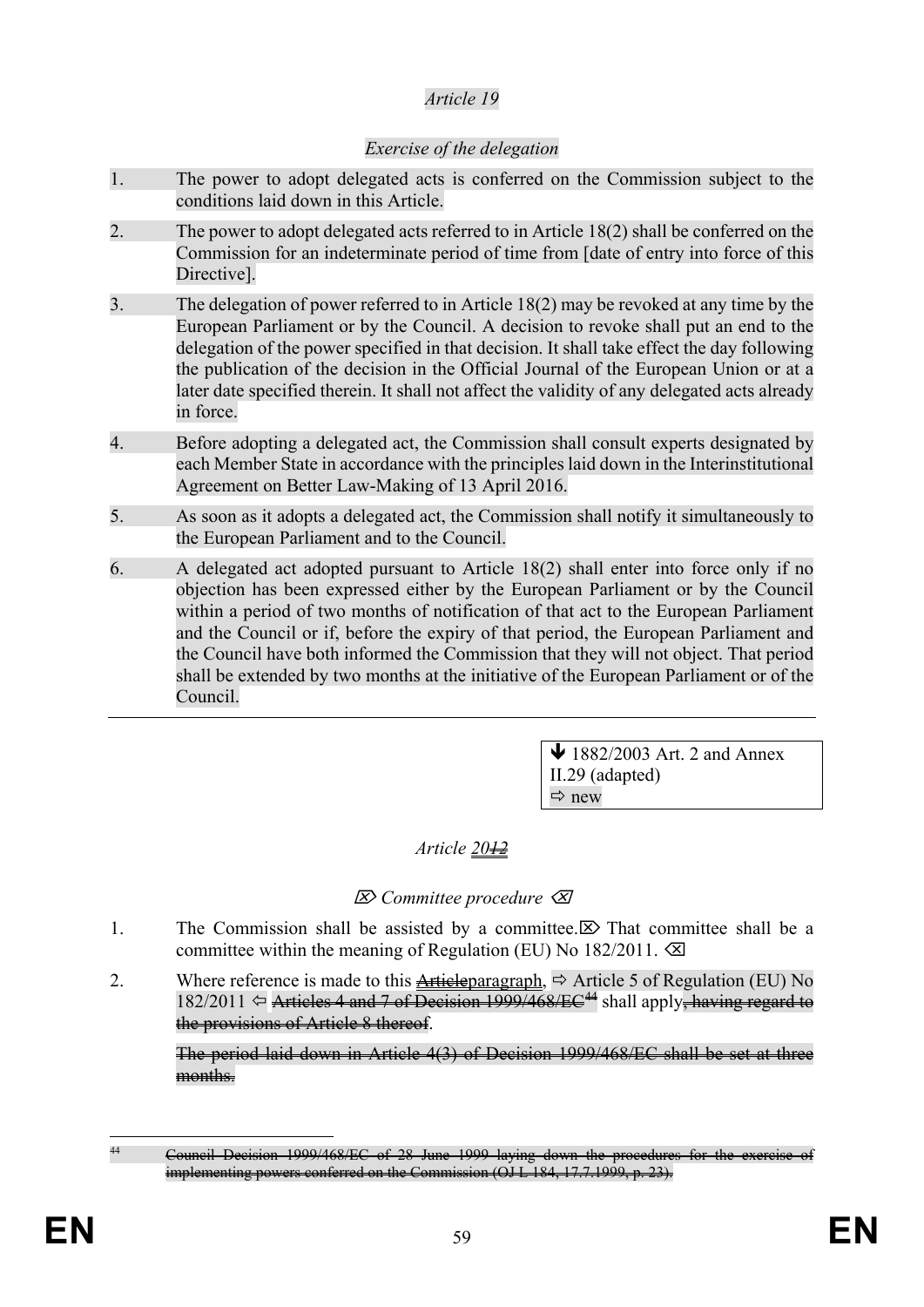$\bigvee$  596/2009 Art. 1 and Annex .2(2)

Where reference is made to this paragraph, Article 5a(1) to (4) and Article 7 of Decision 1999/468/EC shall apply, having regard to the provisions of Article 8 thereof.

 $\bigvee$  1998/83

### *Article 13*

#### **Information and reporting**

Member States shall take the measures necessary to ensure that adequate and up-to-date information on the quality of water intended for human consumption is available to consumers.

Without prejudice to Council Directive 90/313/EEC of 7 June 1990 on the freedom of access to information on the environment<sup>45</sup>, each Member State shall publish a report every three years on the quality of water intended for human consumption with the objective of informing consumers. The first report shall cover the years 2002, 2003 and 2004. Each report shall include, as a minimum, all individual supplies of water exceeding  $1\,000$  m<sup>3</sup> a day as an average or serving more than 5 000 persons and it shall cover three calendar years and be published within one calendar year of the end of the reporting period.

3. Member States shall send their reports to the Commission within two months of their publication.

> $\bigvee$  596/2009 Art. 1 and Annex .2(2)

The formats and the minimum information for the reports provided for in paragraph 2 shall be determined having special regard to the measures referred to in Article 3(2), Article 5(2) and (3), Article 7(2), Article 8, Article 9(6) and (7) and Article 15(1), and shall if necessary be amended in accordance with the management procedure referred to in Article 12(2).

 $\overline{\text{1998}}/83$ 

The Commission shall examine the Member States' reports and, every three years, publish a synthesis report on the quality of water intended for human consumption in the Community. That report shall be published within nine months of the receipt of the Member States' reports.

> $\bigvee$  596/2009 Art. 1 and Annex .2(2)

Together with the first report on this Directive as mentioned in paragraph 2, Member States shall also produce a report to be forwarded to the Commission on the measures they have taken or plan to take to fulfil their obligations pursuant to Article 6(3) and Annex I, Part B, note

<span id="page-61-0"></span>

 $\frac{45}{1}$  OJ L 158, 23.6.1990, p. 56.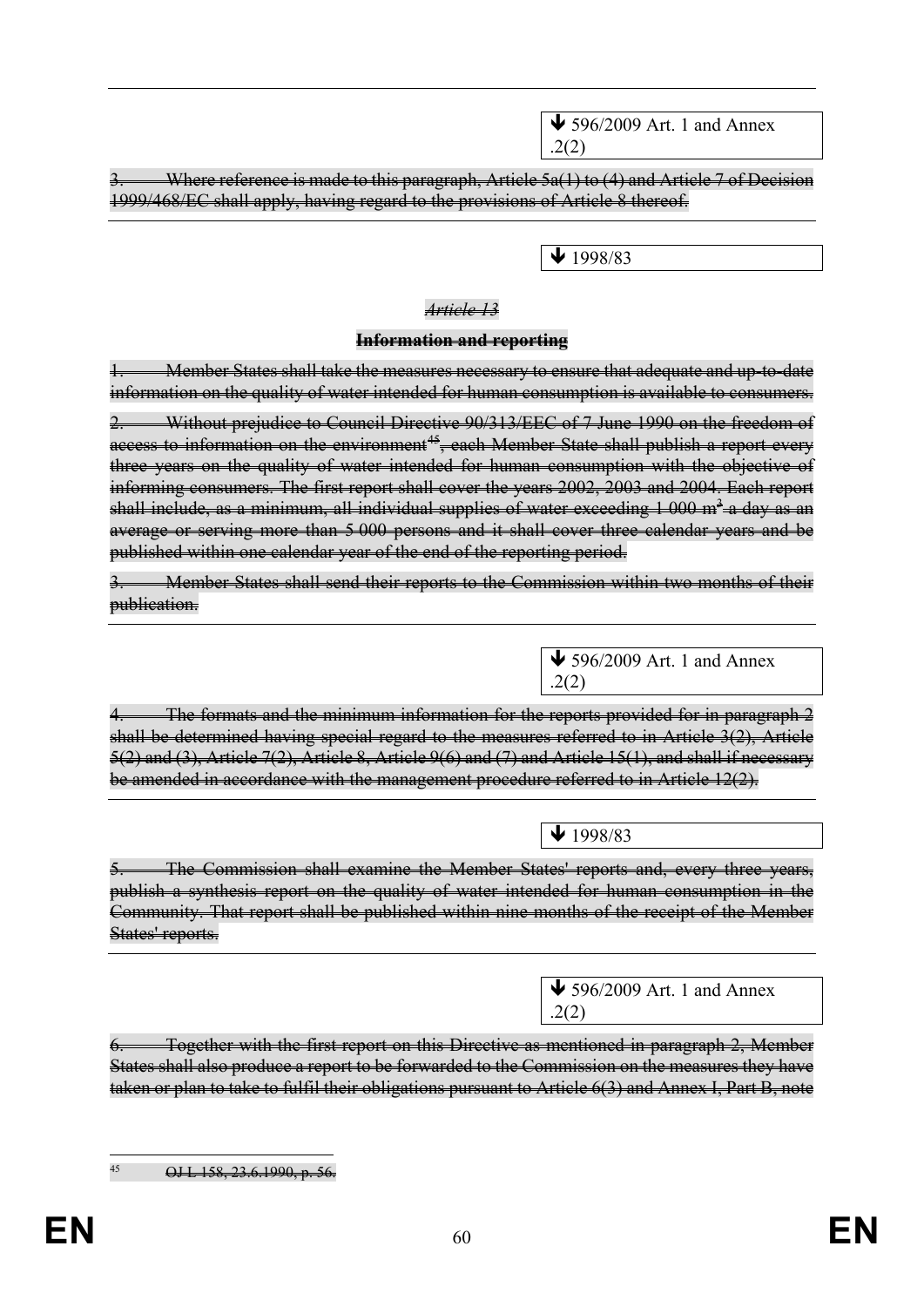10. As appropriate, a proposal on the format of this report shall be submitted in accordance with the management procedure referred to in Article 12(2).

 $\bigvee$  1998/83

#### *Article 14*

#### **Timescale for compliance**

Member States shall take the measures necessary to ensure that the quality of water intended for human consumption complies with this Directive within five years of its entry into force, without prejudice to Notes 2, 4 and 10 in Annex I, Part B.

#### *Article 15*

#### **Exceptional circumstances**

1. A Member State may, in exceptional circumstances and for geographically defined areas, submit a special request to the Commission for a period longer than that laid down in Article 14. The additional period shall not exceed three years, towards the end of which a review shall be carried out and forwarded to the Commission which may, on the basis of that review, permit a second additional period of up to three years. This provision shall not apply to water intended for human consumption offered for sale in bottles or containers.

Any such request, grounds for which shall be given, shall set out the difficulties experienced and include, as a minimum, all the information specified in Article 9(3).

> $\bigvee$  596/2009 Art. 1 and Annex .2(2)

That request shall be examined in accordance with the management procedure referred to in Artiele 12(2).

 $\downarrow$  1998/83

4. Any Member State which has recourse to this Article shall ensure that the population affected by its request is promptly informed in an appropriate manner of the outcome of that request. In addition, the Member State shall, where necessary, ensure that advice is given to particular population groups for which the request could present a special risk.

new

*Article 21*

### *Penalties*

Member States shall lay down the rules on penalties applicable to infringements of national provisions adopted pursuant to this Directive and shall take all measures necessary to ensure that they are implemented. The penalties provided for shall be effective, proportionate and dissuasive. Member States shall, by … [2 years after entry into force of this Directive], notify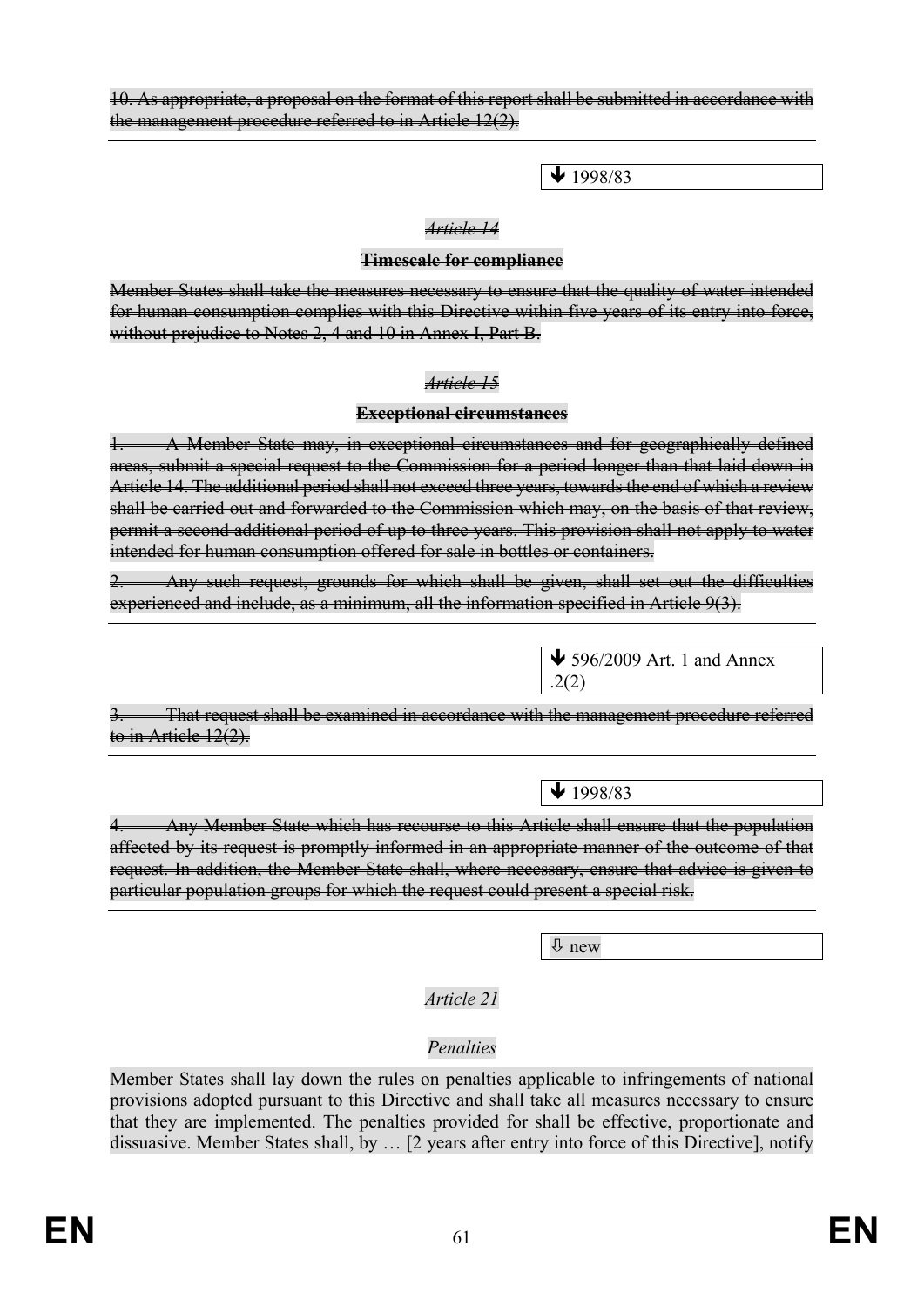the Commission of those rules and those measures and shall notify it of any subsequent amendment affecting them.

 $\bigvee$  1998/83 (adapted)

# *Article 17 22*

### *Transposition into national law*

1. Member States shall bring into force the laws, regulations and administrative provisions necessary to comply with  $\boxtimes$  Articles 2 and 5 to 21 and Annexes I to IV by ... [2 years after entry into force of this Directive]  $\otimes$  this Directive within two years of its entry into force. They shall forthwith inform  $\boxtimes$  immediately communicate the text of those measures to  $\boxtimes$  the Commission thereof.

When the Member States adopt those measures, these  $\boxtimes$  they  $\boxtimes$  shall contain  $\boxtimes$  a  $\boxtimes$ references to this Directive or shall be accompanied by such  $\boxtimes$  a  $\boxtimes$  references on the occasion of their official publication.  $\boxtimes$  They shall also include a statement that references in existing laws, regulations and administrative provisions to the Directives repealed by this Directive shall be construed as references to this Directive.  $\boxtimes$  <del>The methods of making such references shall</del> be laid down by the Member States  $\boxtimes$  shall determine how such reference is to be made and how that statement is to be formulated  $\times$ 

2. The Member States shall communicate to the Commission the texts of the  $\boxtimes$  main  $\boxtimes$ provisions of national law which they adopt in the field covered by this Directive.

### *Article 16 23*

### *Repeal*

1. Directive  $\frac{80}{778}{\text{EE}} \cong 98/83/{\text{EC}}$ , as amended by the instruments listed in Annex V, Part A,  $\otimes$  is hereby repealed with effect from  $\otimes$  [day after the date in the first subparagraph of Article 22(1)]  $\otimes$  five years after the entry into force of this Directive. Subject to paragraph 2, this repeal shall be without prejudice to Member States'  $\boxtimes$  the  $\boxtimes$  obligations  $\boxtimes$  of the Member States relating to the time-limits  $\otimes$  regarding deadlines for  $\otimes$  the  $\otimes$  transposition into national law and for application as shown  $\boxtimes$  of the Directives set out  $\boxtimes$  in Annex IV, Part B.

Any FReferences to the repealed Directive shall be construed as  $\theta$  references  $\otimes$ to this Directive and shall be read in accordance with the correlation table set out in Annex VI.

As soon as a Member State has brought into force the laws, regulations and administrative provisions necessary to comply with this Directive and has taken the measures provided for in Article 14, this Directive, not Directive 80/778/EEC, shall apply to the quality of water intended for human consumption in that Member State.